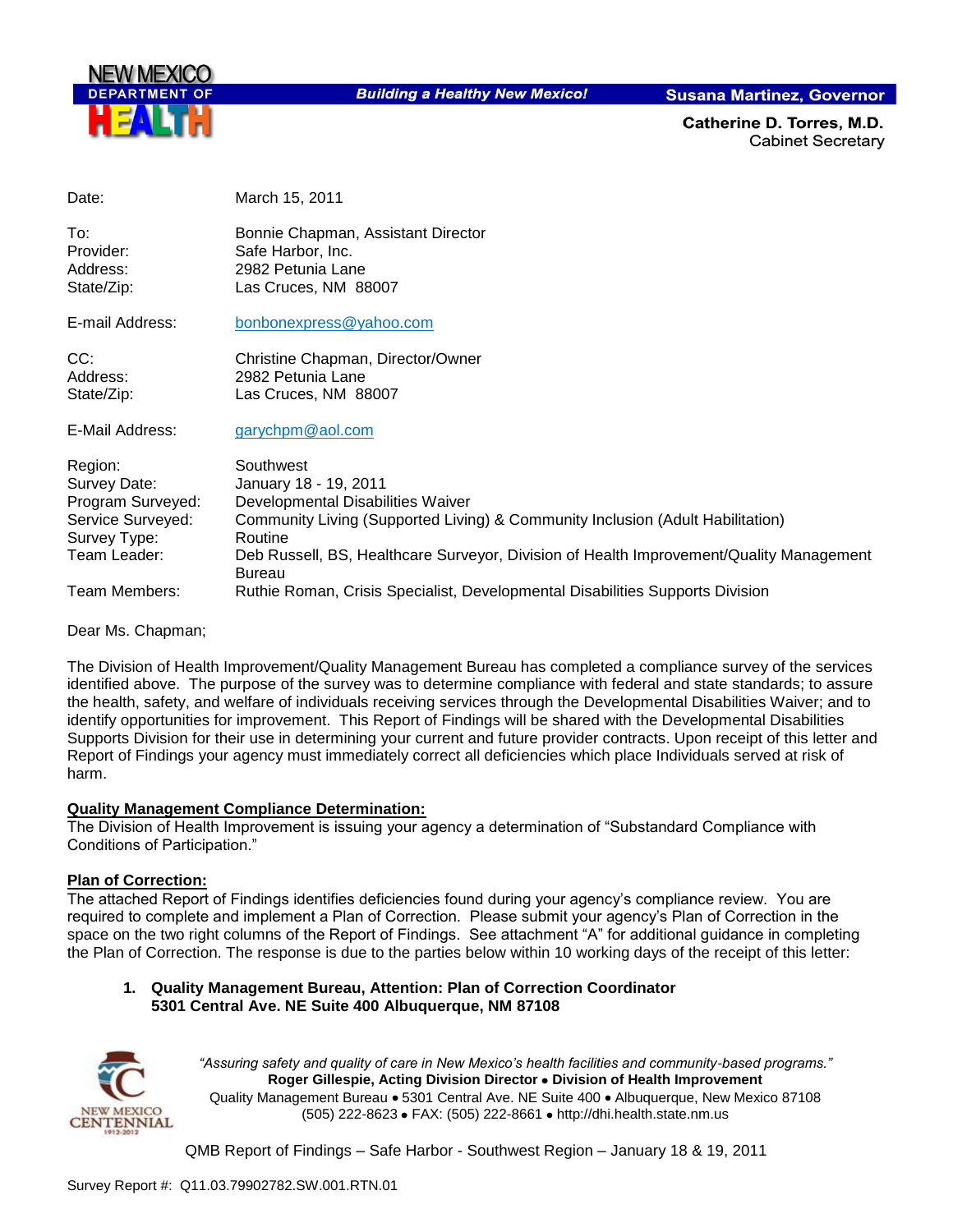#### **2. Developmental Disabilities Supports Division Regional Office for region of service surveyed**

Upon notification from QMB that your Plan of Correction has been approved, you must implement all remedies and corrective actions within 45 working days. If your Plan of Correction is denied, you must resubmit a revised plan as soon as possible for approval, as all remedies must still be completed within 45 working days of the receipt of this letter.

Failure to submit, complete or implement your Plan of Correction within the 45 day required time frames may result in the imposition of a \$200 per day Civil Monetary Penalty until it is received, completed and/or implemented.

#### **Request for Informal Reconsideration of Findings (IRF):**

If you disagree with a finding of deficient practice, you have 10 working days upon receipt of this notice to request an IRF. Submit your request for an IRF in writing to:

> QMB Deputy Bureau Chief 5301 Central Ave NE Suite #400 Albuquerque, NM 87108 Attention: IRF request

See Attachment "C" for additional guidance in completing the request for Informal Reconsideration of Findings. The request for an IRF will not delay the implementation of your Plan of Correction which must be completed within 45 working days. Providers may not appeal the nature or interpretation of the standard or regulation, the team composition or sampling methodology. If the IRF approves the modification or removal of a finding, you will be advised of any changes.

Please call the Plan of Correction Coordinator at 505-222-8647 if you have questions about the Report of Findings or Plan of Correction. Thank you for your cooperation and for the work you perform.

Sincerely,

Deb Russell, BS

Deb Russell, BS Team Lead/Healthcare Surveyor Division of Health Improvement Quality Management Bureau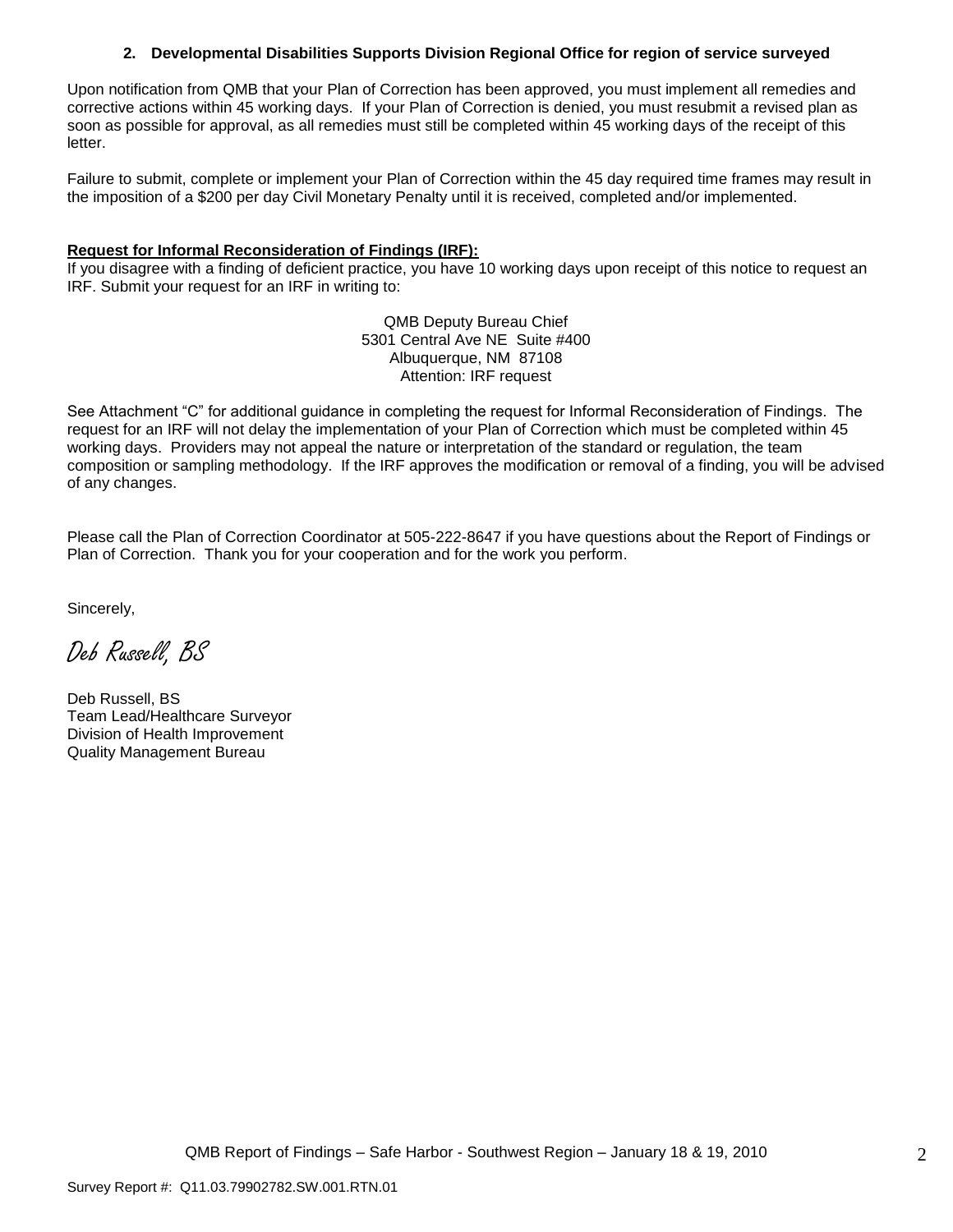| <b>Survey Process Employed:</b>         |                                                                                                                           |                                                                                                                   |
|-----------------------------------------|---------------------------------------------------------------------------------------------------------------------------|-------------------------------------------------------------------------------------------------------------------|
| <b>Entrance Conference Date:</b>        | January 18, 2011                                                                                                          |                                                                                                                   |
| Present:                                | <b>Safe Harbor</b>                                                                                                        | Christine Chapman, Director/Owner<br>Bonnie Chapman, Assistant Director                                           |
|                                         | DOH/DHI/QMB                                                                                                               | Deb Russell, BS, Team Lead/Healthcare Surveyor                                                                    |
|                                         |                                                                                                                           | <b>DDSD - Southwest Regional Office</b><br>Ruthie Roman, Crisis Specialist, Office of Behavioral Services         |
| <b>Exit Conference Date:</b>            | January 19, 2011                                                                                                          |                                                                                                                   |
| Present:                                | <b>Safe Harbor</b>                                                                                                        | Christine Chapman, Director/Owner<br>Bonnie Chapman, Assistant Director                                           |
|                                         | DOH/DHI/QMB                                                                                                               | Deb Russell, BS, Team Lead/Healthcare Surveyor                                                                    |
|                                         |                                                                                                                           | <b>DDSD - Southwest Regional Office</b><br>Ruthie Roman, Crisis Specialist, Office of Behavioral Services         |
| <b>Total Homes Visited</b>              | Number:                                                                                                                   | $\overline{2}$                                                                                                    |
| <b>Supported Homes Visited</b><br>❖     | Number:                                                                                                                   | $\overline{2}$                                                                                                    |
| <b>Administrative Locations Visited</b> | Number:                                                                                                                   | 1                                                                                                                 |
| <b>Total Sample Size</b>                | Number:                                                                                                                   | 3<br>2 - Jackson Class Members<br>1 - Non-Jackson Class Members<br>3 - Supported Living<br>3 - Adult Habilitation |
| Persons Served Interviewed              | Number:                                                                                                                   | 3                                                                                                                 |
| Direct Service Personnel Interviewed    | Number:                                                                                                                   | 4                                                                                                                 |
| Records Reviewed (Persons Served)       | Number:                                                                                                                   | 3                                                                                                                 |
| <b>Administrative Files Reviewed</b>    | <b>Billing Records</b><br>٠<br><b>Medical Records</b><br>٠<br>٠<br><b>Personnel Files</b><br>٠<br><b>Training Records</b> | Incident Management Records<br>Agency Policy and Procedure<br><b>Caregiver Criminal History Screening Records</b> |

- **•** Employee Abuse Registry
- Human Rights Notes and/or Meeting Minutes  $\bullet$
- Evacuation Drills  $\bullet$
- Quality Assurance / Improvement Plan  $\bullet$

CC: Distribution List: DOH - Division of Health Improvement

- DOH Developmental Disabilities Supports Division
- DOH Office of Internal Audit
- HSD Medical Assistance Division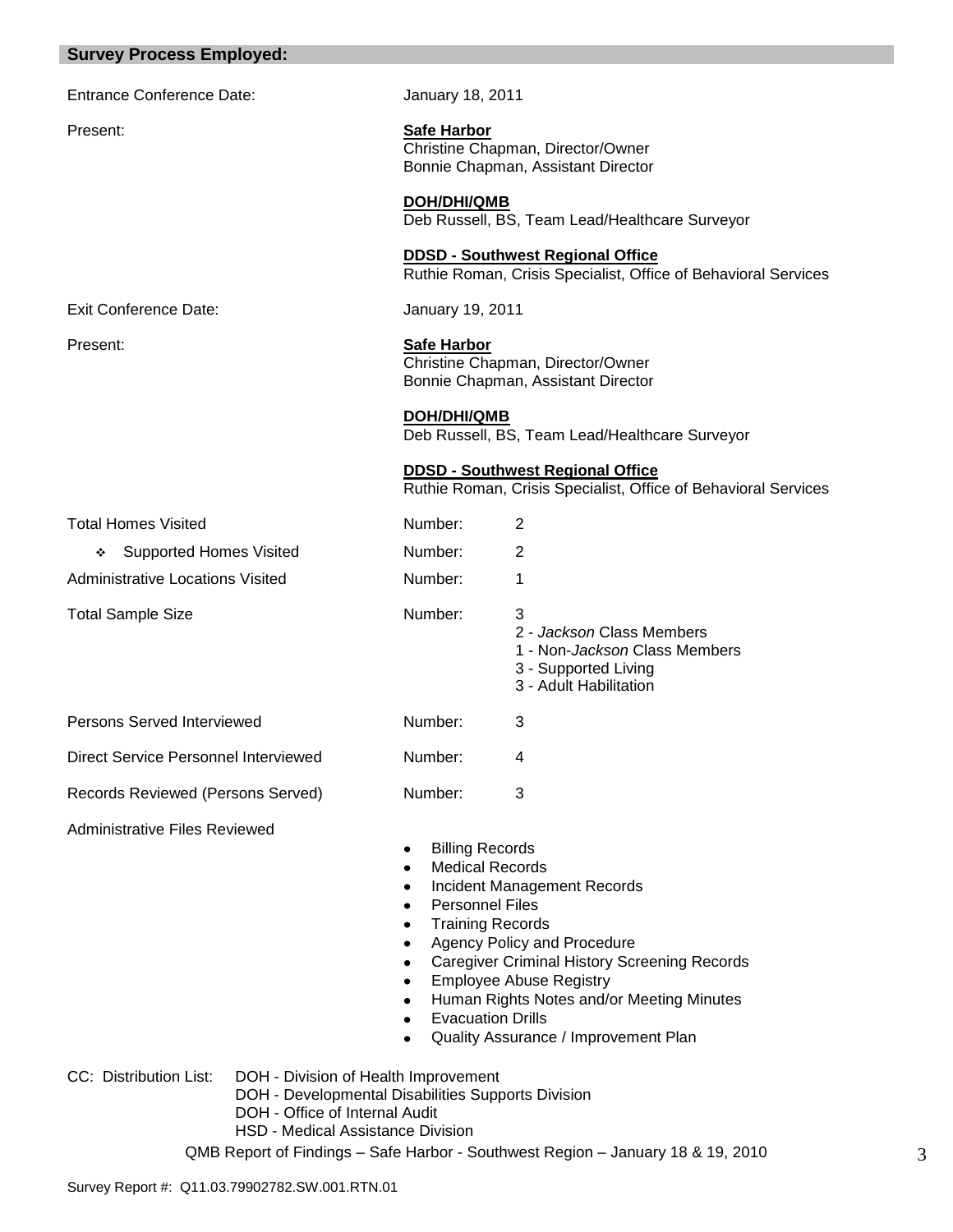#### **Attachment A**

# **Provider Instructions for Completing the QMB Plan of Correction (POC) Process**

#### *Introduction:*

After a QMB Compliance Review, your QMB Report of Findings will be sent to you via US mail.

Each provider must develop and implement a Plan of Correction (POC) that identifies specific quality assurance and quality improvement activities the agency will implement to correct deficiencies and prevent continued non compliance.

Agencies must submit their Plan of Correction within 10 business days from the date you receive the QMB Report of Findings. (Providers who do not submit a POC within 10 days will be referred to the Internal Review Committee [IRC] for sanctions).

If you have questions about the Plan of Correction process, call the QMB Plan of Correction Coordinator at 505-222-8647 or email at George.Perrault@state.nm.us Requests for technical assistance must be requested through your DDSD Regional Office.

If you wish to dispute a finding on the official Report of Findings, you must file an Informal Reconsideration of Findings (IRF) request within ten (10) days of receiving your report. The POC process cannot resolve disputes regarding findings. Please note that you must still submit a POC for findings that are in question (see Attachment "C").

#### *Instructions for Completing Agency POC:*

#### *Required Content*

Your Plan of Correction should provide a step-by-step description of the methods to correct each deficient practice to prevent recurrence and information that ensures the regulation cited is in compliance. The remedies noted in your POC are expected to be added to your Agency"s required, annual Quality Assurance Plan. (see page 3, DDW standards, effective; April 1, 2007, Chapter 1, Section I Continuous Quality Management System)

If a deficiency has already been corrected, the plan should state how it was corrected, the completion date (date the correction was accomplished), and how possible recurrence of the deficiency will be prevented.

The Plan of Correction you submit needs to address *each deficiency* in the two right hand columns with:

- 1. How the corrective action will be accomplished for all cited deficiencies in the report of findings;
- 2. How your Agency will identify all other individuals having the potential to be affected by the same deficient practice;
- 3. What measures will be put into place or what systemic changes will be made to ensure that the deficient practice will not reoccur and corrective action is sustained;
- 4. How your Agency plans to monitor corrective actions utilizing its continuous Quality Assurance/Quality Improvement Plan to assure solutions in the plan of correction are achieved and sustained, including (if appropriate):
	- Details about how and when Consumer, Personnel and Residential files are audited by Agency  $\bullet$ personnel to ensure they contain required documents;
	- Information about how Medication Administration Records are reviewed to verify they contain all  $\bullet$ required information before they are distributed, as they are being used, and after they are completed;
	- Your processes for ensuring that all staff are trained in Core Competencies, Incident Reporting, and Individual-Specific service requirements, etc;
	- QMB Report of Findings Safe Harbor Southwest Region January 18 & 19, 2010 How accuracy in Billing documentation is assured;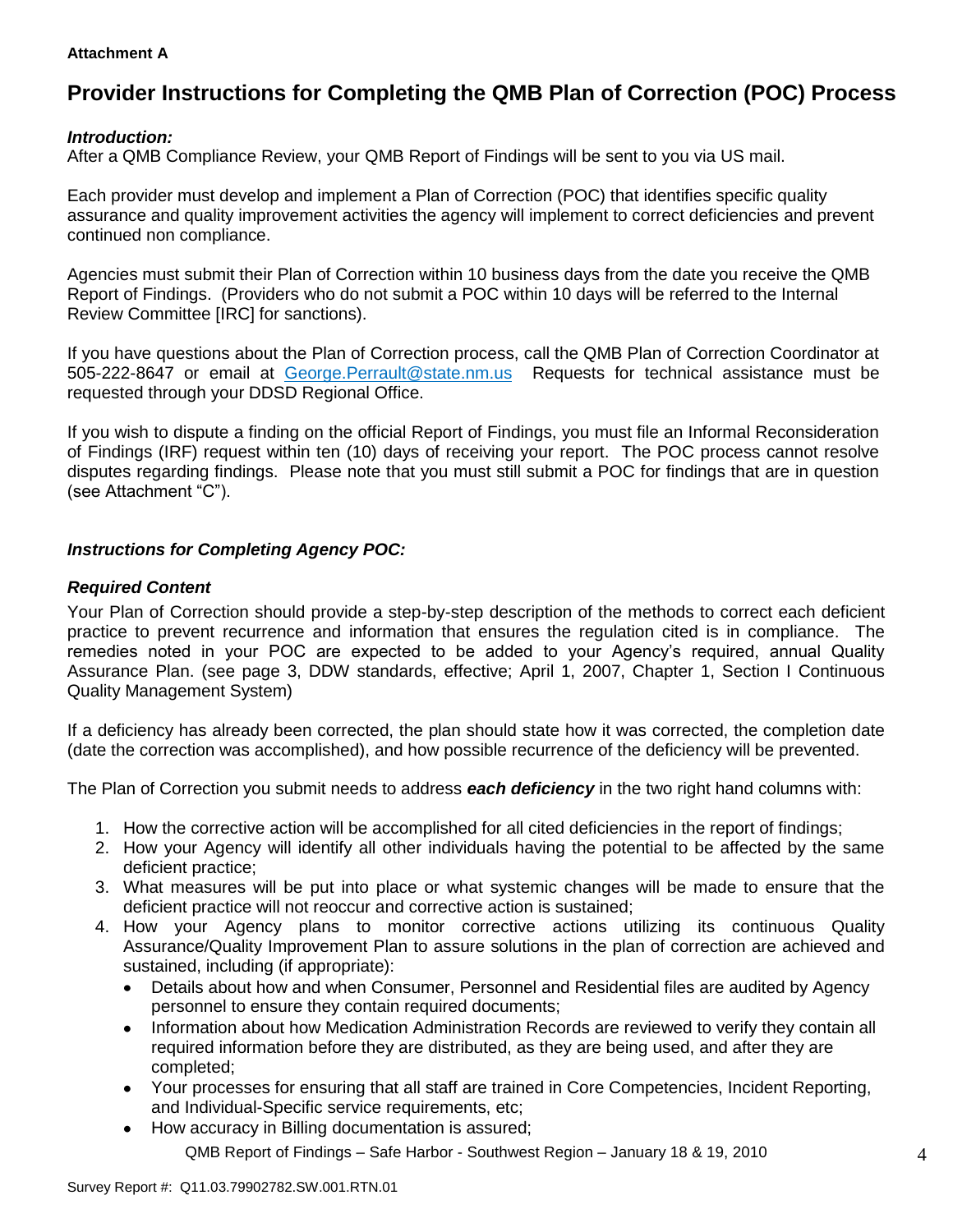- How health, safety is assured;  $\bullet$
- For Case Management Providers, how ISPs are reviewed to verify they meet requirements, how the timeliness of LOC packet submissions and consumer visits are tracked;
- Your process for gathering, analyzing and responding to Quality data, and
- Details about Quality Targets in various areas, current status, Root Cause Analyses about why Targets were not met, and remedies implemented.
- 5. The individual"s title responsible for the Plan of Correction and completion date.

*Note:* **Instruction or in-service of staff alone may not be a sufficient plan of correction.** This is a good first step toward correction, but additional steps should be taken to ensure the deficiency is corrected and will not recur.

#### *Completion Dates*

The plan of correction must include a **completion date** (entered in the far right-hand column). Be sure the date is **realistic** in the amount of time your Agency will need to correct the deficiency; not to exceed 45 days.

Direct care issues should be corrected immediately and monitored appropriately. Some deficiencies may require a staged plan to accomplish total correction. Deficiencies requiring replacement of equipment, etc., may require more time to accomplish correction but should show reasonable time frames.

#### *Plan of Correction Submission Requirements*

- 1. Your Plan of Correction must be completed on the official QMB Survey Report of Findings/Plan of Correction Form and received by QMB within ten (10) business days from the date you received the report of findings.
- 2. If you have questions about the POC process, call the POC Coordinator, George Perrault at 505-222- 8647 for assistance.
- 3. For Technical Assistance (TA) in developing or implementing your POC, contact your local DDSD Regional Office.
- 4. Submit your POC to George Perrault, POC Coordinator in any of the following ways:
	- a. Electronically at [George.Perrault@state.nm.us](mailto:George.Perrault@state.nm.us)
	- b. Faxed to 505-222-8661, or
	- c. Mailed to QMB, 5301 Central Avenue SW, Suite 400, Albuquerque, NM 87108
- 5. Do not send supporting documentation to QMB until after your POC has been approved by QMB.
- 6. QMB will notify you when your POC has been "approve" or "denied."
	- a. Whether your POC is "approved," or "denied," you will have a maximum of 45 business days from the date of receipt of your Report of Findings to correct all survey deficiencies.
	- b. If your POC is "Denied" it must be revised and resubmitted as soon as possible, as the 45 working day limit is in effect.
	- c. If your POC is "Denied" a second time your agency may be referred to the Internal Review Committee.
	- d. You will receive written confirmation that your POC has been approved by QMB and a final deadline for completion of your POC.
- 7. Failure to submit your POC within 10 days without prior approval of an extension by QMB will result in a referral to the Internal Review Committee and the possible implementation of monetary penalties and/or sanctions.
- 8. Revisions, Modifications or Extensions to your Plan of Correction (post QMB approval) must be made in writing and submitted to the Plan of Correction Coordinator at QMB, prior to the due date and are approved on a case-by-case basis. No changes may be made to your POC or the timeframes for implementation without written approval of the POC Coordinator.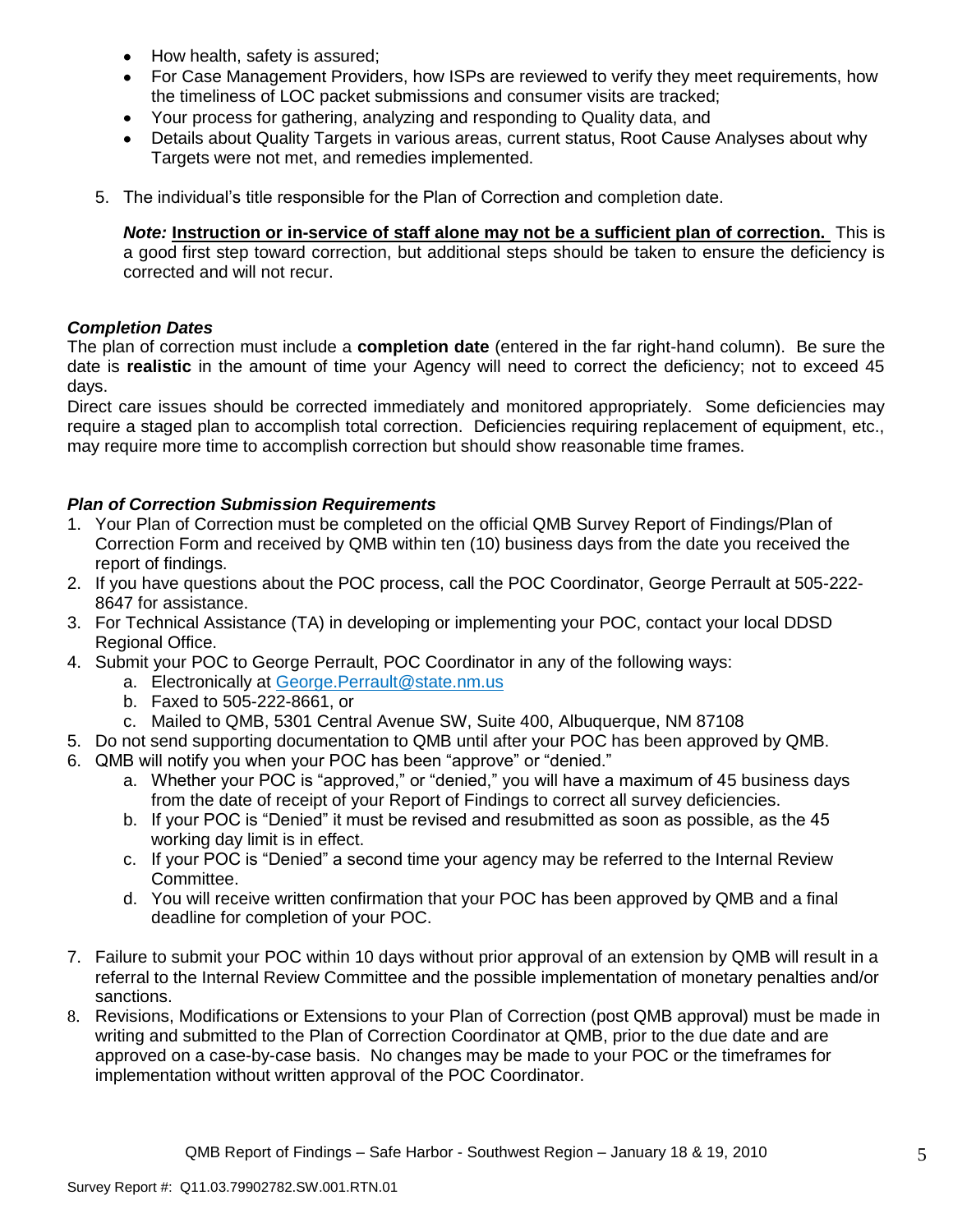### *POC Document Submission Requirements*

Once your POC has been approved by the QMB Plan of Correction Coordinator you must submit copies of documents as evidence that all deficiencies have been corrected, as follows.

- 1. Your internal documents are due within a *maximum* of 45 business days of receipt of your Report of Findings.
- 2. You may submit your documents by postal mail, fax, or electronically on disc or scanned and attached to e-mails.
- 3. All submitted documents *must be annotated*: please be sure the tag numbers and Identification numbers are indicated on each document submitted. Documents which are not annotated with the Tag number and Identification number may not be accepted.
- 4. Do not submit original documents; hard copies or scanned and electronically submitted copies are fine. Originals must be maintained in the agency file(s) per DDSD Standards.
- 5. In lieu of some documents, you may submit copies of file or home audit forms that clearly indicate cited deficiencies have been corrected, other attestations of correction must be approved by the Plan of Correction Coordinator prior to their submission.
- 6. For billing deficiencies, you must submit:
	- a. Evidence of an internal audit of billing documentation for a sample of individuals and timeframes;
	- b. Copies of "void and adjust" forms submitted to correct all over-billed or unjustified units billed identified during your internal audit.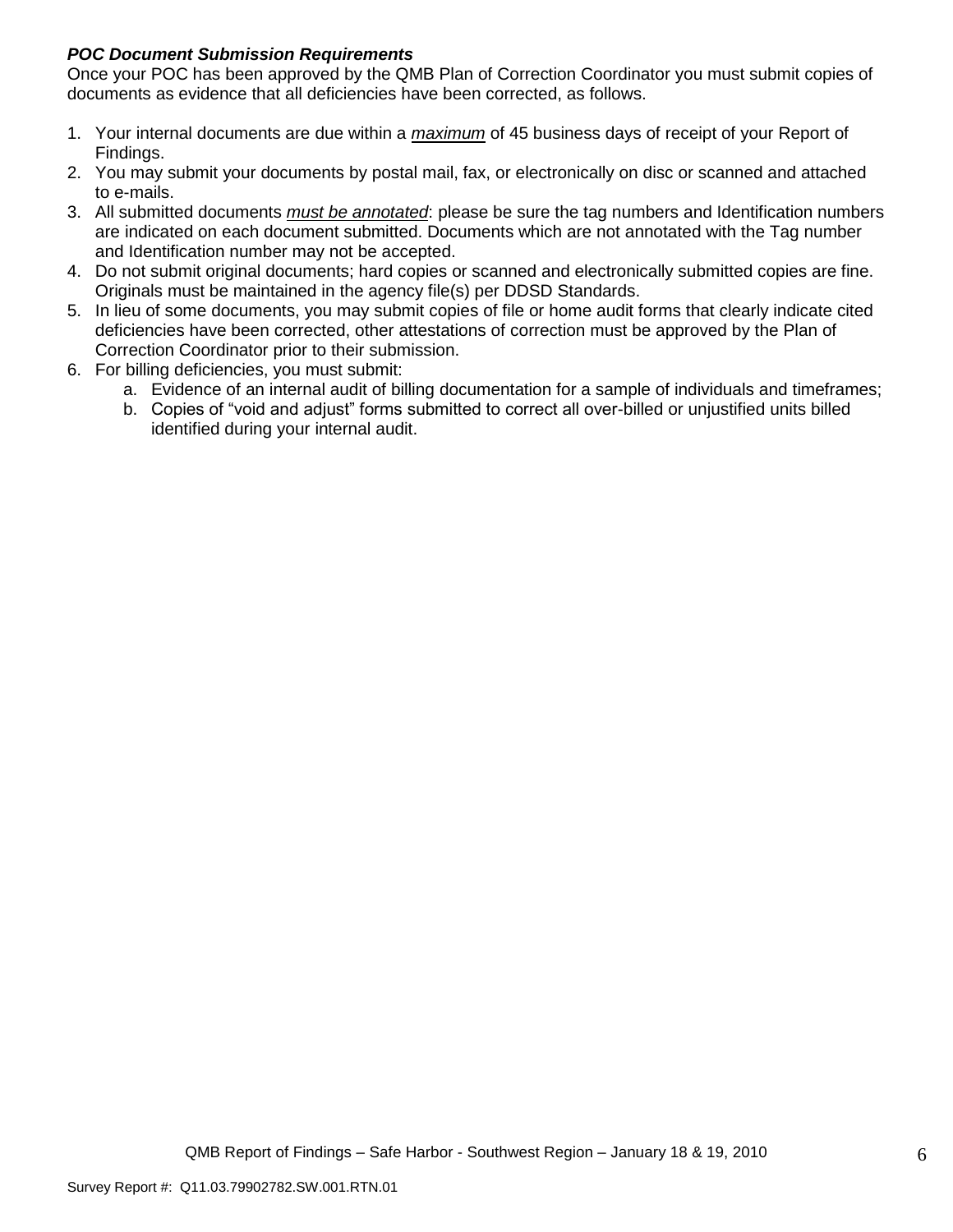Each deficiency in your Report of Findings is scored on a Scope and Severity Scale. The culmination of each deficiency"s Scope and Severity is used to determine degree of compliance to standards and regulations and level of QMB Compliance Determination.

|                 |                      |                                                             |                                  | <b>SCOPE</b>                |                                             |
|-----------------|----------------------|-------------------------------------------------------------|----------------------------------|-----------------------------|---------------------------------------------|
|                 |                      |                                                             | <b>Isolated</b><br>$01\% - 15\%$ | <b>Pattern</b><br>16% - 79% | <b>Widespread</b><br>80% - 100%             |
|                 | High Impact          | Immediate Jeopardy to<br>individual health and or<br>safety | J.                               | K.                          | L.                                          |
|                 |                      | <b>Actual harm</b>                                          | G.                               | н.                          | L                                           |
| <b>SEVERITY</b> | Medium<br>Impact     | No Actual Harm<br>Potential for more than                   | D.                               | Ε.                          | $F.$ (3 or<br>more)                         |
|                 |                      | minimal harm                                                | $D.$ (2 or<br>less)              |                             | $F.$ (no<br>conditions of<br>participation) |
|                 | <b>Impact</b><br>Low | No Actual Harm<br>Minimal potential for<br>harm.            | А.                               | <b>B.</b>                   | C.                                          |

## **Scope and Severity Definitions:**

• Isolated:

A deficiency that is limited to 1% to 15% of the sample, usually impacting few individuals in the sample.

• Pattern:

A deficiency that impacts a number or group of individuals from 16% to 79% of the sample is defined as a pattern finding. Pattern findings suggest the need for system wide corrective actions.

• Widespread:

A deficiency that impacts most or all (80% to 100%) of the individuals in the sample is defined as widespread or pervasive. Widespread findings suggest the need for system wide corrective actions as well as the need to implement a Continuous Quality Improvement process to improve or build infrastructure. Widespread findings could be referred to the Internal Review Committee for review and possible actions or sanctions.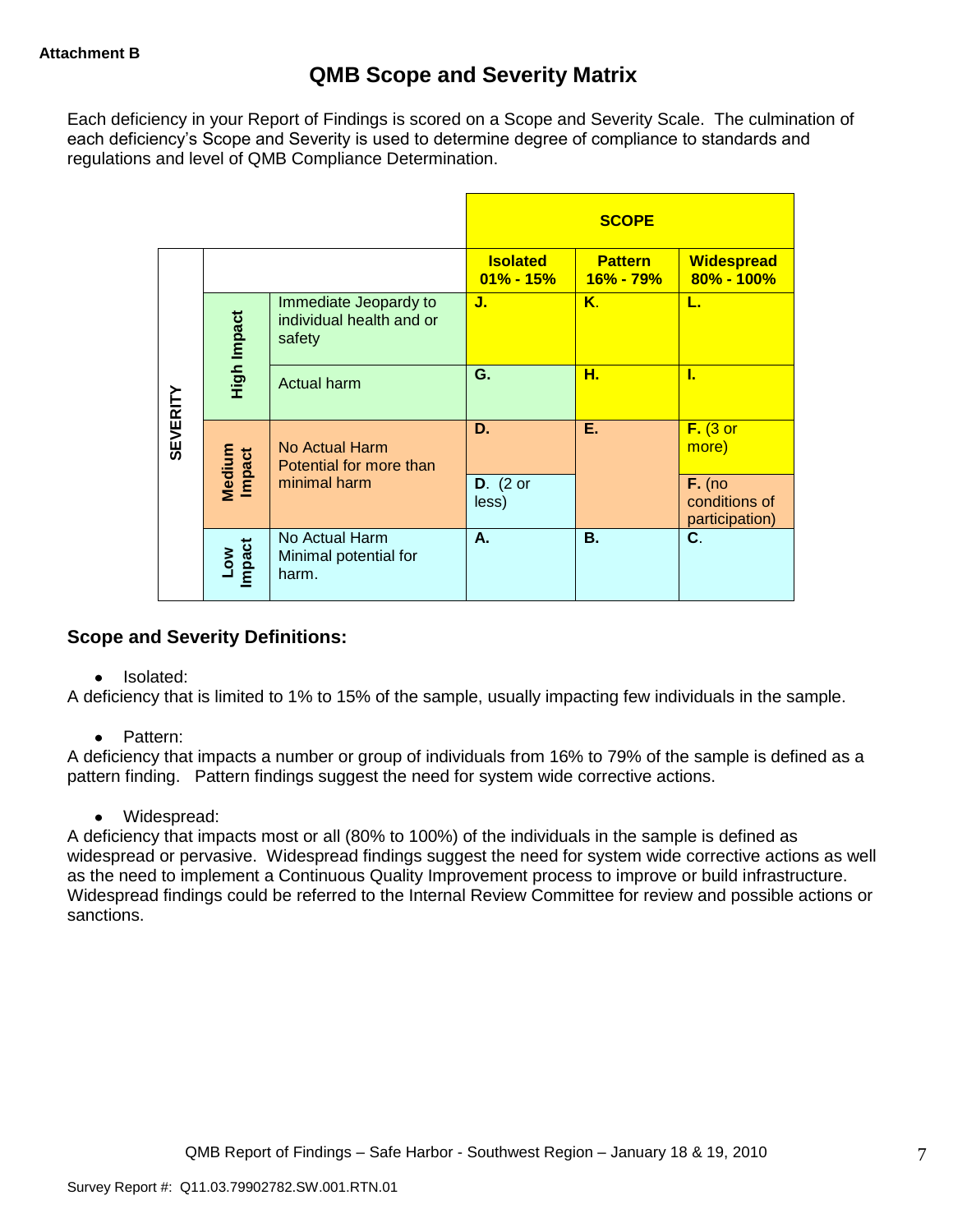# **QMB Determinations of Compliance**

"Substantial Compliance with Conditions of Participation"

The QMB determination of "Substantial Compliance with Conditions of Participation" indicates that a provider is in substantial compliance with all "Conditions of Participation" and other standards and regulations. The agency has obtained a level of compliance such that there is a minimal potential for harm to individuals" health and safety. To qualify for a determination of Substantial Compliance with Conditions of Participation, the provider must be in compliance with all Conditions of Participation.

### "Non-Compliance with Conditions of Participation"

The QMB determination of "Non-Compliance with Conditions of Participation" indicates that a provider is out of compliance with one (1) or more "Conditions of Participation." This non-compliance, if not corrected, is likely to result in a serious negative outcome or the potential for more than minimal harm to individuals' health and safety.

Providers receiving a repeat determination of 'Non-Compliance' may be referred by QMB to the Internal Review Committee (IRC) for consideration of remedies and possible actions.

#### $\bullet$ "Sub-Standard Compliance with Conditions of Participation":

The QMB determination of "Sub-Standard Compliance with Conditions of Participation" indicates a provider is significantly out of compliance with Conditions of Participation and/or has:

- Multiple findings of widespread non-compliance with any standard or regulation with a significant potential for more than minimal harm.
- Any finding of actual harm or Immediate Jeopardy.  $\bullet$

Providers receiving a repeat determination of 'Substandard Compliance' will be referred by QMB to the Internal Review Committee (IRC) for consideration of remedies and possible actions.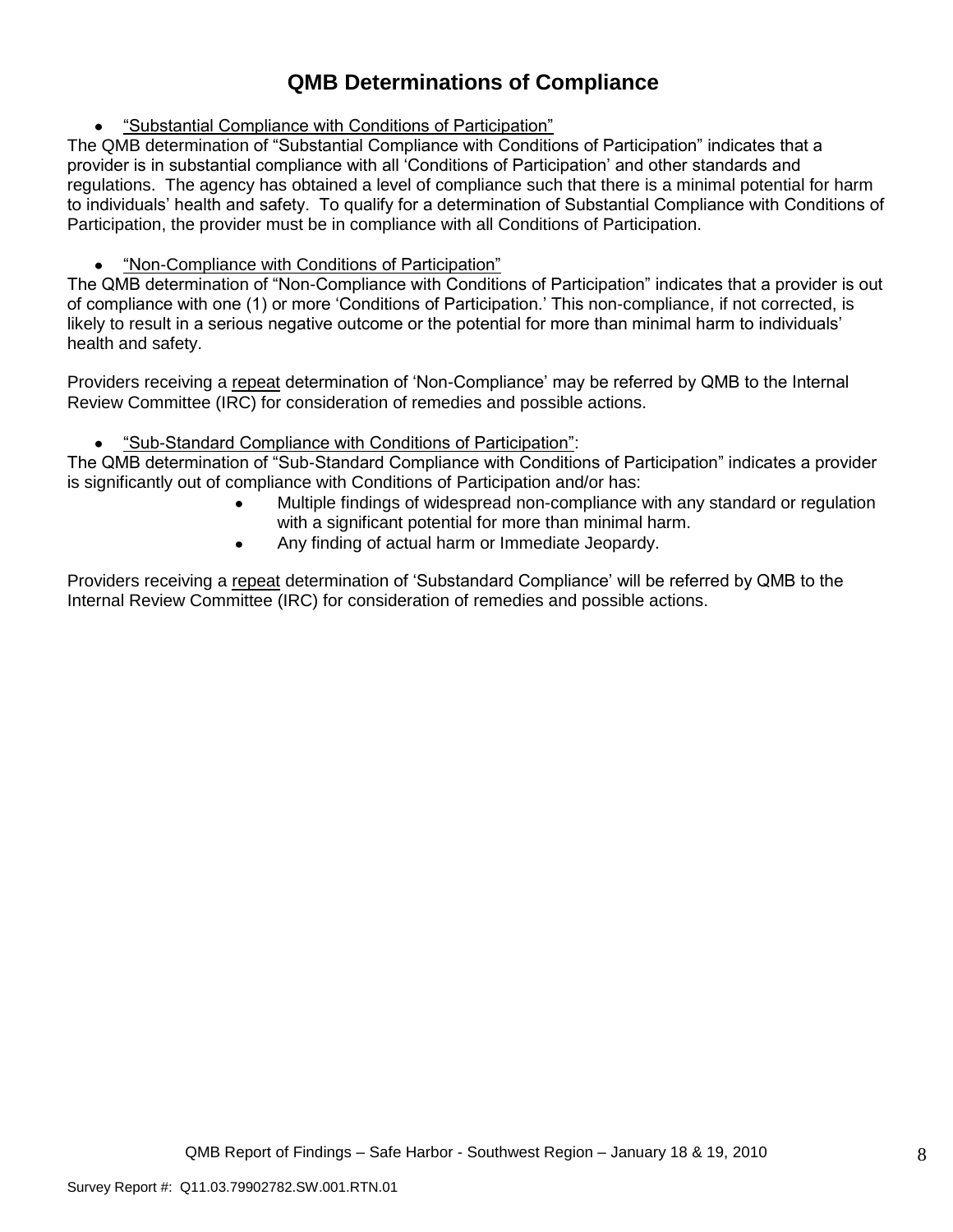# **Guidelines for the Provider Informal Reconsideration of Finding (IRF) Process**

#### **Introduction:**

Throughout the QMB Survey process, surveyors are openly communicating with providers. Open communication means that surveyors have clarified issues and/or requested missing information before completing the review. Regardless, there may still be instances where the provider disagrees with a specific finding. Providers may use the following process to informally dispute a finding.

#### **Instructions:**

- 1. The Informal Reconsideration of the Finding (IRF) request must be in writing to the QMB Deputy Bureau Chief **within 10 working days** of receipt of the final report.
- 2. The written request for an IRF must be completed on the QMB Request for Informal Reconsideration of Finding Form available on the QMB website:<http://dhi.health.state.nm.us/qmb>
- 3. The written request for an IRF must specify in detail the request for reconsideration and why the finding is inaccurate.
- 4. The IRF request must include all supporting documentation or evidence.

#### **The following limitations apply to the IRF process:**

- The request for an IRF and all supporting evidence must be received within 10 days.
- Findings based on evidence requested during the survey and not provided may not be subject to reconsideration.
- The supporting documentation must be new evidence not previously reviewed or requested by the survey team.
- Providers must continue to complete their Plan of Correction during the IRF process  $\bullet$
- Providers may not request an IRF to challenge the sampling methodology.
- Providers may not request an IRF based on disagreement with the nature of the standard or  $\bullet$ regulation.
- Providers may not request an IRF to challenge the team composition.
- Providers may not request an IRF to challenge the QMB compliance determination or the length of  $\bullet$ their DDSD provider contract.

A Provider forfeits the right to an IRF if the request is not made within 10 working days of receiving the report and/or does not include all supporting documentation or evidence to show compliance with the standards and regulations.

QMB has 30 working days to complete the review and notify the provider of the decision. The request will be reviewed by the IRF committee. The Provider will be notified in writing of the ruling; no face to face meeting will be conducted.

When a Provider requests that a finding be reconsidered, it does not stop or delay the Plan of Correction process. **Providers must continue to complete the Plan of Correction, including the finding in dispute regardless of the IRF status.** If a finding is removed or modified, it will be noted and removed or modified from the Report of Findings. It should be noted that in some cases a Plan of Correction may be completed prior to the IRF process being completed. The provider will be notified in writing on the decisions of the IRF committee.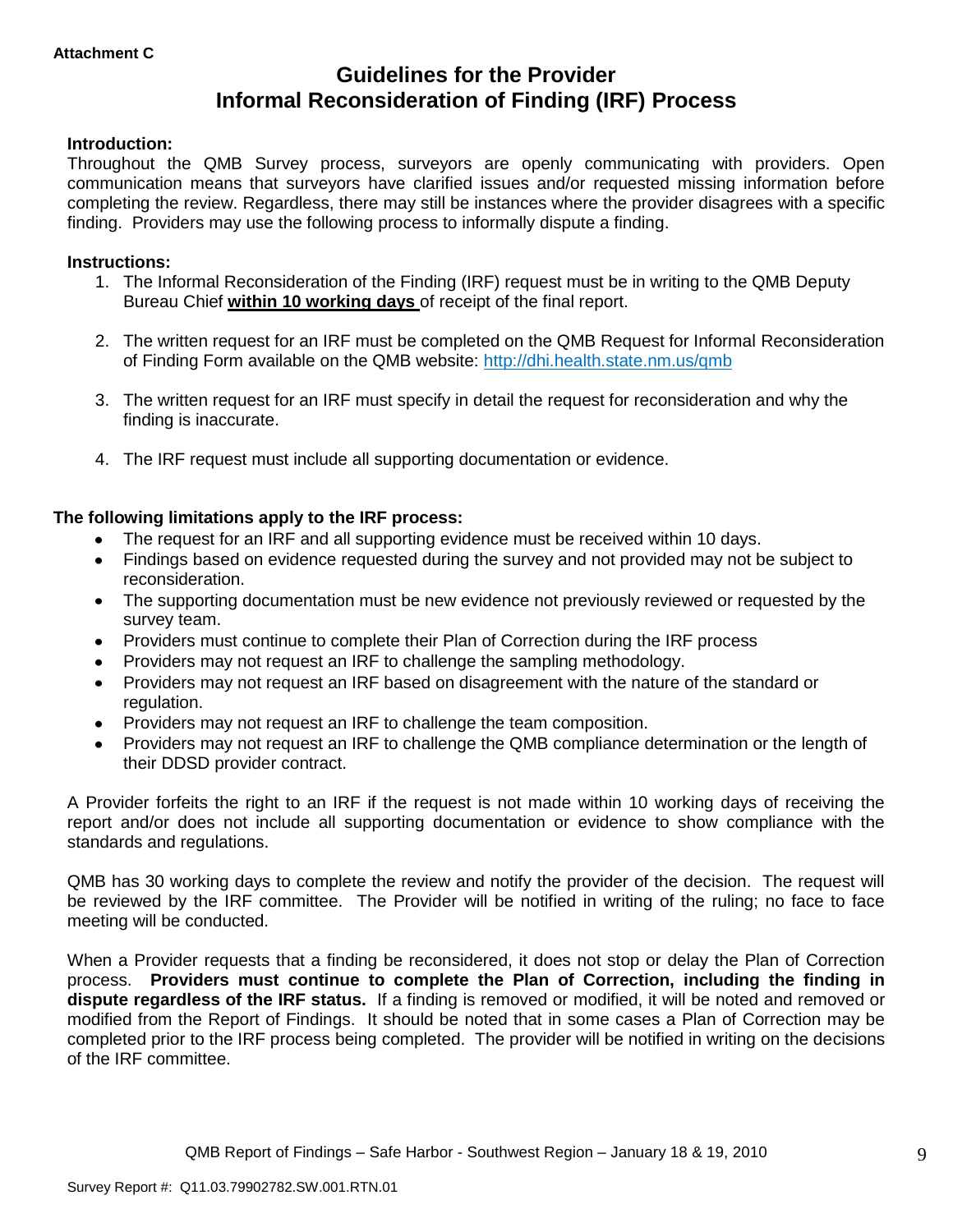| Agency:                 | Safe Harbor, Inc. - Southwest Region                                           |
|-------------------------|--------------------------------------------------------------------------------|
| Program:                | Developmental Disabilities Waiver                                              |
| Service:                | Community Living (Supported Living) & Community Inclusion (Adult Habilitation) |
| <b>Monitoring Type:</b> | <b>Routine Survey</b>                                                          |
| Date of Survey:         | <b>January 18 - 19, 2011</b>                                                   |

| <b>Standard of Care</b>                                                                                                                                                                                                                                                                                                                                                                                                                                                                                                                                                                                                                                                                                                                                                                                                                                                                                                                                                                                                                                                                                                                                                                                                                                                                                                                                                                | <b>Deficiency</b>                                                                                                                                                                                                                                                                                                                                                                                                                                                                                                                                       | <b>Agency Plan of Correction and</b><br><b>Responsible Party</b> | Date<br><b>Due</b> |
|----------------------------------------------------------------------------------------------------------------------------------------------------------------------------------------------------------------------------------------------------------------------------------------------------------------------------------------------------------------------------------------------------------------------------------------------------------------------------------------------------------------------------------------------------------------------------------------------------------------------------------------------------------------------------------------------------------------------------------------------------------------------------------------------------------------------------------------------------------------------------------------------------------------------------------------------------------------------------------------------------------------------------------------------------------------------------------------------------------------------------------------------------------------------------------------------------------------------------------------------------------------------------------------------------------------------------------------------------------------------------------------|---------------------------------------------------------------------------------------------------------------------------------------------------------------------------------------------------------------------------------------------------------------------------------------------------------------------------------------------------------------------------------------------------------------------------------------------------------------------------------------------------------------------------------------------------------|------------------------------------------------------------------|--------------------|
| Tag #1A07 SSI Payments                                                                                                                                                                                                                                                                                                                                                                                                                                                                                                                                                                                                                                                                                                                                                                                                                                                                                                                                                                                                                                                                                                                                                                                                                                                                                                                                                                 | <b>Scope and Severity Rating: C</b>                                                                                                                                                                                                                                                                                                                                                                                                                                                                                                                     |                                                                  |                    |
| Developmental Disabilities (DD) Waiver Service<br>Standards effective 4/1/2007<br><b>CHAPTER 1 II. PROVIDER AGENCY</b><br><b>REQUIREMENTS:</b> The objective of these standards<br>is to establish Provider Agency policy, procedure<br>and reporting requirements for DD Medicaid Waiver<br>program. These requirements apply to all such<br>Provider Agency staff, whether directly employed or<br>subcontracting with the Provider Agency. Additional<br>Provider Agency requirements and personnel<br>qualifications may be applicable for specific service<br>standards.<br>C. Provider Agency Financial Records and<br>Accounting: Each individual served will be<br>presumed able to manage his or her own funds<br>unless the ISP documents justified limitations or<br>supports for self-management, and where<br>appropriate, reflects a plan to increase this skill. All<br>Provider Agencies shall maintain and enforce<br>written policies and procedures regarding the use of<br>the individual's SSI payments or other personal<br>funds, including accounting for all spending by the<br>Provider Agency, and outlining protocols for fulfilling<br>the responsibilities as representative payee if the<br>agency is so designated for an individual.<br><b>Code of Federal Regulations:</b><br>§416.635 What are the responsibilities of your<br>representative payee | Based on record review and interview, the Agency<br>failed to maintain and enforce written policies and<br>procedures regarding the use of individuals' SSI<br>payments or other personal funds.<br>Review of the Agency's policies & procedures found<br>no evidence of a policy regarding individual SSI<br>payments.<br>When #80 was asked if the Agency had policies and<br>procedures regarding the use of individuals' SSI<br>payments or other personal funds, the following was<br>reported:<br>• #80 stated, "There are none specific to SSI." |                                                                  |                    |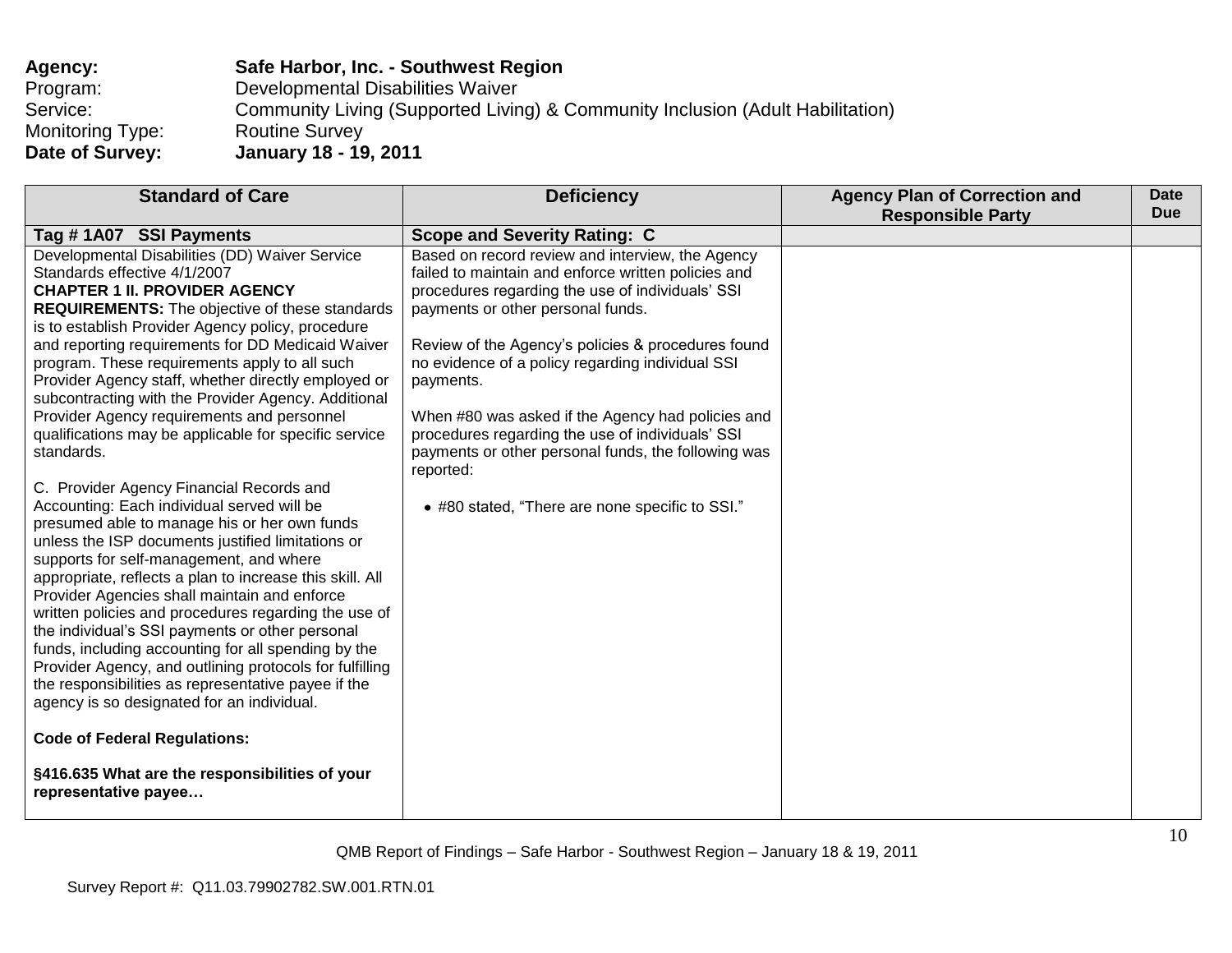| A representative payee has a responsibility to:                                                            |  |  |
|------------------------------------------------------------------------------------------------------------|--|--|
| (a) Use the benefits received on your behalf only for                                                      |  |  |
| your use and benefit in a manner and for the                                                               |  |  |
| purposes he or she determines under the guidelines                                                         |  |  |
| in this subpart, to be in your best interests;                                                             |  |  |
| (b) Keep any benefits received on your behalf                                                              |  |  |
| separate from his or her own funds and show your                                                           |  |  |
| ownership of these benefits unless he or she is your                                                       |  |  |
| spouse or natural or adoptive parent or stepparent                                                         |  |  |
| and lives in the same household with you or is a                                                           |  |  |
| State or local government agency for whom we                                                               |  |  |
| have granted an exception to this requirement;                                                             |  |  |
| (c) Treat any interest earned on the benefits as your                                                      |  |  |
| property;                                                                                                  |  |  |
| (d) Notify us of any event or change in your                                                               |  |  |
| circumstances that will affect the amount of benefits                                                      |  |  |
| you receive, your right to receive benefits, or how                                                        |  |  |
| you receive them;                                                                                          |  |  |
| (e) Submit to us, upon our request, a written report                                                       |  |  |
| accounting for the benefits received on your behalf,                                                       |  |  |
| and make all supporting records available for review                                                       |  |  |
| if requested by us;                                                                                        |  |  |
| (f) Notify us of any change in his or her                                                                  |  |  |
| circumstances that would affect performance of                                                             |  |  |
| his/her payee responsibilities; and                                                                        |  |  |
| §416.640 Use of benefit payments.                                                                          |  |  |
| <b>Current maintenance.</b> We will consider that                                                          |  |  |
|                                                                                                            |  |  |
| payments we certify to a representative payee have<br>been used for the use and benefit of the beneficiary |  |  |
| if they are used for the beneficiary's current                                                             |  |  |
| maintenance. Current maintenance includes costs                                                            |  |  |
| incurred in obtaining food, shelter, clothing, medical                                                     |  |  |
| care and personal comfort items.                                                                           |  |  |
|                                                                                                            |  |  |
| §416.665 How does your representative payee                                                                |  |  |
| account for the use of benefits                                                                            |  |  |
| Your representative payee must account for the use                                                         |  |  |
| of your benefits. We require written reports from                                                          |  |  |
| your representative payee at least once a year                                                             |  |  |
| (except for certain State institutions that participate                                                    |  |  |
| in a separate onsite review program). We may verify                                                        |  |  |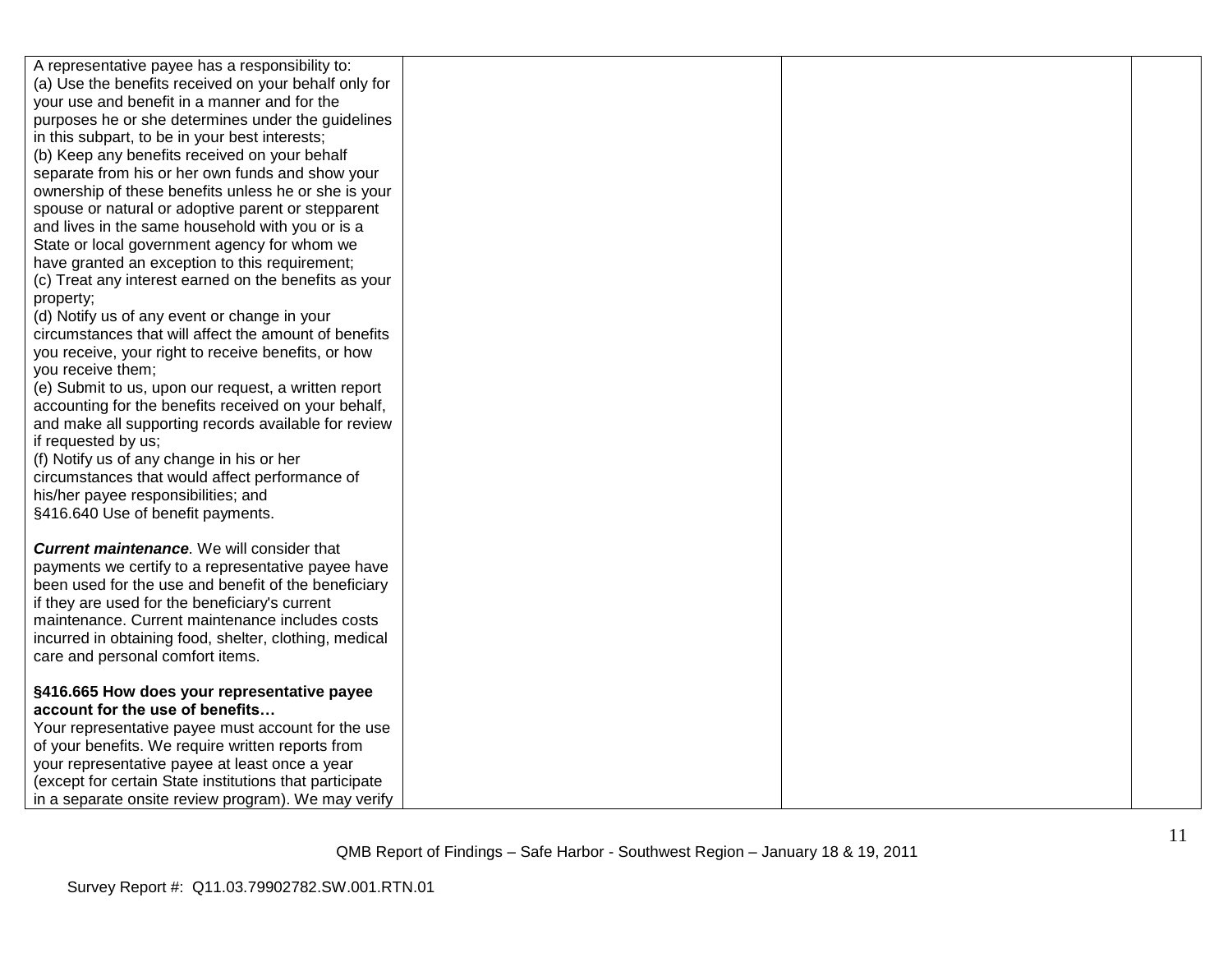| how your representative payee used your benefits.<br>Your representative payee should keep records of<br>how benefits were used in order to make accounting |  |  |
|-------------------------------------------------------------------------------------------------------------------------------------------------------------|--|--|
|                                                                                                                                                             |  |  |
|                                                                                                                                                             |  |  |
| reports and must make those records available<br>upon our request.                                                                                          |  |  |
|                                                                                                                                                             |  |  |
|                                                                                                                                                             |  |  |
|                                                                                                                                                             |  |  |
|                                                                                                                                                             |  |  |
|                                                                                                                                                             |  |  |
|                                                                                                                                                             |  |  |
|                                                                                                                                                             |  |  |
|                                                                                                                                                             |  |  |
|                                                                                                                                                             |  |  |
|                                                                                                                                                             |  |  |
|                                                                                                                                                             |  |  |
|                                                                                                                                                             |  |  |
|                                                                                                                                                             |  |  |
|                                                                                                                                                             |  |  |
|                                                                                                                                                             |  |  |
|                                                                                                                                                             |  |  |
|                                                                                                                                                             |  |  |
|                                                                                                                                                             |  |  |
|                                                                                                                                                             |  |  |
|                                                                                                                                                             |  |  |
|                                                                                                                                                             |  |  |
|                                                                                                                                                             |  |  |
|                                                                                                                                                             |  |  |
|                                                                                                                                                             |  |  |
|                                                                                                                                                             |  |  |
|                                                                                                                                                             |  |  |
|                                                                                                                                                             |  |  |
|                                                                                                                                                             |  |  |
|                                                                                                                                                             |  |  |
|                                                                                                                                                             |  |  |
|                                                                                                                                                             |  |  |
|                                                                                                                                                             |  |  |
|                                                                                                                                                             |  |  |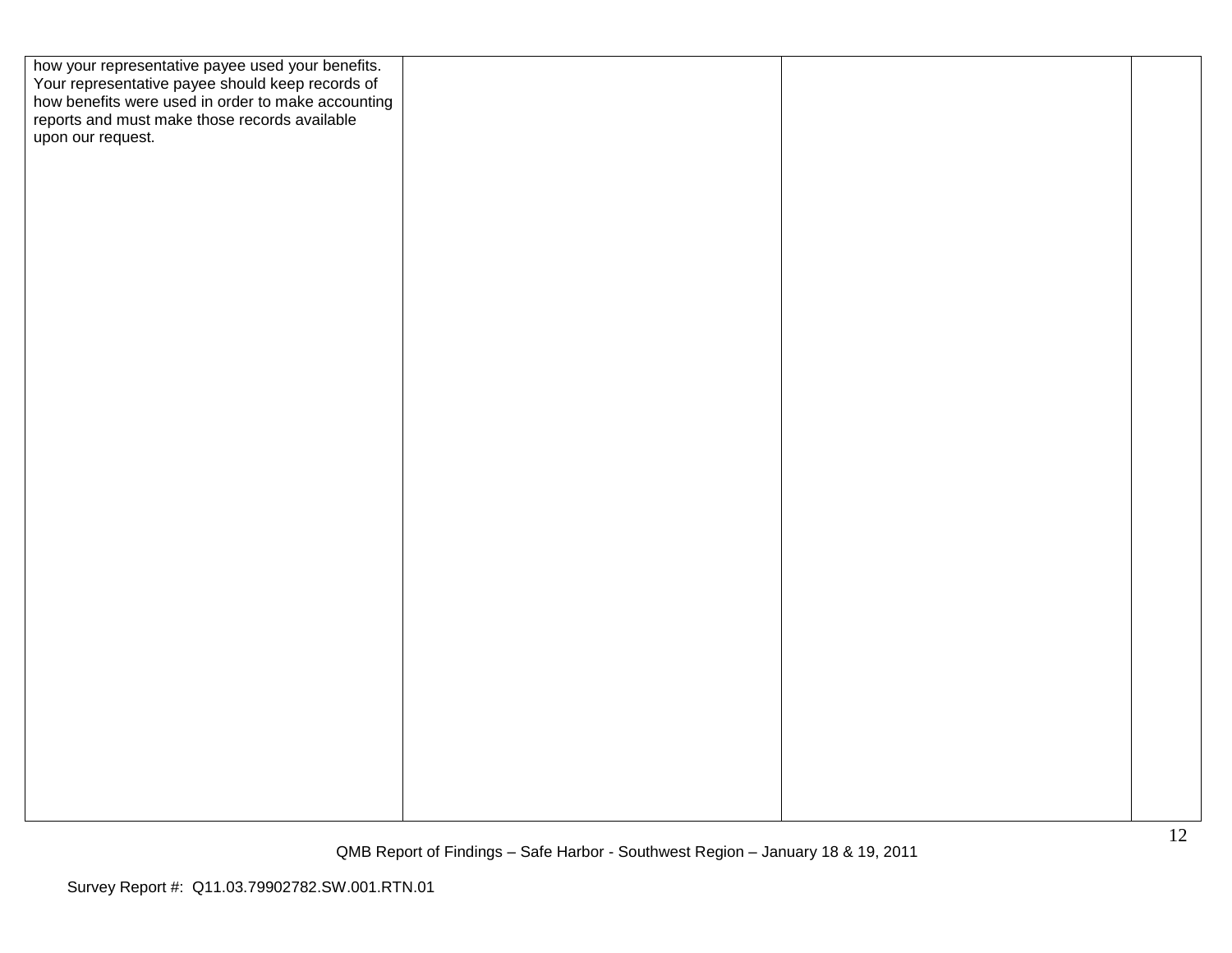| Tag #1A08 Agency Case File                                                                                                                                                             | <b>Scope and Severity Rating: B</b>                  |  |
|----------------------------------------------------------------------------------------------------------------------------------------------------------------------------------------|------------------------------------------------------|--|
| Developmental Disabilities (DD) Waiver Service                                                                                                                                         | Based on record review, the Agency failed to         |  |
| Standards effective 4/1/2007                                                                                                                                                           | maintain at the administrative office a confidential |  |
| <b>CHAPTER 1 II. PROVIDER AGENCY</b>                                                                                                                                                   | case file for 2 of 3 individuals.                    |  |
| <b>REQUIREMENTS:</b> The objective of these standards                                                                                                                                  |                                                      |  |
| is to establish Provider Agency policy, procedure                                                                                                                                      | Review of the Agency individual case files found the |  |
| and reporting requirements for DD Medicaid Waiver                                                                                                                                      | following items were not found, incomplete, and/or   |  |
| program. These requirements apply to all such                                                                                                                                          | not current:                                         |  |
| Provider Agency staff, whether directly employed or                                                                                                                                    |                                                      |  |
| subcontracting with the Provider Agency. Additional                                                                                                                                    | • IDT Meeting Minutes/Transition Plan (#1 & 2)       |  |
| Provider Agency requirements and personnel                                                                                                                                             |                                                      |  |
| qualifications may be applicable for specific service                                                                                                                                  |                                                      |  |
| standards.                                                                                                                                                                             |                                                      |  |
| D. Provider Agency Case File for the Individual:                                                                                                                                       |                                                      |  |
| All Provider Agencies shall maintain at the                                                                                                                                            |                                                      |  |
| administrative office a confidential case file for each                                                                                                                                |                                                      |  |
| individual. Case records belong to the individual                                                                                                                                      |                                                      |  |
| receiving services and copies shall be provided to                                                                                                                                     |                                                      |  |
| the receiving agency whenever an individual                                                                                                                                            |                                                      |  |
| changes providers. The record must also be made                                                                                                                                        |                                                      |  |
| available for review when requested by DOH, HSD                                                                                                                                        |                                                      |  |
| or federal government representatives for oversight                                                                                                                                    |                                                      |  |
| purposes. The individual's case file shall include                                                                                                                                     |                                                      |  |
| the following requirements:                                                                                                                                                            |                                                      |  |
| (1) Emergency contact information, including the                                                                                                                                       |                                                      |  |
| individual's address, telephone number, names                                                                                                                                          |                                                      |  |
| and telephone numbers of relatives, or guardian                                                                                                                                        |                                                      |  |
| or conservator, physician's name(s) and                                                                                                                                                |                                                      |  |
| telephone number(s), pharmacy name, address                                                                                                                                            |                                                      |  |
| and telephone number, and health plan if                                                                                                                                               |                                                      |  |
| appropriate;                                                                                                                                                                           |                                                      |  |
| (2) The individual's complete and current ISP, with                                                                                                                                    |                                                      |  |
| all supplemental plans specific to the individual,                                                                                                                                     |                                                      |  |
| and the most current completed Health                                                                                                                                                  |                                                      |  |
| Assessment Tool (HAT);                                                                                                                                                                 |                                                      |  |
| (3) Progress notes and other service delivery                                                                                                                                          |                                                      |  |
| documentation;                                                                                                                                                                         |                                                      |  |
|                                                                                                                                                                                        |                                                      |  |
|                                                                                                                                                                                        |                                                      |  |
|                                                                                                                                                                                        |                                                      |  |
|                                                                                                                                                                                        |                                                      |  |
| (4) Crisis Prevention/Intervention Plans, if there are<br>any for the individual;<br>(5) A medical history, which shall include at least<br>demographic data, current and past medical |                                                      |  |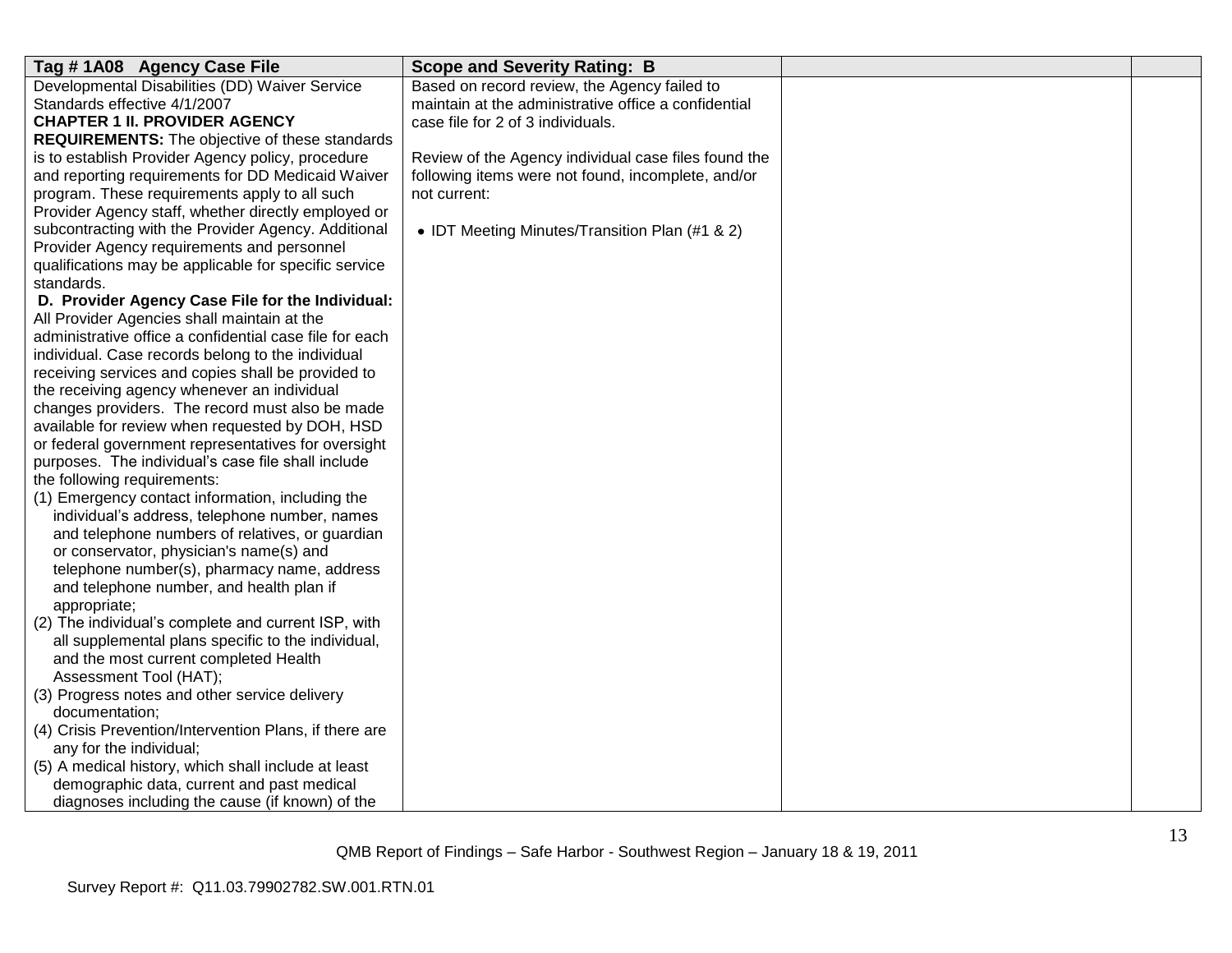| developmental disability, psychiatric diagnoses,    |  |  |
|-----------------------------------------------------|--|--|
| allergies (food, environmental, medications),       |  |  |
| immunizations, and most recent physical exam;       |  |  |
| (6) When applicable, transition plans completed for |  |  |
| individuals at the time of discharge from Fort      |  |  |
| Stanton Hospital or Los Lunas Hospital and          |  |  |
|                                                     |  |  |
| Training School; and                                |  |  |
| (7) Case records belong to the individual receiving |  |  |
| services and copies shall be provided to the        |  |  |
| individual upon request.                            |  |  |
| (8) The receiving Provider Agency shall be provided |  |  |
| at a minimum the following records whenever an      |  |  |
| individual changes provider agencies:               |  |  |
| (a) Complete file for the past 12 months;           |  |  |
| (b) ISP and quarterly reports from the current      |  |  |
| and prior ISP year;                                 |  |  |
| (c) Intake information from original admission to   |  |  |
| services; and                                       |  |  |
| (d) When applicable, the Individual Transition      |  |  |
| Plan at the time of discharge from Los Lunas        |  |  |
| Hospital and Training School or Ft. Stanton         |  |  |
|                                                     |  |  |
| Hospital.                                           |  |  |
|                                                     |  |  |
|                                                     |  |  |
|                                                     |  |  |
|                                                     |  |  |
|                                                     |  |  |
|                                                     |  |  |
|                                                     |  |  |
|                                                     |  |  |
|                                                     |  |  |
|                                                     |  |  |
|                                                     |  |  |
|                                                     |  |  |
|                                                     |  |  |
|                                                     |  |  |
|                                                     |  |  |
|                                                     |  |  |
|                                                     |  |  |
|                                                     |  |  |
|                                                     |  |  |
|                                                     |  |  |
|                                                     |  |  |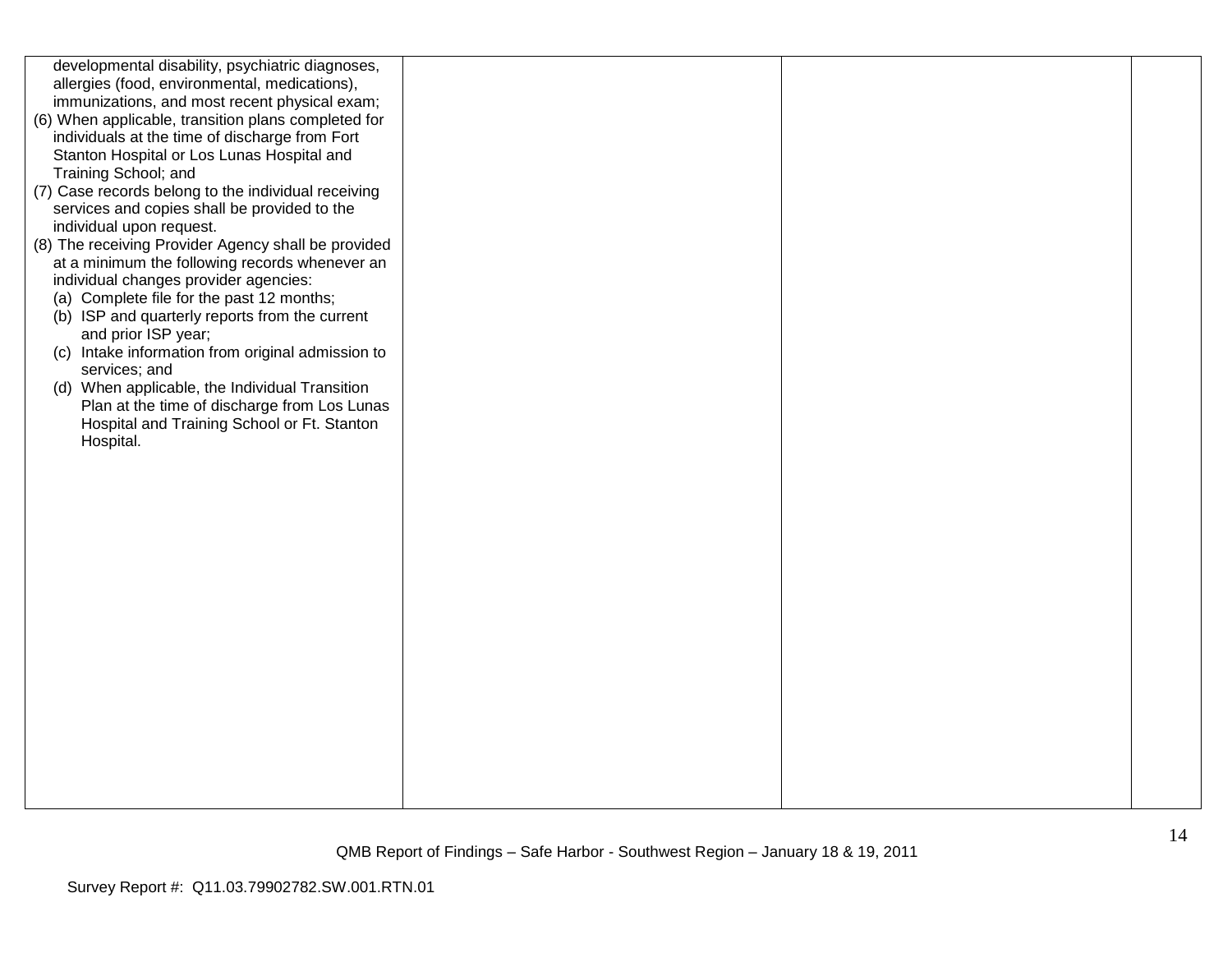| Tag # 1A11.1 (CoP) Transportation Training            | <b>Scope and Severity Rating: F</b>                 |  |
|-------------------------------------------------------|-----------------------------------------------------|--|
| Developmental Disabilities (DD) Waiver Service        | Based on record review and interview, the Agency    |  |
| Standards effective 4/1/2007                          | failed to provide staff training regarding the safe |  |
| <b>CHAPTER 1 II. PROVIDER AGENCY</b>                  | operation of the vehicle, assisting passengers and  |  |
| <b>REQUIREMENTS:</b> The objective of these standards | safe lifting procedures for 39 of 39 Direct Service |  |
| is to establish Provider Agency policy, procedure     | Professionals.                                      |  |
| and reporting requirements for DD Medicaid Waiver     |                                                     |  |
| program. These requirements apply to all such         | No documented evidence was found of the following   |  |
| Provider Agency staff, whether directly employed or   | required training:                                  |  |
| subcontracting with the Provider Agency. Additional   |                                                     |  |
| Provider Agency requirements and personnel            | • Transportation (DSP #40, 41, 42, 43, 44, 45, 46,  |  |
| qualifications may be applicable for specific service | 47, 48, 49, 50, 51, 52, 53, 54, 55, 56, 57, 58, 59, |  |
| standards.                                            | 60, 61, 62, 63, 64, 65, 66, 67, 68, 69, 70, 71, 72, |  |
| G. Transportation: Provider agencies that             | 73, 74, 75, 76, 77 & 78)                            |  |
| provide Community Living, Community Inclusion or      |                                                     |  |
| Non-Medical Transportation services shall have a      | When #80 was asked if the transportation training   |  |
| written policy and procedures regarding the safe      | included training on passenger safety the following |  |
| transportation of individuals in the community, which | was reported:                                       |  |
| comply with New Mexico regulations governing the      |                                                     |  |
| operation of motor vehicles to transport individuals, | $\bullet$ #80 stated, "No."                         |  |
| and which are consistent with DDSD guidelines         |                                                     |  |
| issued July 1, 1999 titled "Client Transportation     |                                                     |  |
| Safety". The policy and procedures must address at    |                                                     |  |
| least the following topics:                           |                                                     |  |
| (1)<br>Drivers' requirements,                         |                                                     |  |
| (2) Individual safety, including safe locations for   |                                                     |  |
| boarding and disembarking passengers,                 |                                                     |  |
| appropriate responses to hazardous weather            |                                                     |  |
| and other adverse driving conditions,                 |                                                     |  |
| (3) Vehicle maintenance and safety inspections,       |                                                     |  |
| (4) Staff training regarding the safe operation of    |                                                     |  |
| the vehicle, assisting passengers and safe            |                                                     |  |
| lifting procedures,                                   |                                                     |  |
| (5) Emergency Plans, including vehicle                |                                                     |  |
| evacuation techniques,                                |                                                     |  |
| (6) Documentation, and                                |                                                     |  |
| (7) Accident Procedures.                              |                                                     |  |
|                                                       |                                                     |  |
| Department of Health (DOH) Developmental              |                                                     |  |
| <b>Disabilities Supports Division (DDSD) Policy</b>   |                                                     |  |
| Training Requirements for Direct Service Agency       |                                                     |  |
| Staff Policy Eff Date: March 1, 2007                  |                                                     |  |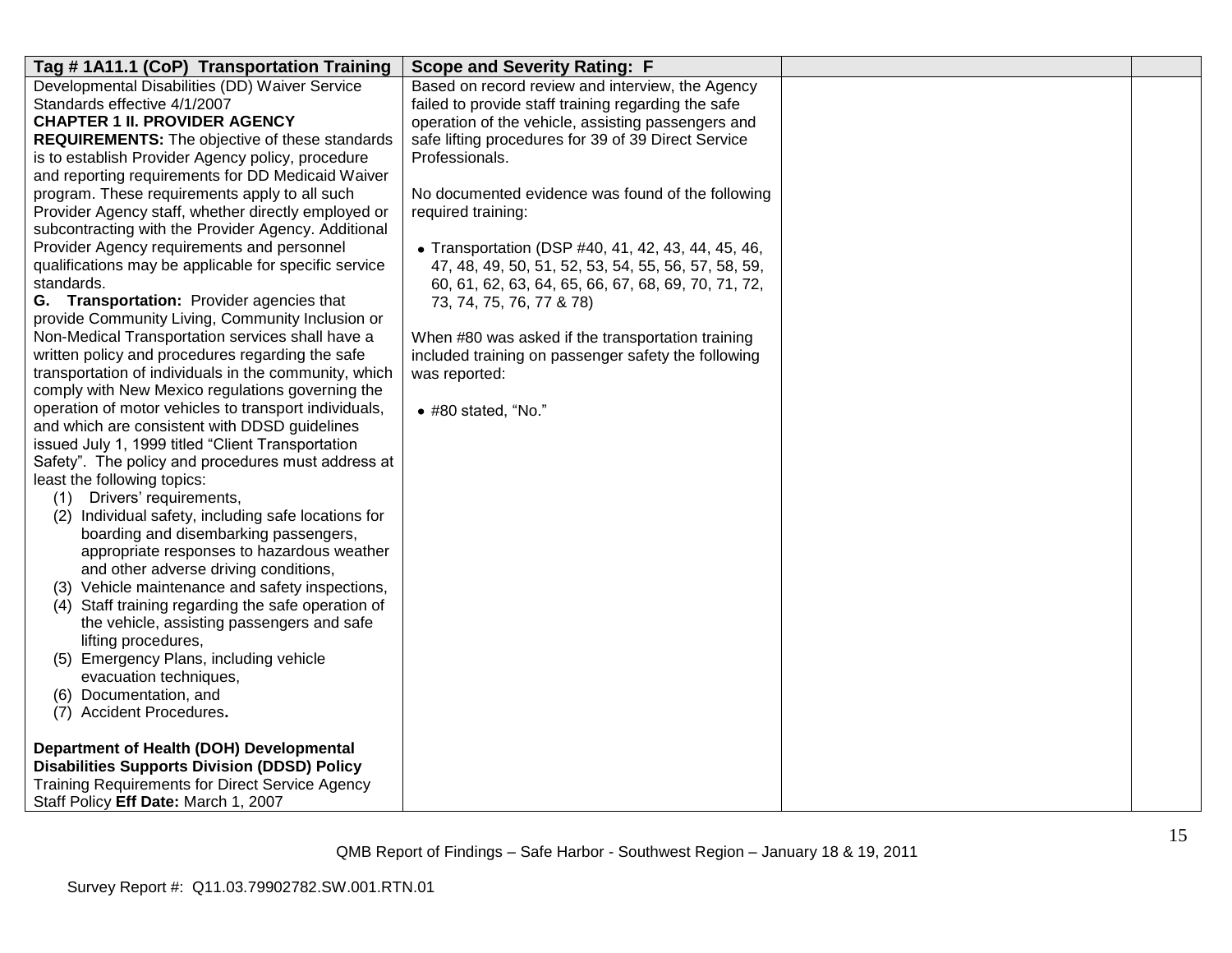| <b>II. POLICY STATEMENTS:</b>                        |  |  |
|------------------------------------------------------|--|--|
| I. Staff providing direct services shall complete    |  |  |
| safety training within the first thirty (30) days of |  |  |
|                                                      |  |  |
| employment and before working alone with an          |  |  |
| individual receiving services. The training shall    |  |  |
| address at least the following:                      |  |  |
|                                                      |  |  |
| 1. Operating a fire extinguisher                     |  |  |
|                                                      |  |  |
| 2. Proper lifting procedures                         |  |  |
| 3. General vehicle safety precautions (e.g., pre-    |  |  |
| trip inspection, removing keys from the ignition     |  |  |
| when not in the driver's seat)                       |  |  |
| 4. Assisting passengers with cognitive and/or        |  |  |
| physical impairments (e.g., general guidelines for   |  |  |
|                                                      |  |  |
| supporting individuals who may be unaware of         |  |  |
| safety issues involving traffic or those who         |  |  |
| require physical assistance to enter/exit a          |  |  |
| vehicle)                                             |  |  |
| 5. Operating wheelchair lifts (if applicable to the  |  |  |
| staff's role)                                        |  |  |
|                                                      |  |  |
| 6. Wheelchair tie-down procedures (if applicable     |  |  |
| to the staff's role)                                 |  |  |
| 7. Emergency and evacuation procedures (e.g.,        |  |  |
| roadside emergency, fire emergency)                  |  |  |
|                                                      |  |  |
|                                                      |  |  |
|                                                      |  |  |
|                                                      |  |  |
|                                                      |  |  |
|                                                      |  |  |
|                                                      |  |  |
|                                                      |  |  |
|                                                      |  |  |
|                                                      |  |  |
|                                                      |  |  |
|                                                      |  |  |
|                                                      |  |  |
|                                                      |  |  |
|                                                      |  |  |
|                                                      |  |  |
|                                                      |  |  |
|                                                      |  |  |
|                                                      |  |  |
|                                                      |  |  |
|                                                      |  |  |
|                                                      |  |  |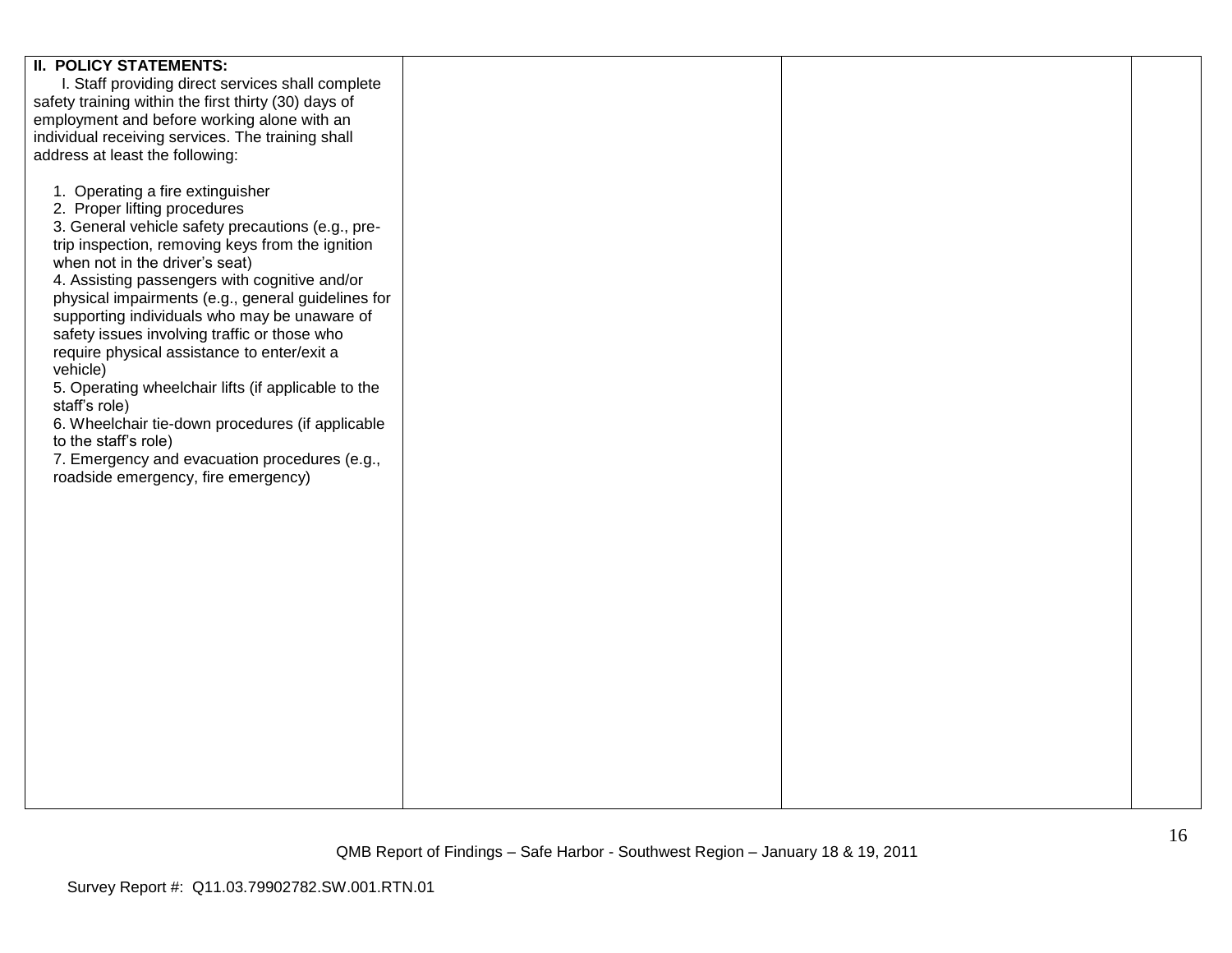| Tag # 1A15.2 & 5109 - Healthcare                      | <b>Scope and Severity Rating: D</b>                   |  |
|-------------------------------------------------------|-------------------------------------------------------|--|
| <b>Documentation</b>                                  |                                                       |  |
| Developmental Disabilities (DD) Waiver Service        | Based on record review, the Agency failed to          |  |
| Standards effective 4/1/2007                          | maintain the required documentation in the            |  |
| <b>CHAPTER 1. III. PROVIDER AGENCY</b>                | Individuals Agency Record as required per standard    |  |
| DOCUMENTATION OF SERVICE DELIVERY AND                 | for 1 of 3 individual                                 |  |
| <b>LOCATION - Healthcare Documentation by</b>         |                                                       |  |
| <b>Nurses For Community Living Services,</b>          | The following were not found, incomplete and/or not   |  |
| <b>Community Inclusion Services and Private Duty</b>  | current:                                              |  |
| <b>Nursing Services: Nursing services must be</b>     |                                                       |  |
| available as needed and documented for Provider       | • Special Health Care Needs:                          |  |
| Agencies delivering Community Living Services,        | • Nutritional Evaluation                              |  |
| Community Inclusion Services and Private Duty         | <sup>o</sup> Individual #1 - According to Nutritional |  |
| Nursing Services.                                     | Evaluation 6/24/10 the individual is required to      |  |
| Chapter 1. III. E. (1 - 4) (1) Documentation of       | have a 3 month follow-up. No evidence of              |  |
| nursing assessment activities                         | follow-up found.                                      |  |
| (a) The following hierarchy shall be used to          |                                                       |  |
| determine which provider agency is responsible for    |                                                       |  |
| completion of the HAT and MAAT and related            |                                                       |  |
| subsequent planning and training:                     |                                                       |  |
| (i) Community living services provider agency;        |                                                       |  |
| (ii) Private duty nursing provider agency;            |                                                       |  |
| (iii) Adult habilitation provider agency;             |                                                       |  |
| (iv) Community access provider agency; and            |                                                       |  |
| (v) Supported employment provider agency.             |                                                       |  |
| (b) The provider agency must arrange for their        |                                                       |  |
| nurse to complete the Health Assessment Tool          |                                                       |  |
| (HAT) and the Medication Administration               |                                                       |  |
| Assessment Tool (MAAT) on at least an annual          |                                                       |  |
| basis for each individual receiving community living, |                                                       |  |
| community inclusion or private duty nursing           |                                                       |  |
| services, unless the provider agency arranges for     |                                                       |  |
| the individual's Primary Care Practitioner (PCP) to   |                                                       |  |
| voluntarily complete these assessments in lieu of     |                                                       |  |
| the agency nurse. Agency nurses may also              |                                                       |  |
| complete these assessments in collaboration with      |                                                       |  |
| the Primary Care Practitioner if they believe such    |                                                       |  |
| consultation is necessary for an accurate             |                                                       |  |
| assessment. Family Living Provider Agencies have      |                                                       |  |
| the option of having the subcontracted caregiver      |                                                       |  |
| complete the HAT instead of the nurse or PCP, if      |                                                       |  |
| the caregiver is comfortable doing so. However, the   |                                                       |  |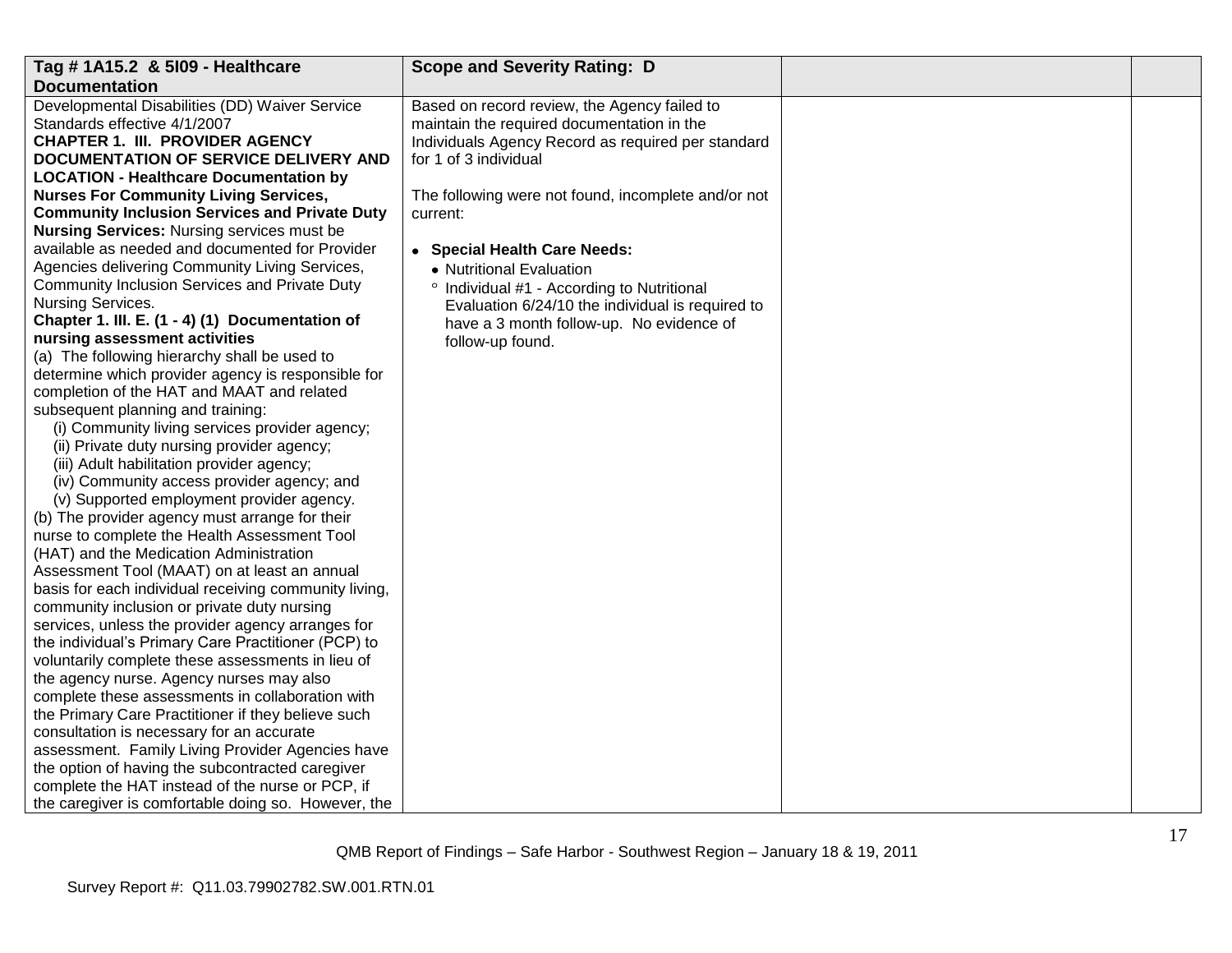| agency nurse must be available to assist the          |  |  |
|-------------------------------------------------------|--|--|
| caregiver upon request.                               |  |  |
| (c) For newly allocated individuals, the HAT and the  |  |  |
| MAAT must be completed within seventy-two (72)        |  |  |
| hours of admission into direct services or two weeks  |  |  |
| following the initial ISP, whichever comes first.     |  |  |
| (d) For individuals already in services, the HAT and  |  |  |
| the MAAT must be completed at least fourteen (14)     |  |  |
| days prior to the annual ISP meeting and submitted    |  |  |
| to all members of the interdisciplinary team. The     |  |  |
| HAT must also be completed at the time of any         |  |  |
| significant change in clinical condition and upon     |  |  |
| return from any hospitalizations. In addition to      |  |  |
| annually, the MAAT must be completed at the time      |  |  |
| of any significant change in clinical condition, when |  |  |
| a medication regime or route change requires          |  |  |
| delivery by licensed or certified staff, or when an   |  |  |
| individual has completed additional training          |  |  |
| designed to improve their skills to support self-     |  |  |
| administration (see DDSD Medication Assessment        |  |  |
| and Delivery Policy).                                 |  |  |
| (e) Nursing assessments conducted to determine        |  |  |
| current health status or to evaluate a change in      |  |  |
| clinical condition must be documented in a signed     |  |  |
| progress note that includes time and date as well as  |  |  |
| subjective information including the individual       |  |  |
| complaints, signs and symptoms noted by staff,        |  |  |
| family members or other team members; objective       |  |  |
| information including vital signs, physical           |  |  |
| examination, weight, and other pertinent data for the |  |  |
| given situation (e.g., seizure frequency, method in   |  |  |
| which temperature taken); assessment of the           |  |  |
| clinical status, and plan of action addressing        |  |  |
| relevant aspects of all active health problems and    |  |  |
| follow up on any recommendations of medical           |  |  |
| consultants.                                          |  |  |
| (2) Health related plans                              |  |  |
| (a) For individuals with chronic conditions that have |  |  |
| the potential to exacerbate into a life-threatening   |  |  |
| situation, a medical crisis prevention and            |  |  |
| intervention plan must be written by the nurse or     |  |  |
| other appropriately designated healthcare             |  |  |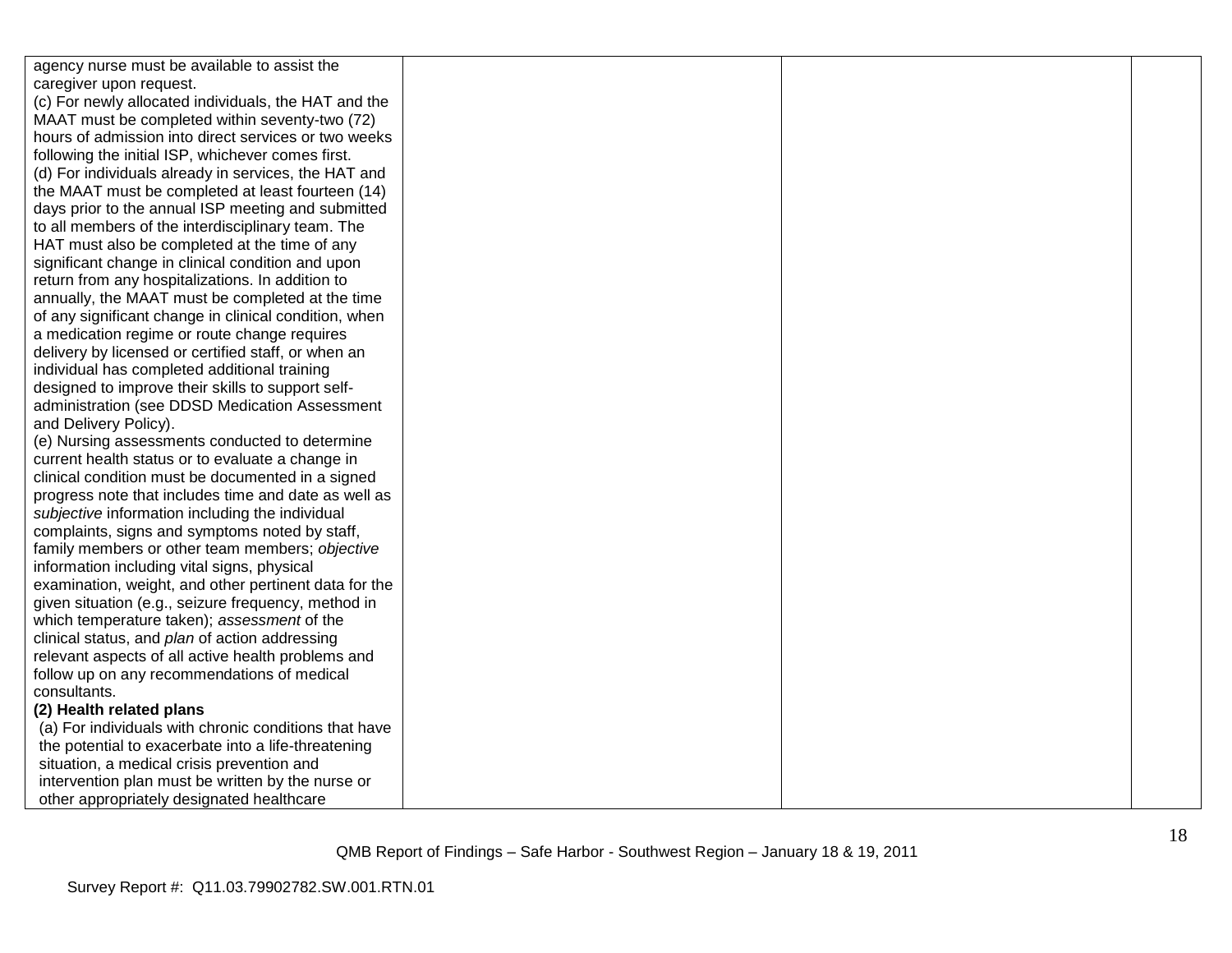| professional.                                          |  |  |
|--------------------------------------------------------|--|--|
| (b) Crisis prevention and intervention plans must be   |  |  |
| written in user-friendly language that is easily       |  |  |
| understood by those implementing the plan.             |  |  |
| (c) The nurse shall also document training             |  |  |
| regarding the crisis prevention and intervention       |  |  |
| plan delivered to agency staff and other team          |  |  |
| members, clearly indicating competency                 |  |  |
| determination for each trainee.                        |  |  |
| (d) If the individual receives services from separate  |  |  |
| agencies for community living and community            |  |  |
| inclusion services, nurses from each agency shall      |  |  |
| collaborate in the development of and training         |  |  |
| delivery for crisis prevention and intervention plans  |  |  |
| to assure maximum consistency across settings.         |  |  |
| (3) For all individuals with a HAT score of 4, 5 or 6, |  |  |
| the nurse shall develop a comprehensive healthcare     |  |  |
| plan that includes health related supports identified  |  |  |
| in the ISP (The healthcare plan is the equivalent of   |  |  |
| a nursing care plan; two separate documents are        |  |  |
| not required nor recommended):                         |  |  |
| (a) Each healthcare plan must include a statement      |  |  |
| of the person's healthcare needs and list              |  |  |
| measurable goals to be achieved through                |  |  |
| implementation of the healthcare plan. Needs           |  |  |
| statements may be based upon supports needed           |  |  |
| for the individual to maintain a current strength,     |  |  |
| ability or skill related to their health, prevention   |  |  |
| measures, and/or supports needed to remediate,         |  |  |
| minimize or manage an existing health condition.       |  |  |
| (b) Goals must be measurable and shall be revised      |  |  |
| when an individual has met the goal and has the        |  |  |
| potential to attain additional goals or no longer      |  |  |
| requires supports in order to maintain the goal.       |  |  |
| (c) Approaches described in the plan shall be          |  |  |
| individualized to reflect the individual's unique      |  |  |
| needs, provide guidance to the caregiver(s) and        |  |  |
| designed to support successful interactions. Some      |  |  |
| interventions may be carried out by staff, family      |  |  |
| members or other team members, and other               |  |  |
| interventions may be carried out directly by the       |  |  |
| nurse - persons responsible for each intervention      |  |  |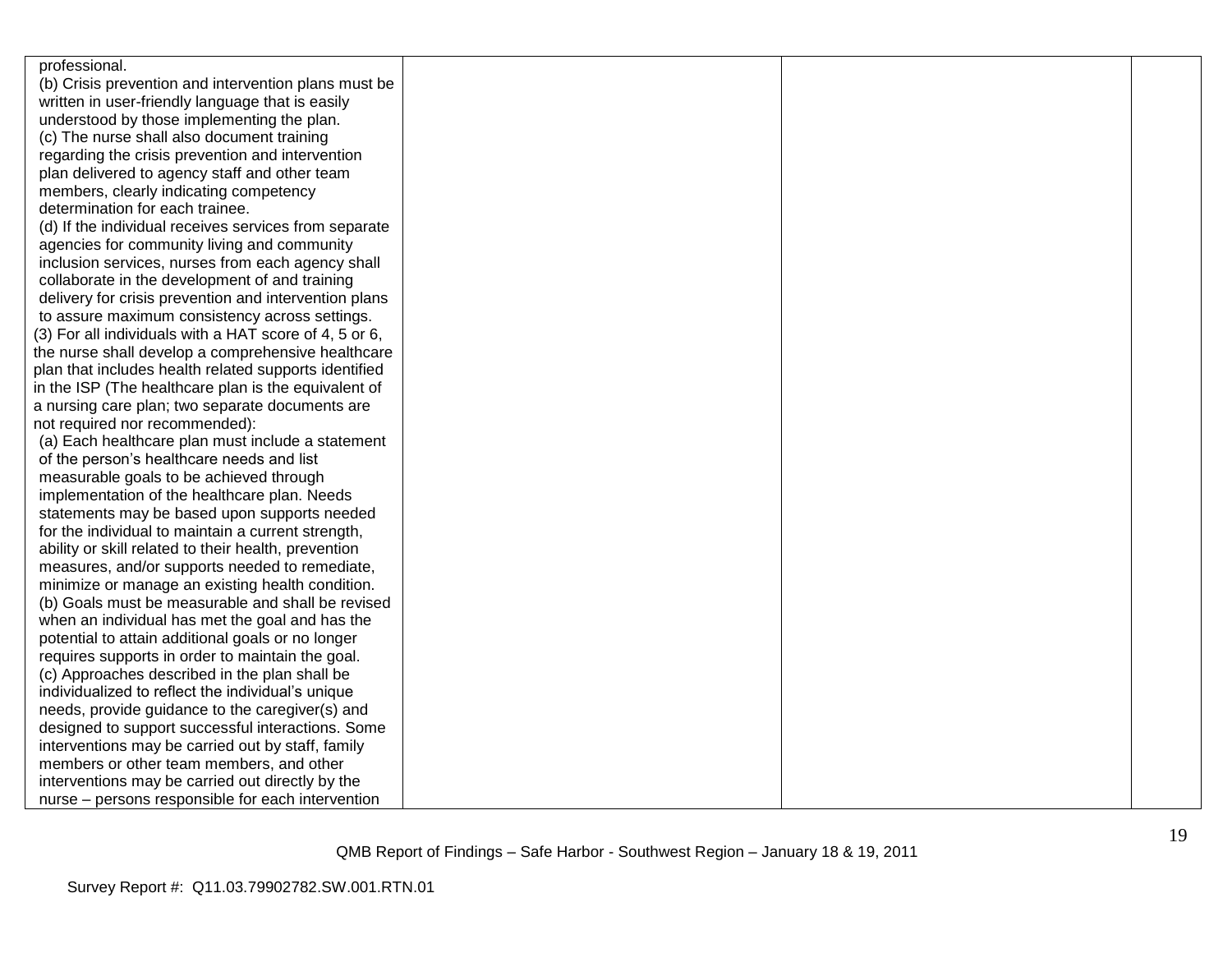shall be specified in the plan. (d) Healthcare plans shall be written in language that will be easily understood by the person(s) identified as implementing the interventions. (e) The nurse shall also document training on the healthcare plan delivered to agency staff and other team members, clearly indicating competency determination for each trainee. If the individual receives services from separate agencies for community living and community inclusion services, nurses from each agency shall collaborate in the development of and training delivery for healthcare plans to assure maximum consistency across settings.

(f) Healthcare plans must be updated to reflect relevant discharge orders whenever an individual returns to services following a hospitalization.

(g) All crisis prevention and intervention plans and healthcare plans shall include the individual's name and date on each page and shall be signed by the author.

(h) Crisis prevention and intervention plans as well as healthcare plans shall be reviewed by the nurse at least quarterly, and updated as needed.

#### **(4) General Nursing Documentation**

(a) The nurse shall complete legible and signed progress notes with date and time indicated that describe all interventions or interactions conducted with individuals served as well as all interactions with other healthcare providers serving the individual. All interactions shall be documented whether they occur by phone or in person. (b) For individuals with a HAT score of 4, 5 or 6, or who have identified health concerns in their ISP, the nurse shall provide the interdisciplinary team with a quarterly report that indicates current health status and progress to date on health related ISP desired outcomes and action plans as well as progress toward goals in the healthcare plan.

Developmental Disabilities (DD) Waiver Service Standards effective 4/1/2007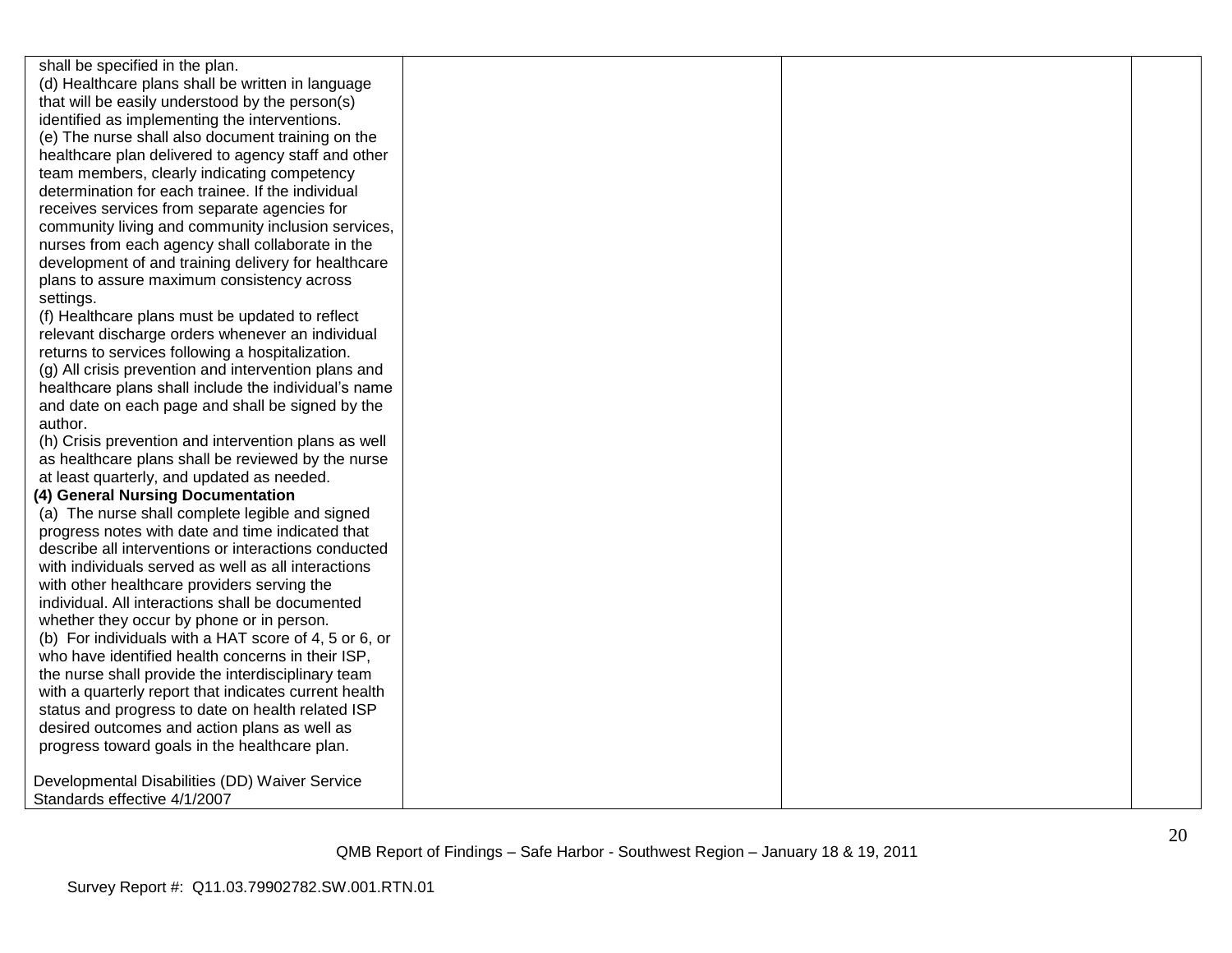# **CHAPTER 5 IV. COMMUNITY INCLUSION SERVICES PROVIDER AGENCY REQUIREMENTS B**. **IDT Coordination** (1) Community Inclusion Services Provider Agencies shall participate on the IDT as specified in the ISP Regulations (7.26.5 NMAC), and shall ensure direct support staff participation as needed to plan effectively for the individual; and (2) Coordinate with the IDT to ensure that each individual participating in Community Inclusion Services who has a score of 4, 5, or 6 on the HAT has a Health Care Plan developed by a licensed nurse, and if applicable, a Crisis Prevention/Intervention Plan.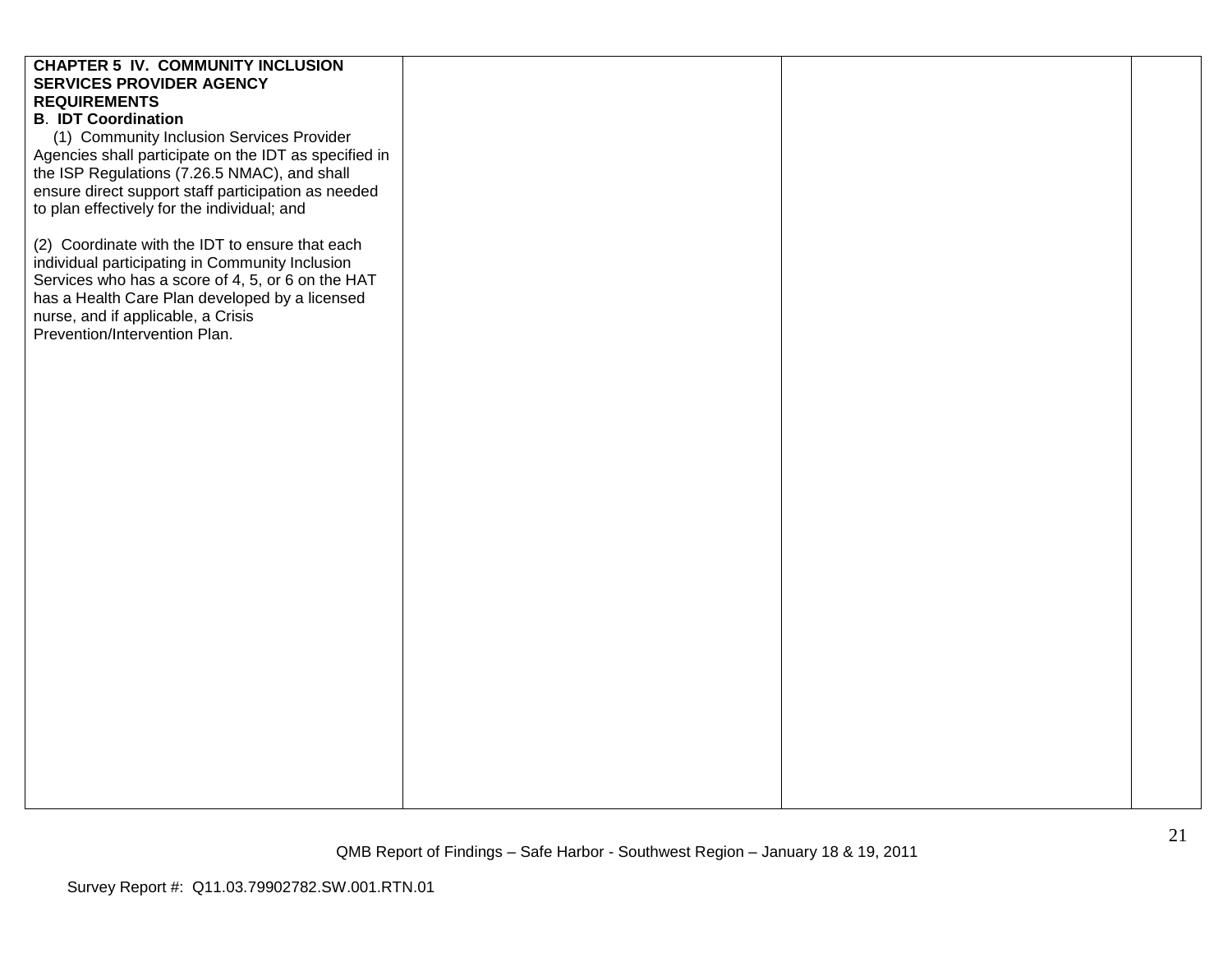| Tag #1A20 DSP Training Documents<br><b>Scope and Severity Rating: E</b>                                 |  |
|---------------------------------------------------------------------------------------------------------|--|
| Developmental Disabilities (DD) Waiver Service<br>Based on record review, the Agency failed to ensure   |  |
| Standards effective 4/1/2007<br>that Orientation and Training requirements were met                     |  |
| for 7 of 39 Direct Service Professionals.<br><b>CHAPTER 1 IV. GENERAL REQUIREMENTS</b>                  |  |
| FOR PROVIDER AGENCY SERVICE                                                                             |  |
| <b>PERSONNEL:</b> The objective of this section is to<br>Review of Direct Service Professional training |  |
| establish personnel standards for DD Medicaid<br>records found no evidence of the following required    |  |
| Waiver Provider Agencies for the following services:<br>DOH/DDSD trainings and certification being      |  |
| Community Living Supports, Community Inclusion<br>completed:                                            |  |
| Services, Respite, Substitute Care and Personal                                                         |  |
| Support Companion Services. These standards<br>• First Aid (DSP #48, 56, 75 & 78)                       |  |
| apply to all personnel who provide services, whether                                                    |  |
| directly employed or subcontracting with the<br>• CPR (DSP #43, 48, 56, 64, 68 & 75)                    |  |
| Provider Agency. Additional personnel requirements                                                      |  |
| and qualifications may be applicable for specific                                                       |  |
| service standards.                                                                                      |  |
| C. Orientation and Training Requirements:                                                               |  |
| Orientation and training for direct support staff and                                                   |  |
| his or her supervisors shall comply with the                                                            |  |
| DDSD/DOH Policy Governing the Training                                                                  |  |
| Requirements for Direct Support Staff and Internal                                                      |  |
| Service Coordinators Serving Individuals with                                                           |  |
| Developmental Disabilities to include the following:                                                    |  |
| Each new employee shall receive appropriate<br>(1)<br>orientation, including but not limited to, all    |  |
| policies relating to fire prevention, accident                                                          |  |
| prevention, incident management and                                                                     |  |
| reporting, and emergency procedures; and                                                                |  |
| Individual-specific training for each individual<br>(2)                                                 |  |
| under his or her direct care, as described in the                                                       |  |
| individual service plan, prior to working alone                                                         |  |
| with the individual.                                                                                    |  |
| <b>Department of Health (DOH)</b>                                                                       |  |
| <b>Developmental Disabilities Supports Division</b>                                                     |  |
| (DDSD) Policy - Policy Title: Training                                                                  |  |
| <b>Requirements for Direct Service Agency Staff</b>                                                     |  |
| Policy - Eff. March 1, 2007 - II. POLICY                                                                |  |
| <b>STATEMENTS:</b>                                                                                      |  |
|                                                                                                         |  |
| A. Individuals shall receive services from competent<br>and qualified staff.                            |  |
| B. Staff shall complete individual-specific (formerly                                                   |  |
| known as "Addendum B") training requirements in                                                         |  |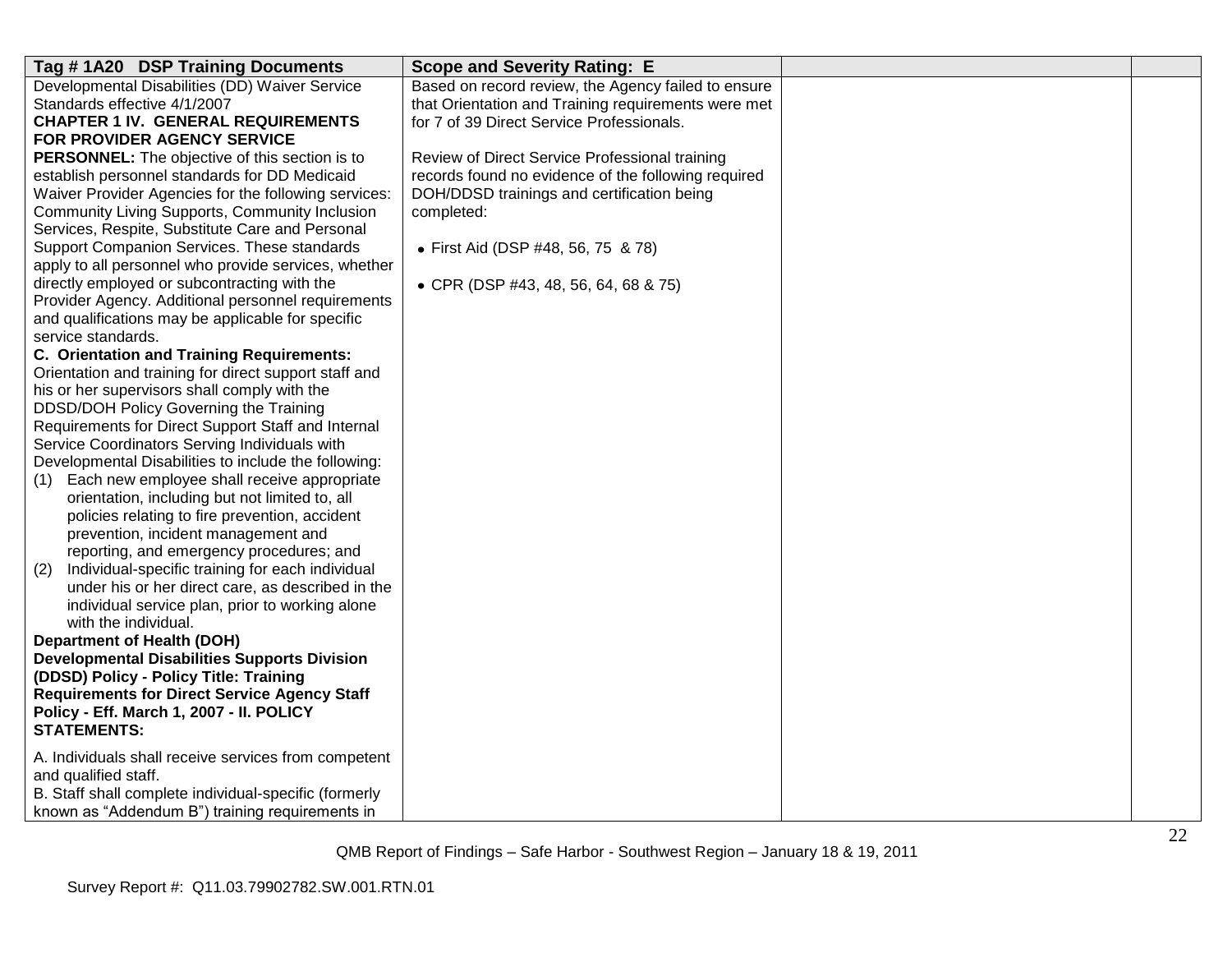| accordance with the specifications described in the                |  |  |
|--------------------------------------------------------------------|--|--|
| individual service plan (ISP) of each individual                   |  |  |
| served.                                                            |  |  |
| C. Staff shall complete training on DOH-approved                   |  |  |
| incident reporting procedures in accordance with 7                 |  |  |
| NMAC 1.13.                                                         |  |  |
| D. Staff providing direct services shall complete                  |  |  |
| training in universal precautions on an annual basis.              |  |  |
| The training materials shall meet Occupational                     |  |  |
| Safety and Health Administration (OSHA)                            |  |  |
| requirements.<br>E. Staff providing direct services shall maintain |  |  |
| certification in first aid and CPR. The training                   |  |  |
| materials shall meet OSHA requirements/guidelines.                 |  |  |
| F. Staff who may be exposed to hazardous                           |  |  |
| chemicals shall complete relevant training in                      |  |  |
| accordance with OSHA requirements.                                 |  |  |
| G. Staff shall be certified in a DDSD-approved                     |  |  |
| behavioral intervention system (e.g., Mandt, CPI)                  |  |  |
| before using physical restraint techniques. Staff                  |  |  |
| members providing direct services shall maintain                   |  |  |
| certification in a DDSD-approved behavioral                        |  |  |
| intervention system if an individual they support has              |  |  |
| a behavioral crisis plan that includes the use of                  |  |  |
| physical restraint techniques.                                     |  |  |
| H. Staff shall complete and maintain certification in              |  |  |
| a DDSD-approved medication course in accordance                    |  |  |
| with the DDSD Medication Delivery Policy M-001.                    |  |  |
| I. Staff providing direct services shall complete                  |  |  |
| safety training within the first thirty (30) days of               |  |  |
| employment and before working alone with an                        |  |  |
| individual receiving services.                                     |  |  |
|                                                                    |  |  |
|                                                                    |  |  |
|                                                                    |  |  |
|                                                                    |  |  |
|                                                                    |  |  |
|                                                                    |  |  |
|                                                                    |  |  |
|                                                                    |  |  |
|                                                                    |  |  |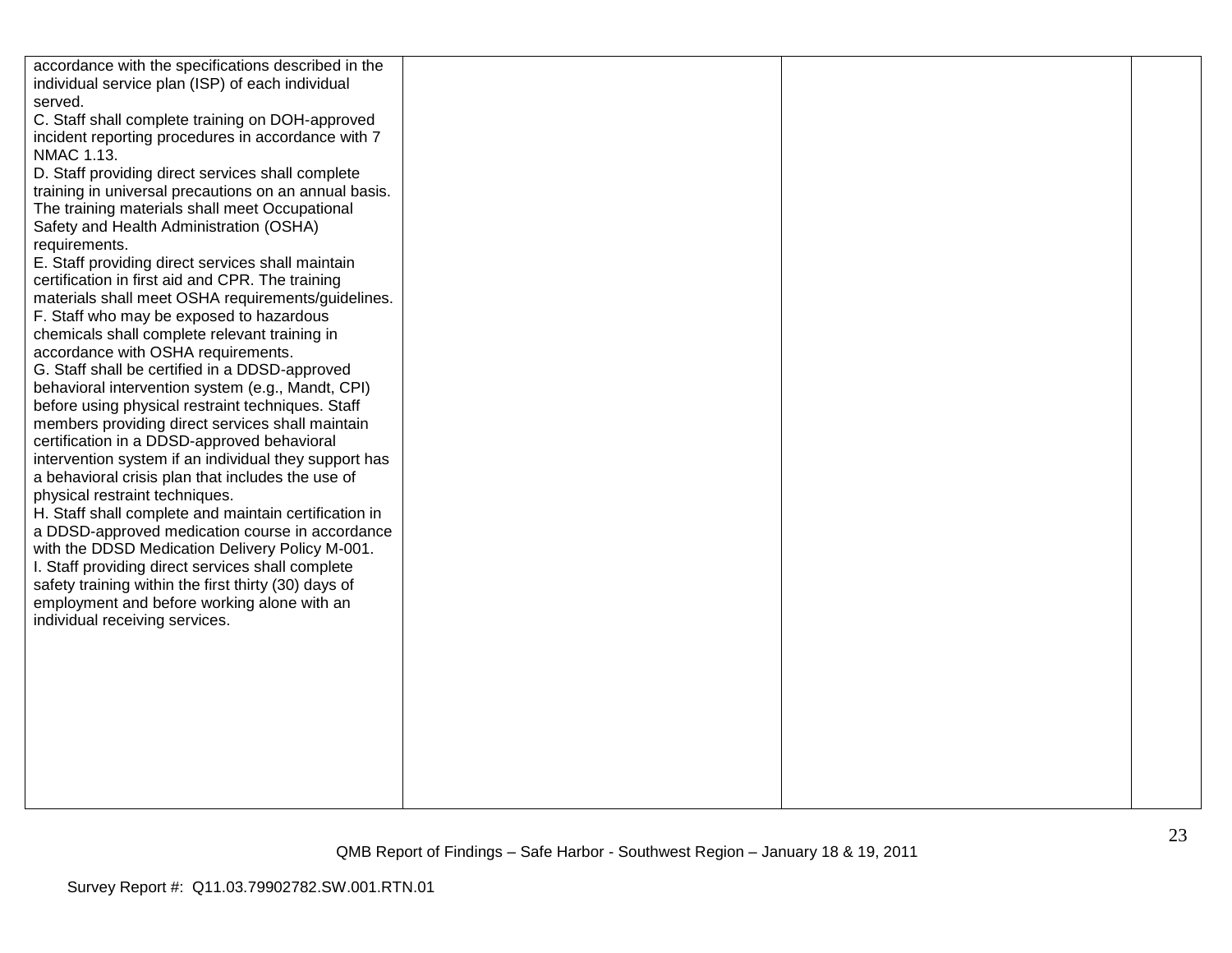| Tag # 1A25 (CoP) CCHS                                                                                                                                                                                                                                                                                                                                                                                                                                                                                                                                                                                                                                                                                                                                                                                         | <b>Scope and Severity Rating: E</b>                                                                                                                                                                                                                                                                                                                                                                                             |  |
|---------------------------------------------------------------------------------------------------------------------------------------------------------------------------------------------------------------------------------------------------------------------------------------------------------------------------------------------------------------------------------------------------------------------------------------------------------------------------------------------------------------------------------------------------------------------------------------------------------------------------------------------------------------------------------------------------------------------------------------------------------------------------------------------------------------|---------------------------------------------------------------------------------------------------------------------------------------------------------------------------------------------------------------------------------------------------------------------------------------------------------------------------------------------------------------------------------------------------------------------------------|--|
| NMAC 7.1.9.8 CAREGIVER AND HOSPITAL<br><b>CAREGIVER EMPLOYMENT REQUIREMENTS:</b><br>F. Timely Submission: Care providers shall submit<br>all fees and pertinent application information for all<br>individuals who meet the definition of an applicant,<br>caregiver or hospital caregiver as described in<br>Subsections B, D and K of 7.1.9.7 NMAC, no later<br>than twenty (20) calendar days from the first day of<br>employment or effective date of a contractual<br>relationship with the care provider.                                                                                                                                                                                                                                                                                               | Based on record review, the Agency failed to<br>maintain documentation indicating no "disqualifying<br>convictions" or documentation of the timely<br>submission of pertinent application information to<br>the Caregiver Criminal History Screening Program<br>was on file for 11 of 40 Agency Personnel.<br>The following Agency Personnel Files contained<br>no evidence of Caregiver Criminal History<br><b>Screenings:</b> |  |
| NMAC 7.1.9.9 CAREGIVERS OR HOSPITAL<br><b>CAREGIVERS AND APPLICANTS WITH</b><br><b>DISQUALIFYING CONVICTIONS:</b><br>A. Prohibition on Employment: A care provider<br>shall not hire or continue the employment or<br>contractual services of any applicant, caregiver or<br>hospital caregiver for whom the care provider has<br>received notice of a disqualifying conviction, except<br>as provided in Subsection B of this section.                                                                                                                                                                                                                                                                                                                                                                       | • #42 - Date of hire $5/12/2010$<br>• #43 - Date of hire 5/201/2010<br>• #46 – Date of hire $12/5/2010$<br>• #52 – Date of hire $12/5/2010$<br>• #64 – Date of hire $5/12/2010$                                                                                                                                                                                                                                                 |  |
| NMAC 7.1.9.11 DISQUALIFYING CONVICTIONS.<br>The following felony convictions disqualify an<br>applicant, caregiver or hospital caregiver from<br>employment or contractual services with a care<br>provider:<br>A. homicide;<br><b>B.</b> trafficking, or trafficking in controlled substances;<br>C. kidnapping, false imprisonment, aggravated<br>assault or aggravated battery;<br>D. rape, criminal sexual penetration, criminal sexual<br>contact, incest, indecent exposure, or other related<br>felony sexual offenses;<br>E. crimes involving adult abuse, neglect or financial<br>exploitation;<br>F. crimes involving child abuse or neglect;<br>G. crimes involving robbery, larceny, extortion,<br>burglary, fraud, forgery, embezzlement, credit card<br>fraud, or receiving stolen property; or | • #67 – Date of hire $8/3/2009$<br>• #69 – Date of hire $10/9/2010$<br>• #73 - Date of hire 4/15/2007<br>• #76 - Date of hire 12/5/2010<br>• #77 - Date of hire 12/5/2010<br>• #78 - Date of hire 8/20/2007                                                                                                                                                                                                                     |  |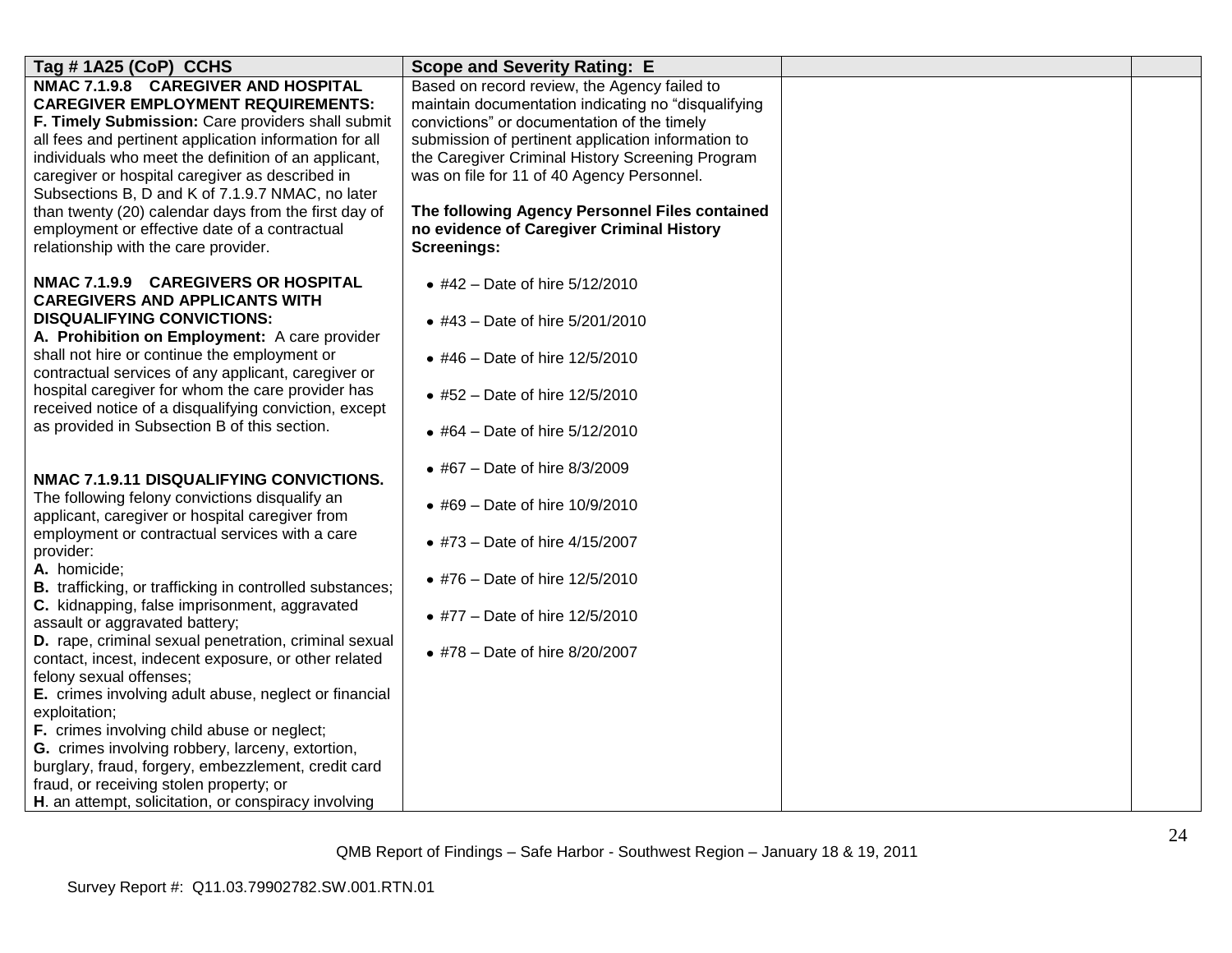| any of the felonies in this subsection.                                                                                                                                                                                                                                                                                                                                                              |  |  |
|------------------------------------------------------------------------------------------------------------------------------------------------------------------------------------------------------------------------------------------------------------------------------------------------------------------------------------------------------------------------------------------------------|--|--|
| Developmental Disabilities (DD) Waiver Service<br>Standards effective 4/1/2007<br><b>Chapter 1.IV. General Provider Requirements.</b><br>D. Criminal History Screening: All personnel shall<br>be screened by the Provider Agency in regard to the<br>employee's qualifications, references, and<br>employment history, prior to employment. All<br>Provider Agencies shall comply with the Criminal |  |  |
| Records Screening for Caregivers 7.1.12 NMAC<br>and Employee Abuse Registry 7.1.12 NMAC as<br>required by the Department of Health, Division of<br>Health Improvement.                                                                                                                                                                                                                               |  |  |
|                                                                                                                                                                                                                                                                                                                                                                                                      |  |  |
|                                                                                                                                                                                                                                                                                                                                                                                                      |  |  |
|                                                                                                                                                                                                                                                                                                                                                                                                      |  |  |
|                                                                                                                                                                                                                                                                                                                                                                                                      |  |  |
|                                                                                                                                                                                                                                                                                                                                                                                                      |  |  |
|                                                                                                                                                                                                                                                                                                                                                                                                      |  |  |
|                                                                                                                                                                                                                                                                                                                                                                                                      |  |  |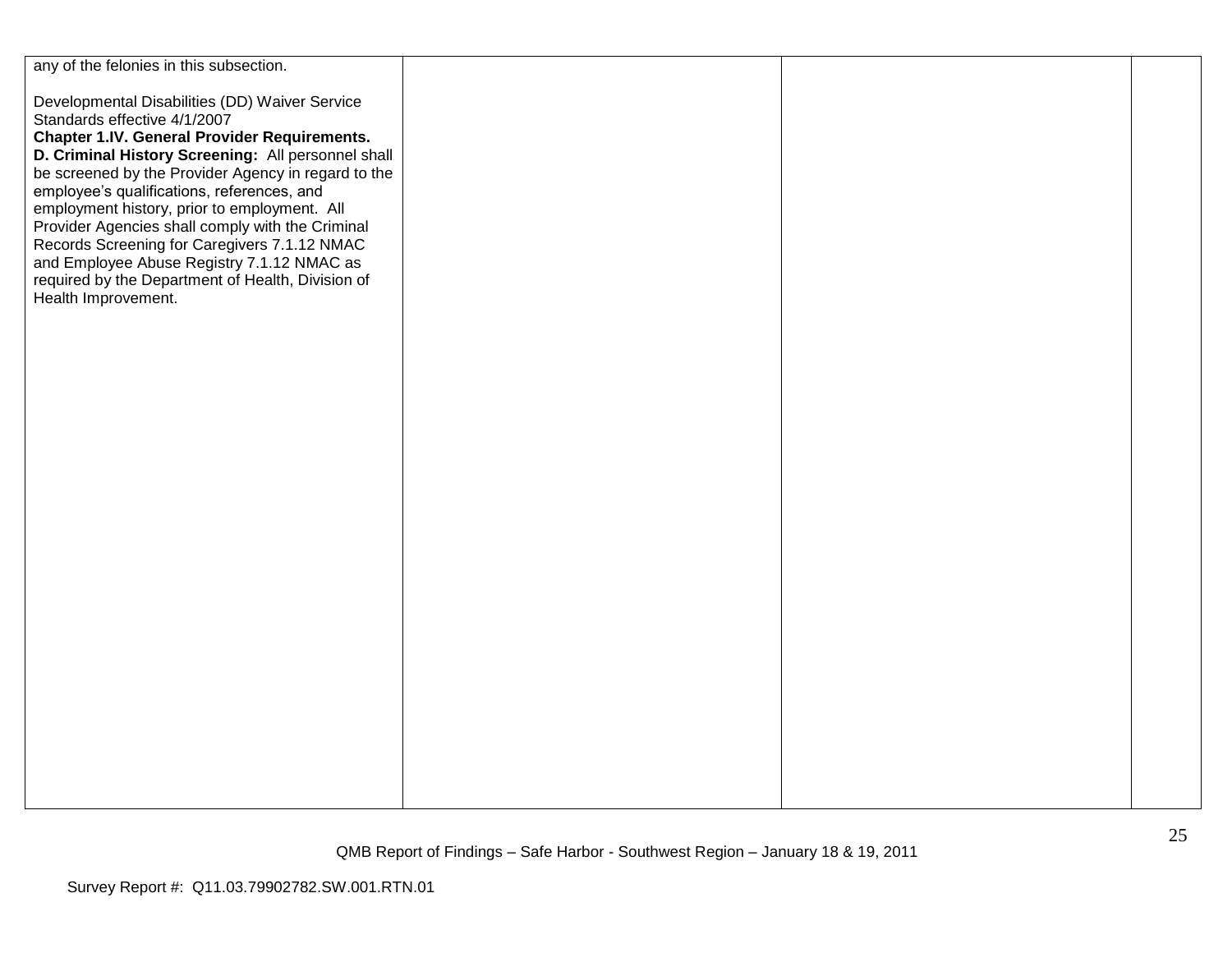| Tag # 1A26 (CoP) COR / EAR                              | <b>Scope and Severity Rating: E</b>               |  |
|---------------------------------------------------------|---------------------------------------------------|--|
| NMAC 7.1.12.8 REGISTRY ESTABLISHED;                     | Based on record review, the Agency failed to      |  |
| PROVIDER INQUIRY REQUIRED: Upon the                     | maintain documentation in the employee's          |  |
| effective date of this rule, the department has         | personnel records that evidenced inquiry to the   |  |
| established and maintains an accurate and               | Employee Abuse Registry prior to employment for   |  |
| complete electronic registry that contains the name,    | 20 of 40 Agency Personnel.                        |  |
| date of birth, address, social security number, and     |                                                   |  |
| other appropriate identifying information of all        | The following Agency personnel records            |  |
| persons who, while employed by a provider, have         | contained no evidence of the Employee Abuse       |  |
| been determined by the department, as a result of       | <b>Registry being completed:</b>                  |  |
| an investigation of a complaint, to have engaged in     |                                                   |  |
| a substantiated registry-referred incident of abuse,    | • #42 - Date of hire 5/12/2010                    |  |
| neglect or exploitation of a person receiving care or   |                                                   |  |
| services from a provider. Additions and updates to      | • #43 - Date of hire 5/20/2010                    |  |
| the registry shall be posted no later than two (2)      |                                                   |  |
| business days following receipt. Only department        | • #78 - Date of hire 8/20/2007                    |  |
| staff designated by the custodian may access,           |                                                   |  |
| maintain and update the data in the registry.           | The following Agency Personnel records            |  |
| Provider requirement to inquire of<br>А.                | contained evidence that indicated the Employee    |  |
| registry. A provider, prior to employing or             | Abuse Registry was completed after hire:          |  |
| contracting with an employee, shall inquire of the      |                                                   |  |
| registry whether the individual under consideration     | $*$ #41 - Date of hire 6/21/2009. Completed       |  |
| for employment or contracting is listed on the          | 9/12/2009.                                        |  |
| registry.                                               |                                                   |  |
| Prohibited employment. A provider may<br>В.             | $*$ #46 - Date of hire 12/5/2010. Completed       |  |
| not employ or contract with an individual to be an      | 1/19/2011.                                        |  |
| employee if the individual is listed on the registry as |                                                   |  |
| having a substantiated registry-referred incident of    | $\bullet$ #48 - Date of hire 4/13/2009. Completed |  |
| abuse, neglect or exploitation of a person receiving    | 4/29/2009.                                        |  |
| care or services from a provider.                       |                                                   |  |
| Documentation of inquiry to registry.<br>D.             | $*$ #52 - Date of hire 12/5/2010. Completed       |  |
| The provider shall maintain documentation in the        | 1/19/2011.                                        |  |
| employee's personnel or employment records that         |                                                   |  |
| evidences the fact that the provider made an inquiry    | • #53 - Date of hire 1/3/2009. Completed          |  |
| to the registry concerning that employee prior to       | 4/29/2009.                                        |  |
| employment. Such documentation must include             |                                                   |  |
| evidence, based on the response to such inquiry         | $\bullet$ #54 - Date of hire 6/2/2008. Completed  |  |
| received from the custodian by the provider, that the   | 6/17/2008.                                        |  |
| employee was not listed on the registry as having a     |                                                   |  |
| substantiated registry-referred incident of abuse,      | $*$ #55 - Date of hire 3/14/2010. Completed       |  |
| neglect or exploitation.                                | 6/30/2010.                                        |  |
| Documentation for other staff. With<br>Е.               |                                                   |  |
|                                                         |                                                   |  |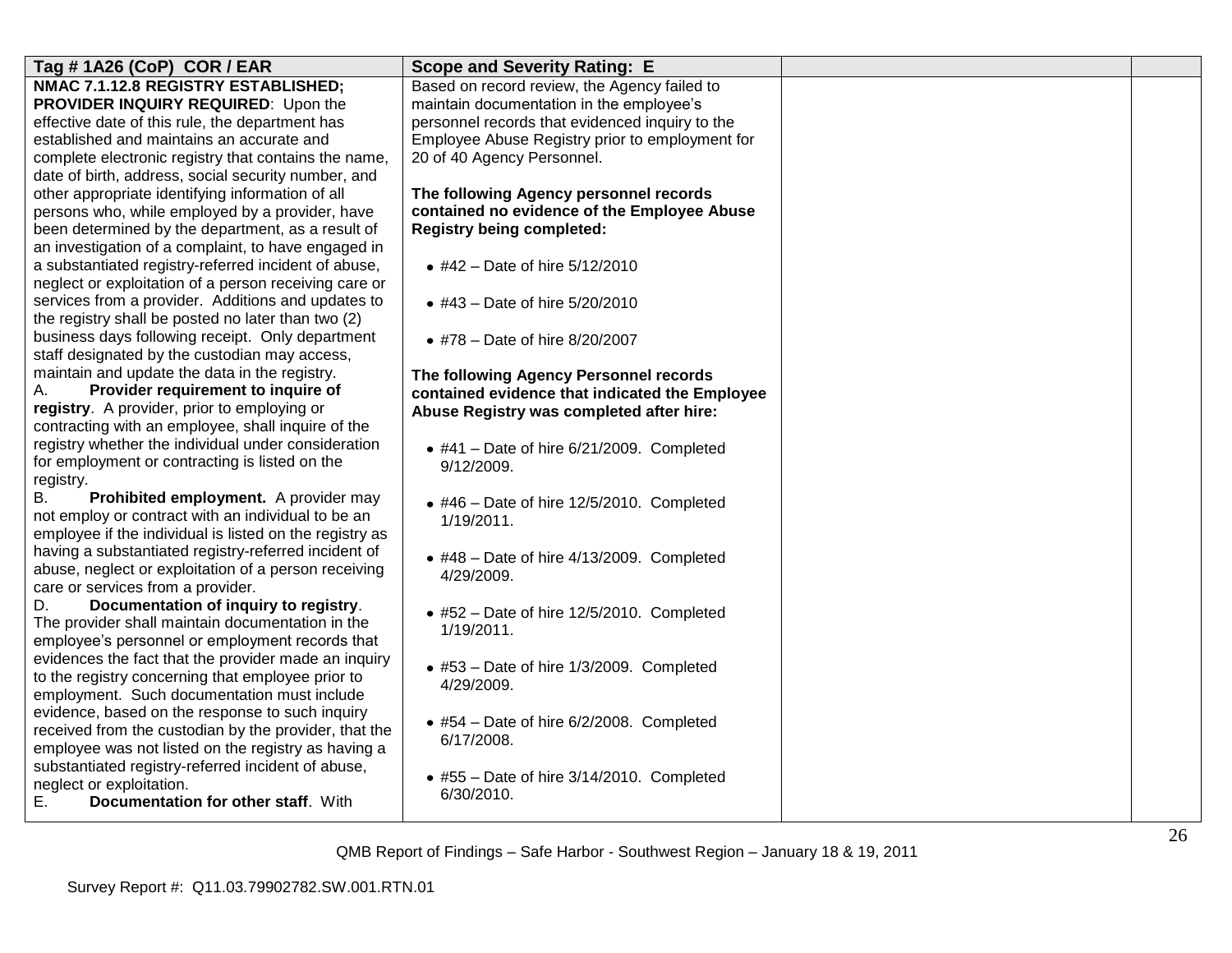| respect to all employed or contracted individuals<br>providing direct care who are licensed health care<br>professionals or certified nurse aides, the provider<br>shall maintain documentation reflecting the<br>individual's current licensure as a health care<br>professional or current certification as a nurse aide.<br>F.<br>Consequences of noncompliance. The<br>department or other governmental agency having<br>regulatory enforcement authority over a provider<br>may sanction a provider in accordance with<br>applicable law if the provider fails to make an<br>appropriate and timely inquiry of the registry, or fails<br>to maintain evidence of such inquiry, in connection<br>with the hiring or contracting of an employee; or for<br>employing or contracting any person to work as an<br>employee who is listed on the registry. Such<br>sanctions may include a directed plan of correction,<br>civil monetary penalty not to exceed five thousand<br>dollars (\$5000) per instance, or termination or non-<br>renewal of any contract with the department or other<br>governmental agency. | • #57 - Date of hire 1/8/2009. Completed<br>2/11/2010.<br>$\bullet$ #61 - Date of hire 11/10/2008. Completed<br>4/29/2009.<br>$\bullet$ #62 - Date of hire 4/13/2009. Completed<br>4/29/2009.<br>$\bullet$ #63 - Date of hire 8/3/2009. Completed<br>9/14/2009.<br>$\bullet$ #65 - Date of hire 6/8/2008. Completed<br>9/4/2008.<br>$\bullet$ #67 - Date of hire 8/3/2009. Completed<br>9/14/2009.<br>$\bullet$ #70 – Date of hire 8/3/2008. Completed<br>9/12/2009. |  |
|------------------------------------------------------------------------------------------------------------------------------------------------------------------------------------------------------------------------------------------------------------------------------------------------------------------------------------------------------------------------------------------------------------------------------------------------------------------------------------------------------------------------------------------------------------------------------------------------------------------------------------------------------------------------------------------------------------------------------------------------------------------------------------------------------------------------------------------------------------------------------------------------------------------------------------------------------------------------------------------------------------------------------------------------------------------------------------------------------------------------|----------------------------------------------------------------------------------------------------------------------------------------------------------------------------------------------------------------------------------------------------------------------------------------------------------------------------------------------------------------------------------------------------------------------------------------------------------------------|--|
| Developmental Disabilities (DD) Waiver Service<br>Standards effective 4/1/2007<br><b>Chapter 1.IV. General Provider Requirements.</b><br>D. Criminal History Screening: All personnel shall<br>be screened by the Provider Agency in regard to the<br>employee's qualifications, references, and<br>employment history, prior to employment. All<br>Provider Agencies shall comply with the Criminal<br>Records Screening for Caregivers 7.1.12 NMAC<br>and Employee Abuse Registry 7.1.12 NMAC as<br>required by the Department of Health, Division of<br>Health Improvement.                                                                                                                                                                                                                                                                                                                                                                                                                                                                                                                                         | • #71 - Date of hire 6/8/2008. Completed<br>4/29/2009.<br>$\bullet$ #75 - Date of hire 1/3/2009. Completed<br>9/19/2009.<br>$\bullet$ #76 - Date of hire 12/5/2010. Completed<br>1/19/2011                                                                                                                                                                                                                                                                           |  |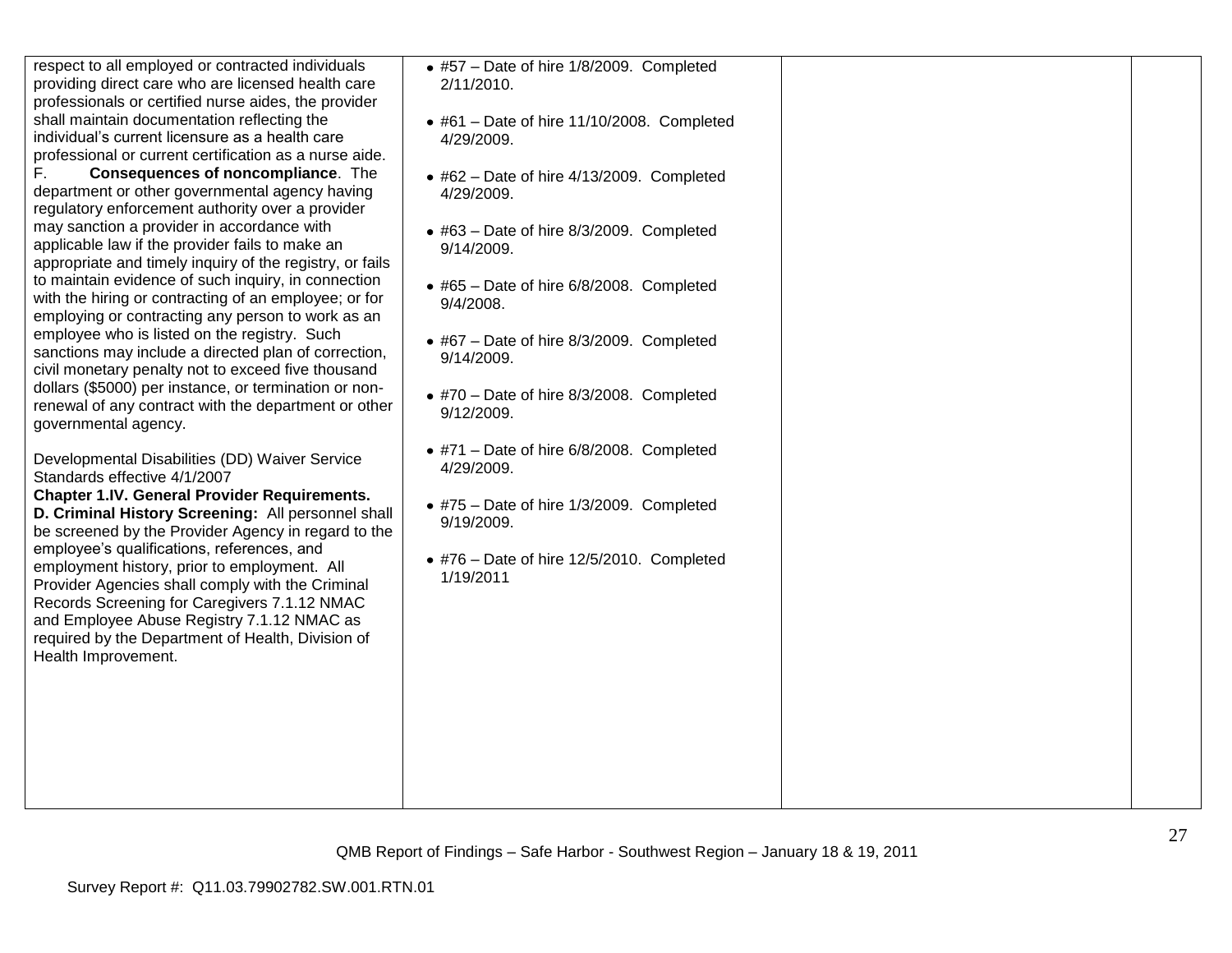| Tag #1A28.1 (CoP) Incident Mgt. System -<br><b>Personnel Training</b>                                                                                                                                                                                                                                                                                                                                                                                                                                                                                                                                                                                                                                                                                                                                                                                                                                                                                                                                                                                                                                                                                                                                                                                                                                                                                                                                                                                                                                                                                                                                                                                                                                                                                                                                                                                                                                                                                                | <b>Scope &amp; Severity Rating: E</b>                                                                                                                                                                                                                                                                |  |
|----------------------------------------------------------------------------------------------------------------------------------------------------------------------------------------------------------------------------------------------------------------------------------------------------------------------------------------------------------------------------------------------------------------------------------------------------------------------------------------------------------------------------------------------------------------------------------------------------------------------------------------------------------------------------------------------------------------------------------------------------------------------------------------------------------------------------------------------------------------------------------------------------------------------------------------------------------------------------------------------------------------------------------------------------------------------------------------------------------------------------------------------------------------------------------------------------------------------------------------------------------------------------------------------------------------------------------------------------------------------------------------------------------------------------------------------------------------------------------------------------------------------------------------------------------------------------------------------------------------------------------------------------------------------------------------------------------------------------------------------------------------------------------------------------------------------------------------------------------------------------------------------------------------------------------------------------------------------|------------------------------------------------------------------------------------------------------------------------------------------------------------------------------------------------------------------------------------------------------------------------------------------------------|--|
| NMAC 7.1.13.10 INCIDENT MANAGEMENT<br><b>SYSTEM REQUIREMENTS:</b><br>A. General: All licensed health care facilities and<br>community based service providers shall establish<br>and maintain an incident management system,<br>which emphasizes the principles of prevention and<br>staff involvement. The licensed health care facility or<br>community based service provider shall ensure that<br>the incident management system policies and<br>procedures requires all employees to be<br>competently trained to respond to, report, and<br>document incidents in a timely and accurate<br>manner.<br>D. Training Documentation: All licensed health<br>care facilities and community based service<br>providers shall prepare training documentation for<br>each employee to include a signed statement<br>indicating the date, time, and place they received<br>their incident management reporting instruction. The<br>licensed health care facility and community based<br>service provider shall maintain documentation of an<br>employee's training for a period of at least twelve<br>(12) months, or six (6) months after termination of<br>an employee's employment. Training curricula shall<br>be kept on the provider premises and made<br>available on request by the department. Training<br>documentation shall be made available immediately<br>upon a division representative's request. Failure to<br>provide employee training documentation shall<br>subject the licensed health care facility or<br>community based service provider to the penalties<br>provided for in this rule.<br><b>Policy Title: Training Requirements for Direct</b><br>Service Agency Staff Policy - Eff. March 1, 2007<br><b>II. POLICY STATEMENTS:</b><br>A. Individuals shall receive services from competent<br>and qualified staff.<br>C. Staff shall complete training on DOH-approved<br>incident reporting procedures in accordance with 7<br>NMAC 1.13. | Based on record review, the Agency failed to<br>provide documentation verifying completion of<br>Incident Management Training for 8 of 40 Agency<br>Personnel.<br>• Incident Management Training (Abuse, Neglect &<br>Misappropriation of Consumers' Property) (#52,<br>56, 66, 69, 72, 76, 77 & 78) |  |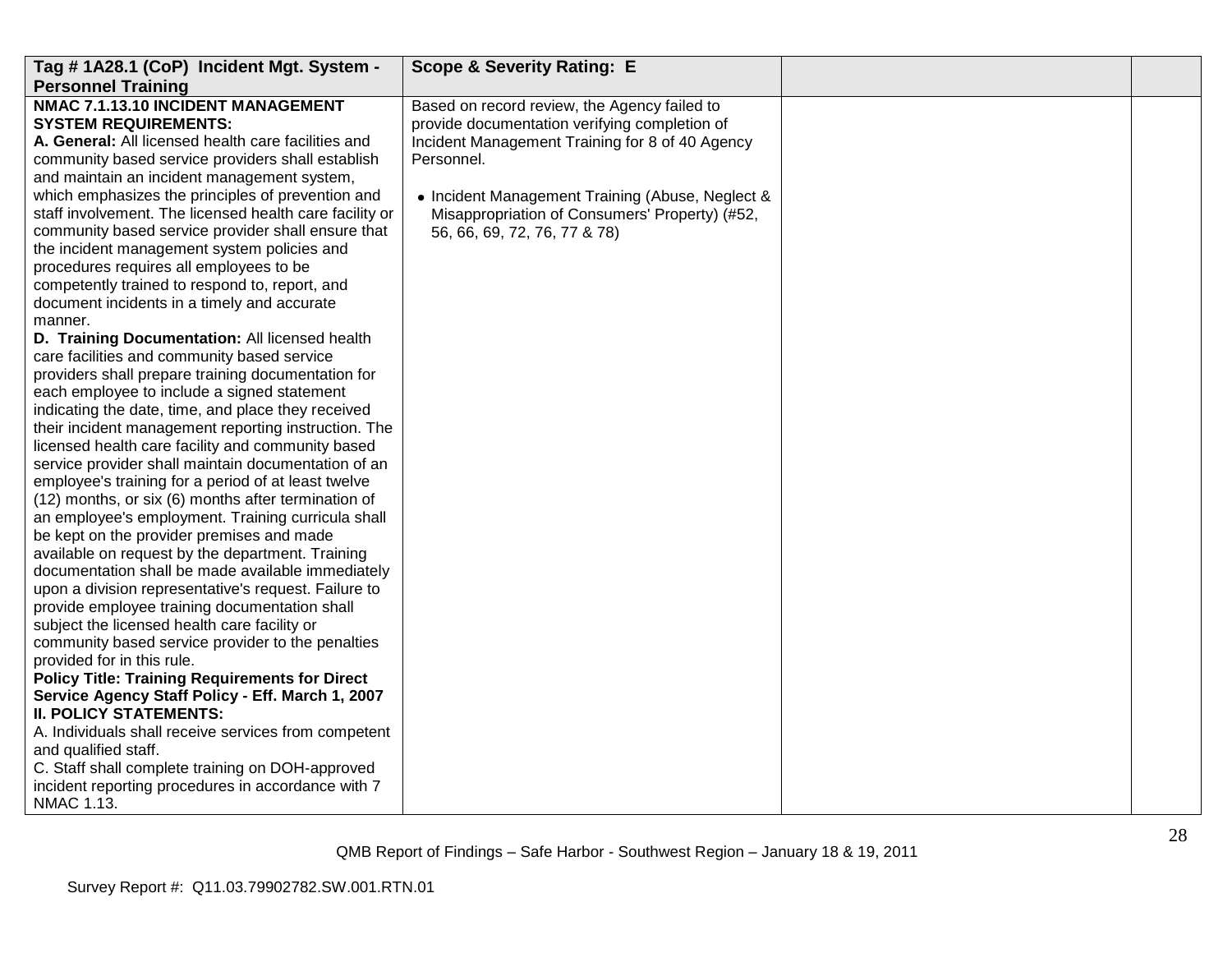| Tag #1A28.2 (CoP) Incident Mgt. System -                                                                                                                                                                                                                                                                                                                                                                                                                                                                                                                                                                                                                                                                                                                                                                                                                                                                                                                     | <b>Scope &amp; Severity Rating: E</b>                                                                                                                                                                                                                                                                                                                                                                                                                                                               |  |
|--------------------------------------------------------------------------------------------------------------------------------------------------------------------------------------------------------------------------------------------------------------------------------------------------------------------------------------------------------------------------------------------------------------------------------------------------------------------------------------------------------------------------------------------------------------------------------------------------------------------------------------------------------------------------------------------------------------------------------------------------------------------------------------------------------------------------------------------------------------------------------------------------------------------------------------------------------------|-----------------------------------------------------------------------------------------------------------------------------------------------------------------------------------------------------------------------------------------------------------------------------------------------------------------------------------------------------------------------------------------------------------------------------------------------------------------------------------------------------|--|
| <b>Parent/Guardian Training</b><br>NMAC 7.1.13.10 INCIDENT MANAGEMENT<br><b>SYSTEM REQUIREMENTS:</b><br>A. General: All licensed health care facilities and<br>community based service providers shall establish<br>and maintain an incident management system,<br>which emphasizes the principles of prevention and<br>staff involvement. The licensed health care facility or<br>community based service provider shall ensure that<br>the incident management system policies and<br>procedures requires all employees to be<br>competently trained to respond to, report, and<br>document incidents in a timely and accurate<br>manner.                                                                                                                                                                                                                                                                                                                  | Based on record review, the Agency failed to<br>provide documentation indicating consumer, family<br>members, or legal guardians had received an<br>orientation packet including incident management<br>system policies and procedural information<br>concerning the reporting of Abuse, Neglect and<br>Misappropriation of Consumers' Property, for 1 of 3<br>individuals.<br>• Parent/Guardian Incident Management Training<br>(Abuse, Neglect & Misappropriation of<br>Consumers' Property) (#2) |  |
| E. Consumer and Guardian Orientation Packet:<br>Consumers, family members and legal guardians<br>shall be made aware of and have available<br>immediate accessibility to the licensed health care<br>facility and community based service provider<br>incident reporting processes. The licensed health<br>care facility and community based service provider<br>shall provide consumers, family members or legal<br>guardians an orientation packet to include incident<br>management systems policies and procedural<br>information concerning the reporting of abuse,<br>neglect or misappropriation. The licensed health<br>care facility and community based service provider<br>shall include a signed statement indicating the date,<br>time, and place they received their orientation<br>packet to be contained in the consumer's file. The<br>appropriate consumer, family member or legal<br>guardian shall sign this at the time of orientation. |                                                                                                                                                                                                                                                                                                                                                                                                                                                                                                     |  |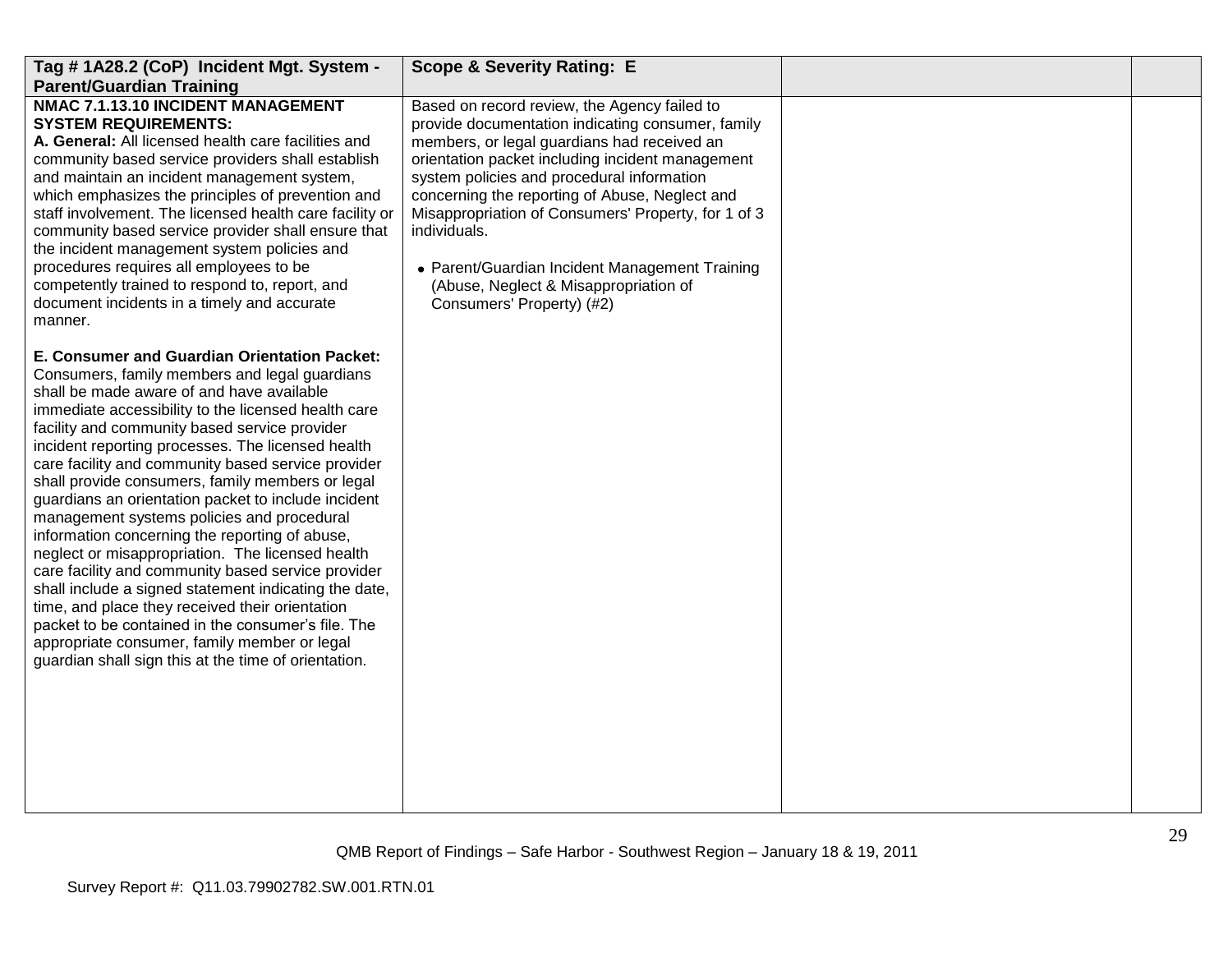| Tag #1A29 Complaints / Grievances -                                                                                                                                                                                                                                                                                                                                                                                                                                                                                                                                                                                                                                                                                                            | <b>Scope and Severity Rating: B</b>                                                                                                                                                                                                                     |  |  |
|------------------------------------------------------------------------------------------------------------------------------------------------------------------------------------------------------------------------------------------------------------------------------------------------------------------------------------------------------------------------------------------------------------------------------------------------------------------------------------------------------------------------------------------------------------------------------------------------------------------------------------------------------------------------------------------------------------------------------------------------|---------------------------------------------------------------------------------------------------------------------------------------------------------------------------------------------------------------------------------------------------------|--|--|
| <b>Acknowledgement</b>                                                                                                                                                                                                                                                                                                                                                                                                                                                                                                                                                                                                                                                                                                                         |                                                                                                                                                                                                                                                         |  |  |
| <b>NMAC 7.26.3.6</b><br>These regulations set out rights that the<br>А.<br>department expects all providers of services to<br>individuals with developmental disabilities to<br>respect. These regulations are intended to<br>complement the department's Client Complaint<br>Procedures (7 NMAC 26.4) [now 7.26.4 NMAC].                                                                                                                                                                                                                                                                                                                                                                                                                      | Based on record review, the Agency failed to<br>provide documentation, the complaint procedure<br>had been made available to individuals or their legal<br>guardians for 1 of 3 individuals.<br>• Grievance/Complaint Procedure<br>Acknowledgement (#2) |  |  |
| NMAC 7.26.3.13 Client Complaint Procedure<br>Available. A complainant may initiate a complaint<br>as provided in the client complaint procedure to<br>resolve complaints alleging that a service provider<br>has violated a client's rights as described in Section<br>10 [now 7.26.3.10 NMAC]. The department will<br>enforce remedies for substantiated complaints of<br>violation of a client's rights as provided in client<br>complaint procedure. [09/12/94; 01/15/97;<br>Recompiled 10/31/01]<br>NMAC 7.26.4.13 Complaint Process:<br>A. (2). The service provider's complaint or<br>grievance procedure shall provide, at a minimum,<br>that: (a) the client is notified of the service provider's<br>complaint or grievance procedure |                                                                                                                                                                                                                                                         |  |  |
|                                                                                                                                                                                                                                                                                                                                                                                                                                                                                                                                                                                                                                                                                                                                                |                                                                                                                                                                                                                                                         |  |  |
| 30<br>QMB Report of Findings - Safe Harbor - Southwest Region - January 18 & 19, 2011                                                                                                                                                                                                                                                                                                                                                                                                                                                                                                                                                                                                                                                          |                                                                                                                                                                                                                                                         |  |  |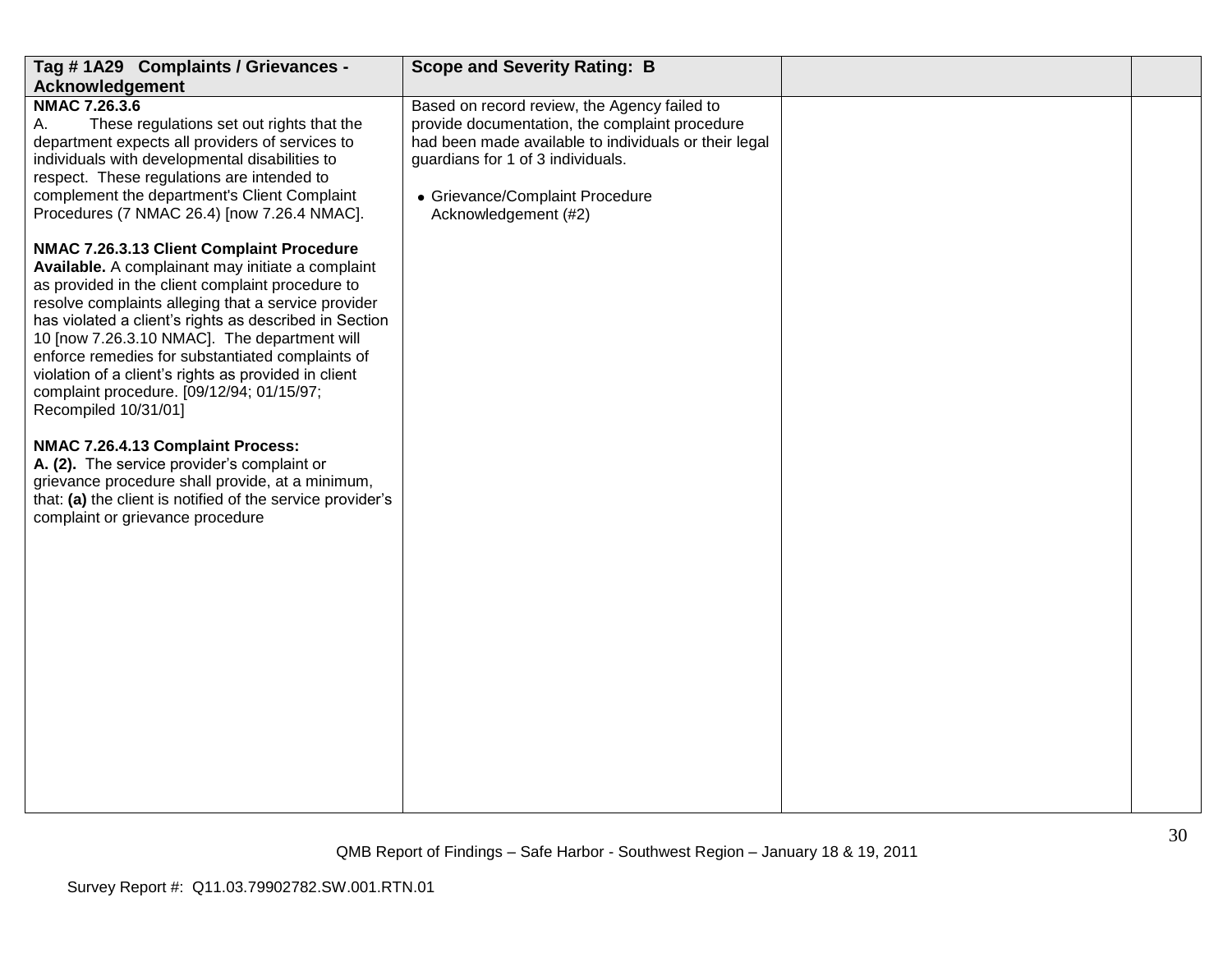|         | Tag #1A33 Board of Pharmacy - Med                                                                        | <b>Scope and Severity Rating: B</b>                  |  |
|---------|----------------------------------------------------------------------------------------------------------|------------------------------------------------------|--|
|         | <b>Storage</b>                                                                                           |                                                      |  |
|         | <b>New Mexico Board of Pharmacy Model Custodial</b>                                                      | Based on observation, the Agency failed to ensure    |  |
|         | <b>Drug Procedures Manual</b>                                                                            | proper storage of medication for 1 of 3 individuals. |  |
|         | E. Medication Storage:                                                                                   |                                                      |  |
|         | 1. Prescription drugs will be stored in a locked                                                         | Observation included:                                |  |
|         | cabinet and the key will be in the care of the                                                           |                                                      |  |
|         | administrator or designee.                                                                               | Individual #1                                        |  |
|         | 2. Drugs to be taken by mouth will be separate                                                           | • Zyprexa - Is no longer in use according to         |  |
|         | from all other dosage forms.                                                                             | documentation; it was not kept in a separate         |  |
|         | 3. A locked compartment will be available in the                                                         | from other medications, as per regulation.           |  |
|         | refrigerator for those items labeled "Keep in                                                            |                                                      |  |
|         | Refrigerator." The temperature will be kept in                                                           |                                                      |  |
|         | the 36°F - 46°F range. An accurate                                                                       |                                                      |  |
|         | thermometer will be kept in the refrigerator to                                                          |                                                      |  |
|         | verify temperature.                                                                                      |                                                      |  |
|         | 4. Separate compartments are required for each                                                           |                                                      |  |
|         | resident's medication.<br>5. All medication will be stored according to their                            |                                                      |  |
|         | individual requirement or in the absence of                                                              |                                                      |  |
|         | temperature and humidity requirements,                                                                   |                                                      |  |
|         | controlled room temperature (68-77°F) and                                                                |                                                      |  |
|         | protected from light. Storage requirements are                                                           |                                                      |  |
|         | in effect 24 hours a day.                                                                                |                                                      |  |
|         | 6. Medication no longer in use, unwanted,                                                                |                                                      |  |
|         | outdated, or adulterated will be placed in a                                                             |                                                      |  |
|         | quarantine area in the locked medication                                                                 |                                                      |  |
|         | cabinet and held for destruction by the                                                                  |                                                      |  |
|         | consultant pharmacist.                                                                                   |                                                      |  |
|         |                                                                                                          |                                                      |  |
|         | 8. References                                                                                            |                                                      |  |
|         | A. Adequate drug references shall be available for                                                       |                                                      |  |
|         | facility staff                                                                                           |                                                      |  |
|         |                                                                                                          |                                                      |  |
|         | H. Controlled Substances (Perpetual Count                                                                |                                                      |  |
|         | <b>Requirement)</b>                                                                                      |                                                      |  |
|         | 1. Separate accountability or proof-of-use sheets<br>shall be maintained, for each controlled substance, |                                                      |  |
|         |                                                                                                          |                                                      |  |
| a. date | indicating the following information:                                                                    |                                                      |  |
|         | b. time administered                                                                                     |                                                      |  |
|         |                                                                                                          |                                                      |  |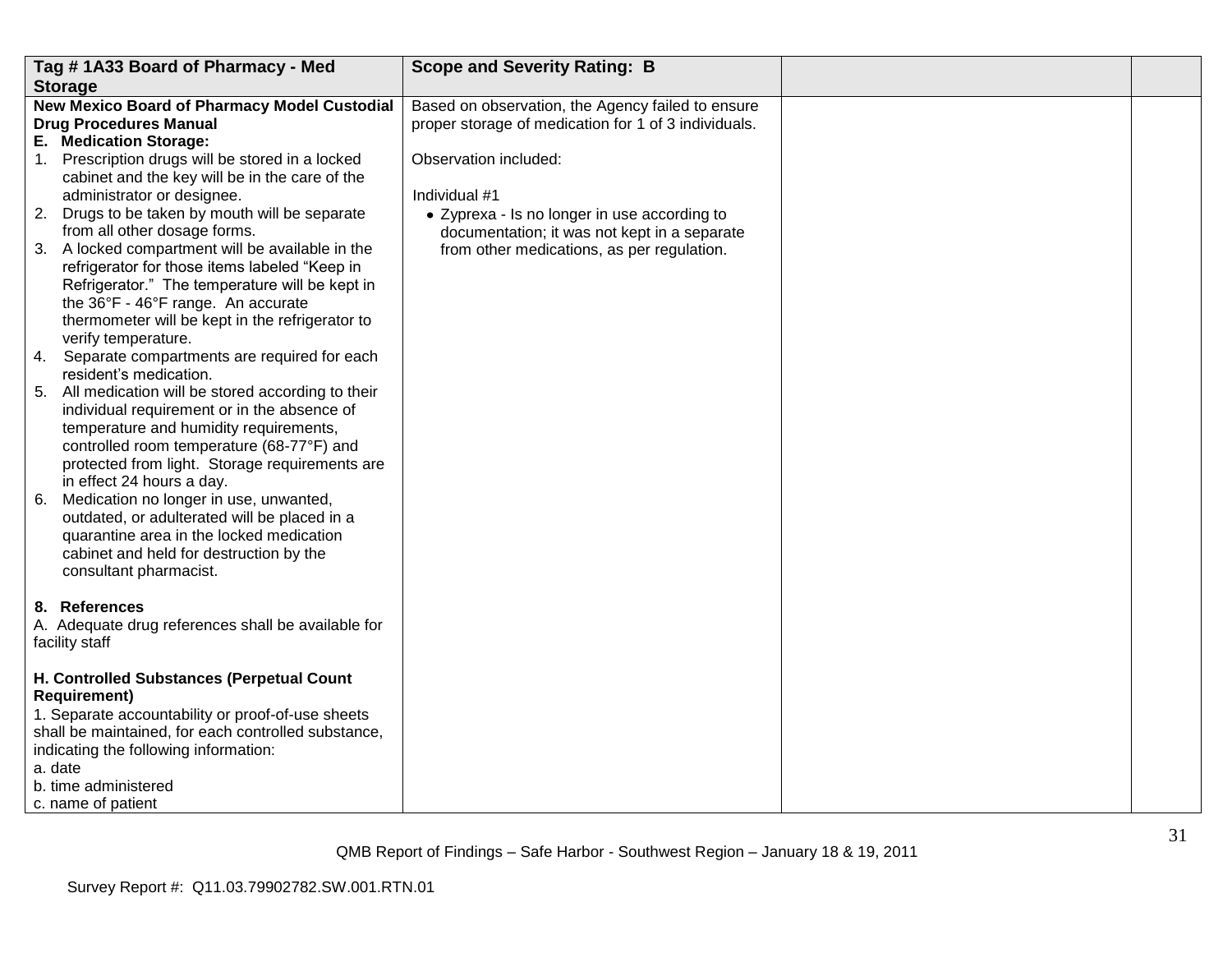| d. dose                                                                                                         |  |  |
|-----------------------------------------------------------------------------------------------------------------|--|--|
| e. practitioner's name<br>f. signature of person administering or assisting with<br>the administration the dose |  |  |
|                                                                                                                 |  |  |
|                                                                                                                 |  |  |
| g. balance of controlled substance remaining.                                                                   |  |  |
|                                                                                                                 |  |  |
|                                                                                                                 |  |  |
|                                                                                                                 |  |  |
|                                                                                                                 |  |  |
|                                                                                                                 |  |  |
|                                                                                                                 |  |  |
|                                                                                                                 |  |  |
|                                                                                                                 |  |  |
|                                                                                                                 |  |  |
|                                                                                                                 |  |  |
|                                                                                                                 |  |  |
|                                                                                                                 |  |  |
|                                                                                                                 |  |  |
|                                                                                                                 |  |  |
|                                                                                                                 |  |  |
|                                                                                                                 |  |  |
|                                                                                                                 |  |  |
|                                                                                                                 |  |  |
|                                                                                                                 |  |  |
|                                                                                                                 |  |  |
|                                                                                                                 |  |  |
|                                                                                                                 |  |  |
|                                                                                                                 |  |  |
|                                                                                                                 |  |  |
|                                                                                                                 |  |  |
|                                                                                                                 |  |  |
|                                                                                                                 |  |  |
|                                                                                                                 |  |  |
|                                                                                                                 |  |  |
|                                                                                                                 |  |  |
|                                                                                                                 |  |  |
|                                                                                                                 |  |  |
|                                                                                                                 |  |  |
|                                                                                                                 |  |  |
|                                                                                                                 |  |  |
|                                                                                                                 |  |  |
|                                                                                                                 |  |  |
|                                                                                                                 |  |  |
|                                                                                                                 |  |  |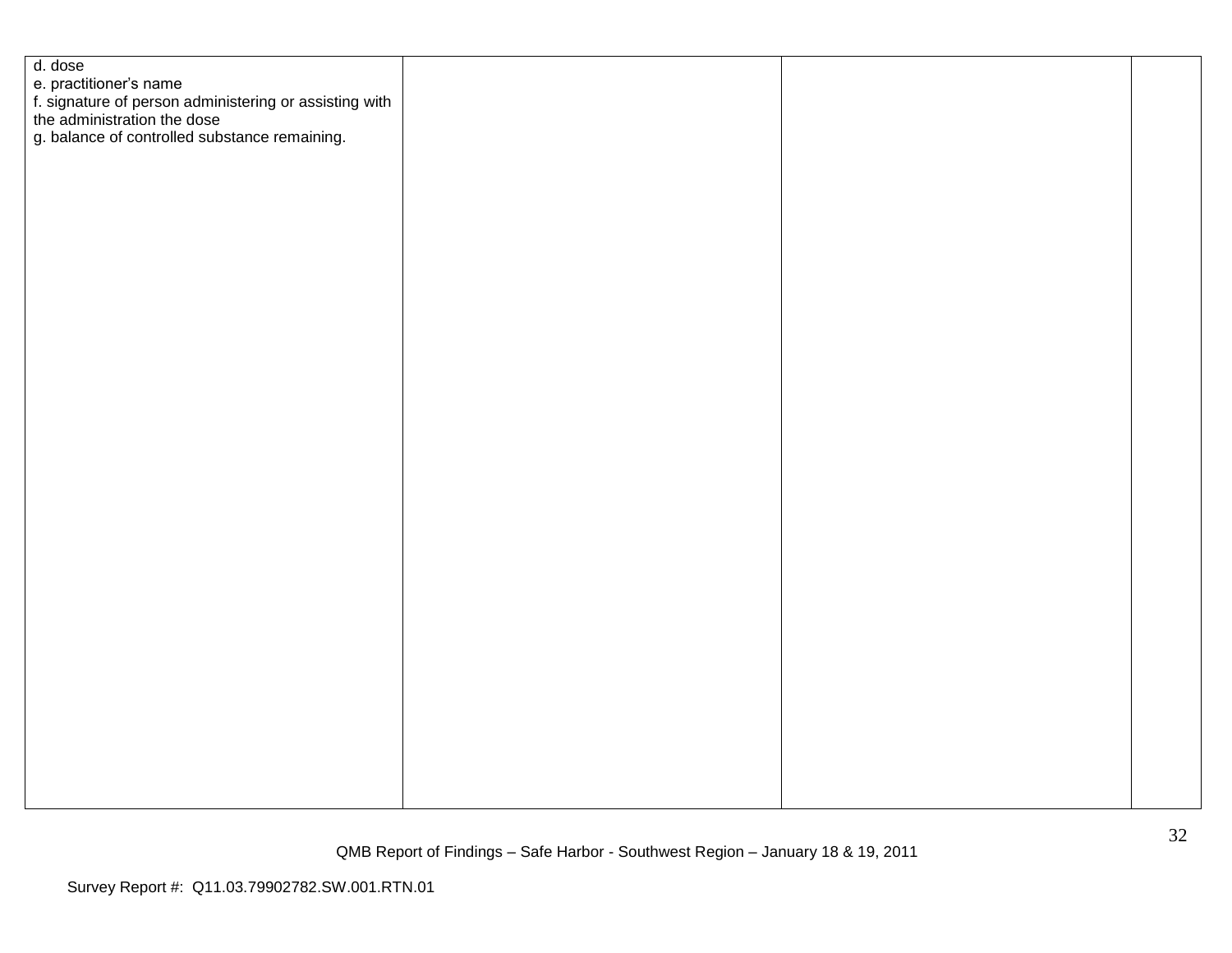| Tag # 5144 AH Reimbursement                                         | <b>Scope and Severity Rating: C</b>                  |  |
|---------------------------------------------------------------------|------------------------------------------------------|--|
| Developmental Disabilities (DD) Waiver Service                      | Based on record review, the Agency failed to         |  |
| Standards effective 4/1/2007                                        | provide written or electronic documentation as       |  |
| <b>CHAPTER 1 III. PROVIDER AGENCY</b>                               | evidence for each unit billed for Adult Habilitation |  |
| <b>DOCUMENTATION OF SERVICE DELIVERY AND</b>                        | Services for 3 of 3 individuals.                     |  |
| LOCATION                                                            |                                                      |  |
| <b>General: All Provider Agencies shall maintain</b><br>А.          | Individual #1                                        |  |
| all records necessary to fully disclose the                         | November 2010                                        |  |
| service, quality, quantity and clinical necessity                   | • The Agency billed 240 units of Adult Habilitation  |  |
| furnished to individuals who are currently                          | from 11/16/2010 through 11/29/2010.                  |  |
| receiving services. The Provider Agency                             | Documentation received accounted for 136             |  |
| records shall be sufficiently detailed to                           | units.                                               |  |
| substantiate the date, time, individual name,                       |                                                      |  |
| servicing Provider Agency, level of services,                       | Individual #2                                        |  |
| and length of a session of service billed.                          | October 2010                                         |  |
| <b>Billable Units: The documentation of the</b><br>В.               | • The Agency billed 38 units of Adult Habilitation   |  |
| billable time spent with an individual shall be                     | from 10/25/2010 through 10/30/2010.                  |  |
| kept on the written or electronic record that is                    | Documentation received accounted for 23 units.       |  |
| prepared prior to a request for reimbursement                       |                                                      |  |
| from the HSD. For each unit billed, the record                      | November 2010                                        |  |
| shall contain the following:                                        | • The Agency billed 65 units of Adult Habilitation   |  |
| Date, start and end time of each service<br>(1)                     | from 11/10/2010 through 11/16/2010.                  |  |
| encounter or other billable service interval;                       | Documentation received accounted for 23 units.       |  |
| A description of what occurred during the<br>(2)                    |                                                      |  |
| encounter or service interval; and                                  | Individual #3                                        |  |
| The signature or authenticated name of staff<br>(3)                 | October 2010                                         |  |
| providing the service.                                              | • The Agency billed 120 units of Adult Habilitation  |  |
|                                                                     | from 10/13/2010 through 10/19/2010.                  |  |
| MAD-MR: 03-59 Eff 1/1/2004                                          | Documentation received accounted for 81 units.       |  |
| 8.314.1 BI RECORD KEEPING AND<br><b>DOCUMENTATION REQUIREMENTS:</b> |                                                      |  |
| Providers must maintain all records necessary to                    | • The Agency billed 120 units of Adult Habilitation  |  |
| fully disclose the extent of the services provided to               | from 10/20/2010 through 10/26/2010.                  |  |
| the Medicaid recipient. Services that have been                     | Documentation received accounted for 87 units.       |  |
| billed to Medicaid, but are not substantiated in a                  |                                                      |  |
| treatment plan and/or patient records for the                       | • The Agency billed 120 units of Adult Habilitation  |  |
| recipient are subject to recoupment.                                | from 10/27/2010 through 11/2/2010.                   |  |
|                                                                     | Documentation received accounted for 99 units.       |  |
| Developmental Disabilities (DD) Waiver Service                      |                                                      |  |
| Standards effective 4/1/2007                                        |                                                      |  |
| <b>CHAPTER 5 XVI. REIMBURSEMENT</b>                                 |                                                      |  |
| A. Billable Unit. A billable unit for Adult Habilitation            |                                                      |  |
|                                                                     |                                                      |  |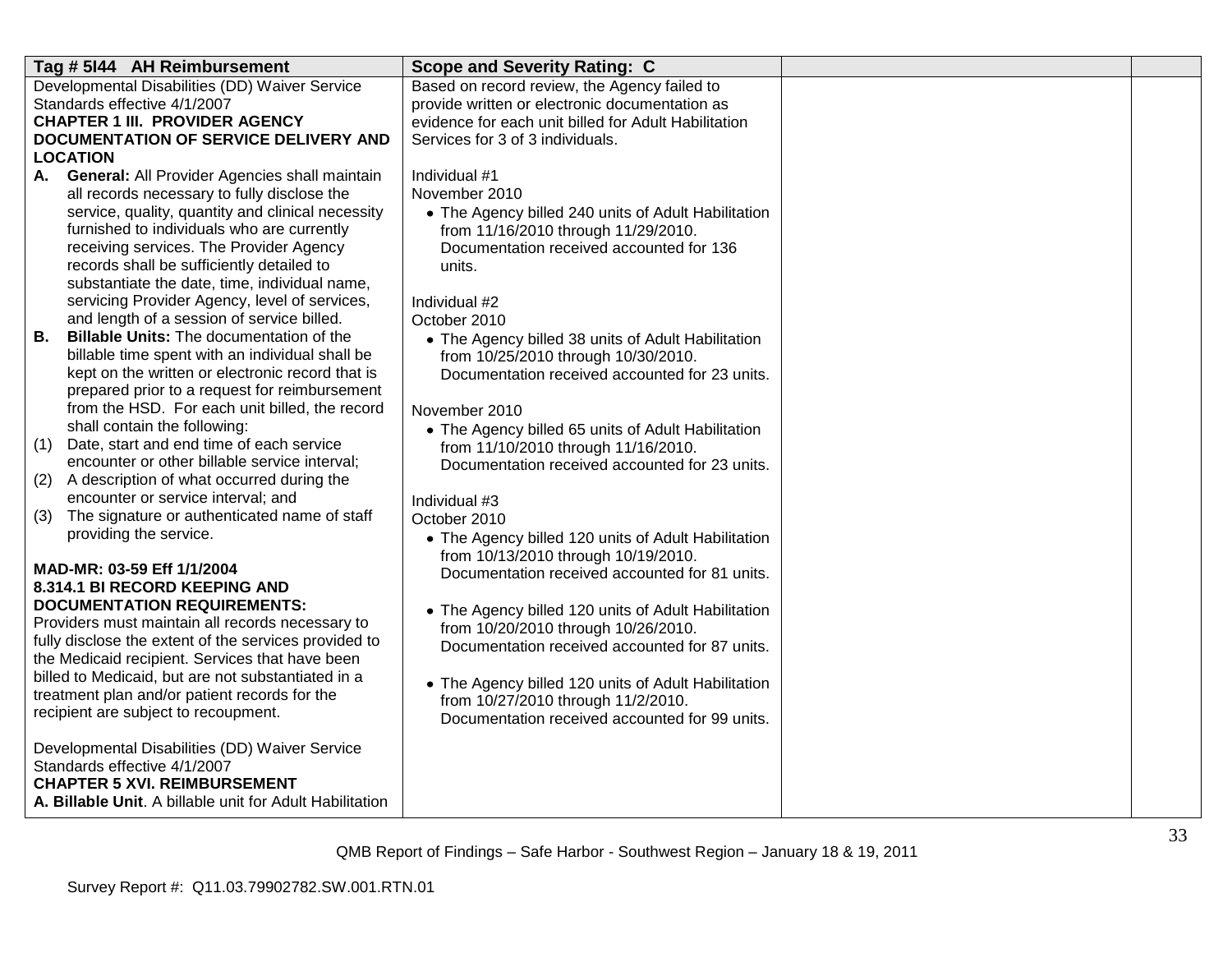| Services is in 15-minute increments hour. The rate     |  |  |
|--------------------------------------------------------|--|--|
| is based on the individual's level of care.            |  |  |
|                                                        |  |  |
|                                                        |  |  |
| <b>B. Billable Activities</b>                          |  |  |
| (1) The Community Inclusion Provider Agency can        |  |  |
| bill for those activities listed and described on the  |  |  |
| ISP and within the Scope of Service. Partial units     |  |  |
| are allowable. Billable units are face-to-face, except |  |  |
| that Adult Habilitation services may be non-face-to-   |  |  |
|                                                        |  |  |
| face under the following conditions: (a) Time that is  |  |  |
| non face-to-face is documented separately and          |  |  |
| clearly identified as to the nature of the activity;   |  |  |
| and(b) Non face-to-face hours do not exceed 5% of      |  |  |
| the monthly billable hours.                            |  |  |
|                                                        |  |  |
| (2) Adult Habilitation Services can be provided with   |  |  |
| any other services, insofar as the services are not    |  |  |
| reported for the same hours on the same day,           |  |  |
| except that Therapy Services and Case                  |  |  |
| Management may be provided and billed for the          |  |  |
| same hours                                             |  |  |
|                                                        |  |  |
|                                                        |  |  |
|                                                        |  |  |
|                                                        |  |  |
|                                                        |  |  |
|                                                        |  |  |
|                                                        |  |  |
|                                                        |  |  |
|                                                        |  |  |
|                                                        |  |  |
|                                                        |  |  |
|                                                        |  |  |
|                                                        |  |  |
|                                                        |  |  |
|                                                        |  |  |
|                                                        |  |  |
|                                                        |  |  |
|                                                        |  |  |
|                                                        |  |  |
|                                                        |  |  |
|                                                        |  |  |
|                                                        |  |  |
|                                                        |  |  |
|                                                        |  |  |
|                                                        |  |  |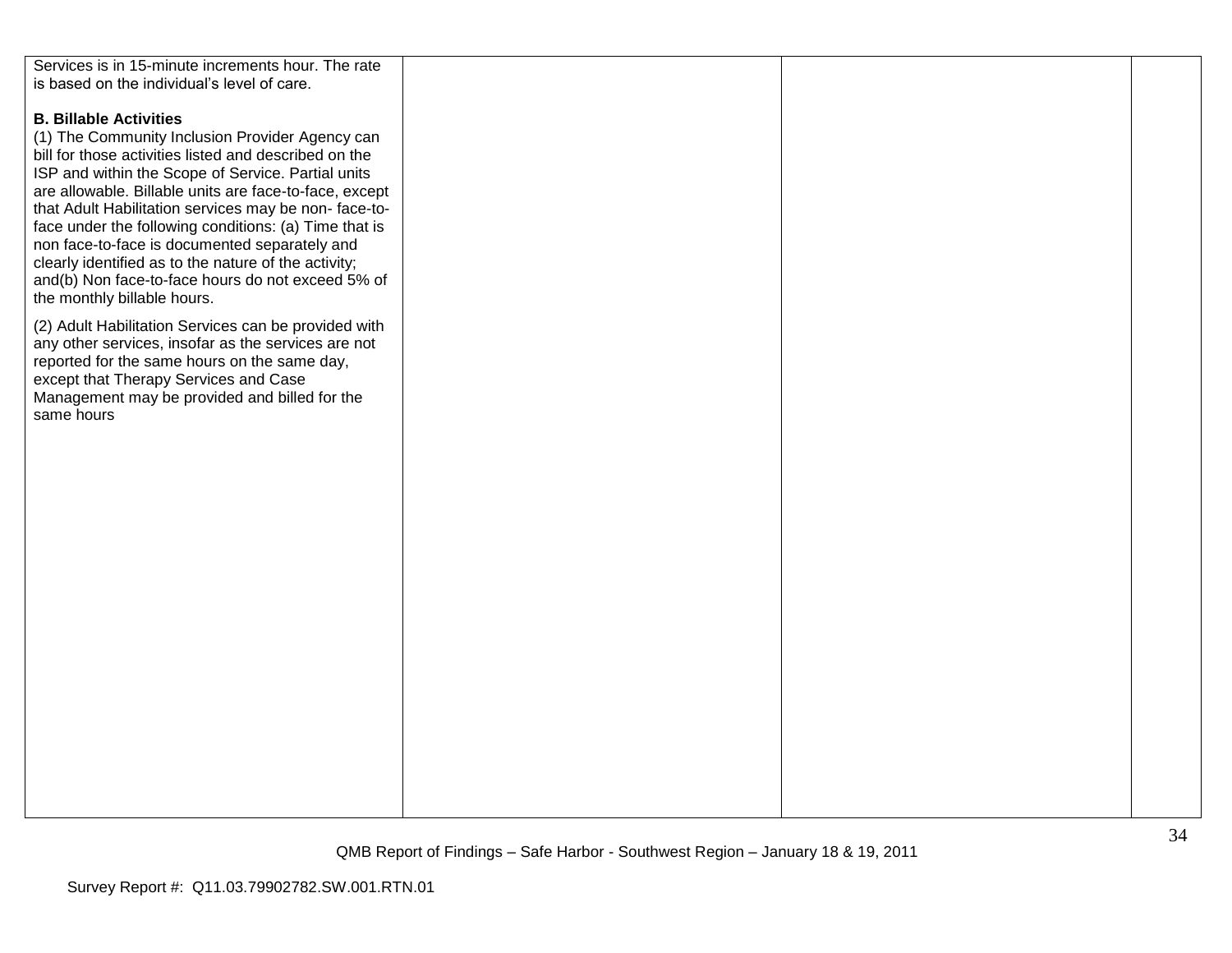| Tag # 6L13 (CoP) - CL Healthcare Reqts.                                                             | <b>Scope and Severity Rating: D</b>                |  |
|-----------------------------------------------------------------------------------------------------|----------------------------------------------------|--|
| Developmental Disabilities (DD) Waiver Service                                                      | Based on record review, the Agency failed to       |  |
| Standards effective 4/1/2007                                                                        | provide documentation of annual physical           |  |
| <b>CHAPTER 6. VI. GENERAL REQUIREMENTS</b>                                                          | examinations and/or other examinations as          |  |
| FOR COMMUNITY LIVING                                                                                | specified by a licensed physician for 1 of 3       |  |
| G. Health Care Requirements for Community                                                           | individuals receiving Community Living Services.   |  |
| <b>Living Services.</b>                                                                             |                                                    |  |
| (1) The Community Living Service providers shall                                                    | The following was not found, incomplete and/or not |  |
| ensure completion of a HAT for each individual                                                      | current:                                           |  |
| receiving this service. The HAT shall be completed                                                  |                                                    |  |
| 2 weeks prior to the annual ISP meeting and                                                         | • Vision Exam                                      |  |
| submitted to the Case Manager and all other IDT                                                     | Individual #2 - As indicated by the                |  |
| Members. A revised HAT is required to also be                                                       | documentation reviewed, the exam was               |  |
| submitted whenever the individual's health status                                                   | completed on 9/6/2010. No evidence of exam         |  |
| changes significantly. For individuals who are newly                                                | was found.                                         |  |
| allocated to the DD Waiver program, the HAT may                                                     |                                                    |  |
| be completed within 2 weeks following the initial ISP                                               |                                                    |  |
| meeting and submitted with any strategies and                                                       |                                                    |  |
| support plans indicated in the ISP, or within 72                                                    |                                                    |  |
| hours following admission into direct services, which                                               |                                                    |  |
| ever comes first.                                                                                   |                                                    |  |
| (2) Each individual will have a Health Care                                                         |                                                    |  |
| Coordinator, designated by the IDT. When the                                                        |                                                    |  |
| individual's HAT score is 4, 5 or 6 the Health Care                                                 |                                                    |  |
| Coordinator shall be an IDT member, other than the<br>individual. The Health Care Coordinator shall |                                                    |  |
| oversee and monitor health care services for the                                                    |                                                    |  |
| individual in accordance with these standards. In                                                   |                                                    |  |
| circumstances where no IDT member voluntarily                                                       |                                                    |  |
| accepts designation as the health care coordinator,                                                 |                                                    |  |
| the community living provider shall assign a staff                                                  |                                                    |  |
| member to this role.                                                                                |                                                    |  |
| (3) For each individual receiving Community Living                                                  |                                                    |  |
| Services, the provider agency shall ensure and                                                      |                                                    |  |
| document the following:                                                                             |                                                    |  |
| (a) Provision of health care oversight consistent                                                   |                                                    |  |
| with these Standards as detailed in Chapter                                                         |                                                    |  |
| One section III E: Healthcare Documentation                                                         |                                                    |  |
| by Nurses For Community Living Services,                                                            |                                                    |  |
| <b>Community Inclusion Services and Private</b>                                                     |                                                    |  |
| Duty Nursing Services.                                                                              |                                                    |  |
| b) That each individual with a score of 4, 5, or 6                                                  |                                                    |  |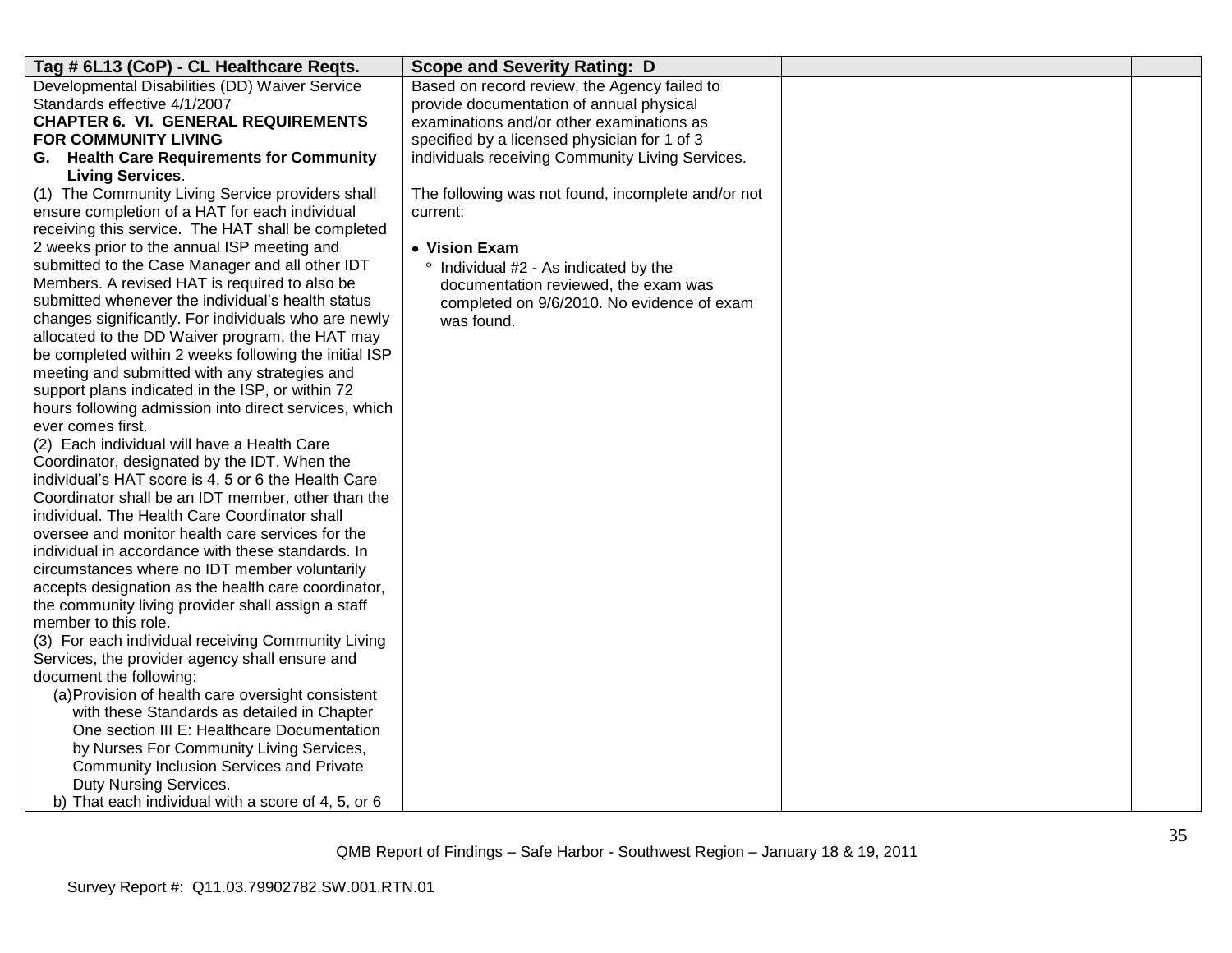| on the HAT, has a Health Care Plan<br>developed by a licensed nurse.<br>(c) That an individual with chronic condition(s)<br>with the potential to exacerbate into a life<br>threatening condition, has Crisis Prevention/<br>Intervention Plan(s) developed by a licensed<br>nurse or other appropriate professional for<br>each such condition.<br>(4) That an average of 3 hours of documented<br>nutritional counseling is available annually, if<br>recommended by the IDT.<br>(5) That the physical property and grounds are free<br>of hazards to the individual's health and safety.<br>(6) In addition, for each individual receiving<br>Supported Living or Family Living Services, the<br>provider shall verify and document the following:<br>(a) The individual has a primary licensed<br>physician;<br>(b) The individual receives an annual physical<br>examination and other examinations as<br>specified by a licensed physician;<br>(c) The individual receives annual dental check-<br>ups and other check-ups as specified by a<br>licensed dentist;<br>(d) The individual receives eye examinations as<br>specified by a licensed optometrist or<br>ophthalmologist; and<br>(e) Agency activities that occur as follow-up to<br>medical appointments (e.g. treatment, visits to<br>specialists, changes in medication or daily<br>routine). |  |  |
|-----------------------------------------------------------------------------------------------------------------------------------------------------------------------------------------------------------------------------------------------------------------------------------------------------------------------------------------------------------------------------------------------------------------------------------------------------------------------------------------------------------------------------------------------------------------------------------------------------------------------------------------------------------------------------------------------------------------------------------------------------------------------------------------------------------------------------------------------------------------------------------------------------------------------------------------------------------------------------------------------------------------------------------------------------------------------------------------------------------------------------------------------------------------------------------------------------------------------------------------------------------------------------------------------------------------------------------------------------------------|--|--|
|                                                                                                                                                                                                                                                                                                                                                                                                                                                                                                                                                                                                                                                                                                                                                                                                                                                                                                                                                                                                                                                                                                                                                                                                                                                                                                                                                                 |  |  |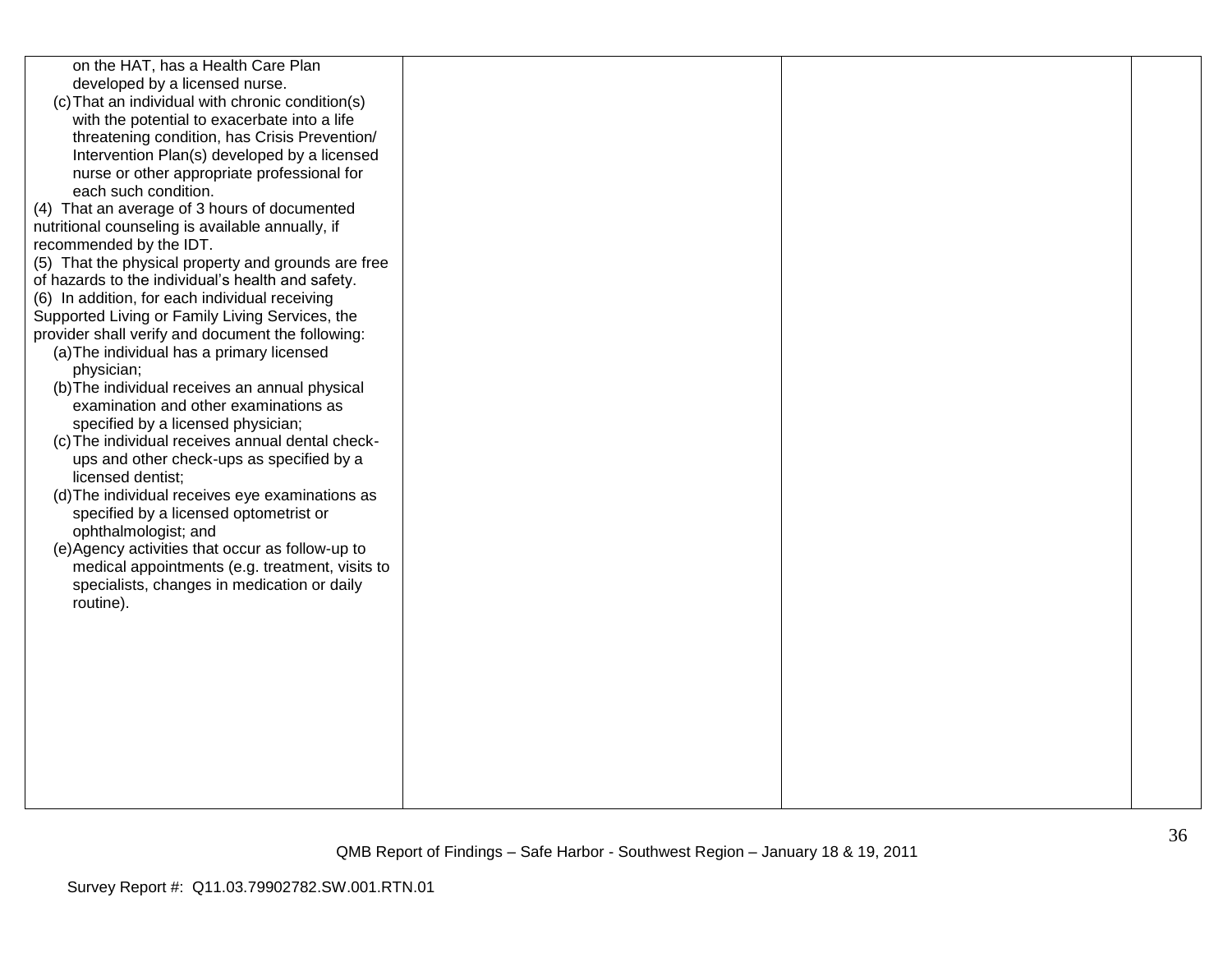| Tag # 6L14 Residential Case File                                                                            | <b>Scope and Severity Rating: E</b>                   |  |
|-------------------------------------------------------------------------------------------------------------|-------------------------------------------------------|--|
| Developmental Disabilities (DD) Waiver Service                                                              | Based on record review, the Agency failed to          |  |
| Standards effective 4/1/2007                                                                                | maintain a complete and confidential case file in the |  |
| <b>CHAPTER 6. VIII. COMMUNITY LIVING</b>                                                                    | residence for 2 of 3 Individuals receiving Supported  |  |
| <b>SERVICE PROVIDER AGENCY REQUIREMENTS</b>                                                                 | Living Services.                                      |  |
| A. Residence Case File: For individuals receiving                                                           |                                                       |  |
| Supported Living or Family Living, the Agency shall                                                         | The following was not found, incomplete and/or not    |  |
| maintain in the individual's home a complete and                                                            | current:                                              |  |
| current confidential case file for each individual. For                                                     |                                                       |  |
| individuals receiving Independent Living Services,<br>rather than maintaining this file at the individual's | • Positive Behavioral Plan (#1 & 2)                   |  |
| home, the complete and current confidential case                                                            |                                                       |  |
| file for each individual shall be maintained at the                                                         | • Occupational Therapy Plan (#1)                      |  |
| agency's administrative site. Each file shall include                                                       | • Crisis Plan                                         |  |
| the following:                                                                                              | <sup>o</sup> Aspiration (#1)                          |  |
| (1) Complete and current ISP and all supplemental                                                           | <sup>o</sup> Seizures (#1)                            |  |
| plans specific to the individual;                                                                           |                                                       |  |
| (2) Complete and current Health Assessment Tool;                                                            |                                                       |  |
| (3) Current emergency contact information, which                                                            |                                                       |  |
| includes the individual's address, telephone                                                                |                                                       |  |
| number, names and telephone numbers of                                                                      |                                                       |  |
| residential Community Living Support providers,                                                             |                                                       |  |
| relatives, or guardian or conservator, primary care                                                         |                                                       |  |
| physician's name(s) and telephone number(s),                                                                |                                                       |  |
| pharmacy name, address and telephone number                                                                 |                                                       |  |
| and dentist name, address and telephone number,                                                             |                                                       |  |
| and health plan;                                                                                            |                                                       |  |
| (4) Up-to-date progress notes, signed and dated by                                                          |                                                       |  |
| the person making the note for at least the past                                                            |                                                       |  |
| month (older notes may be transferred to the                                                                |                                                       |  |
| agency office);                                                                                             |                                                       |  |
| (5) Data collected to document ISP Action Plan                                                              |                                                       |  |
| implementation                                                                                              |                                                       |  |
|                                                                                                             |                                                       |  |
| (6) Progress notes written by direct care staff and                                                         |                                                       |  |
| by nurses regarding individual health status and                                                            |                                                       |  |
| physical conditions including action taken in                                                               |                                                       |  |
| response to identified changes in condition for at                                                          |                                                       |  |
| least the past month;                                                                                       |                                                       |  |
| (7) Physician's or qualified health care providers                                                          |                                                       |  |
| written orders;                                                                                             |                                                       |  |
| (8) Progress notes documenting implementation of                                                            |                                                       |  |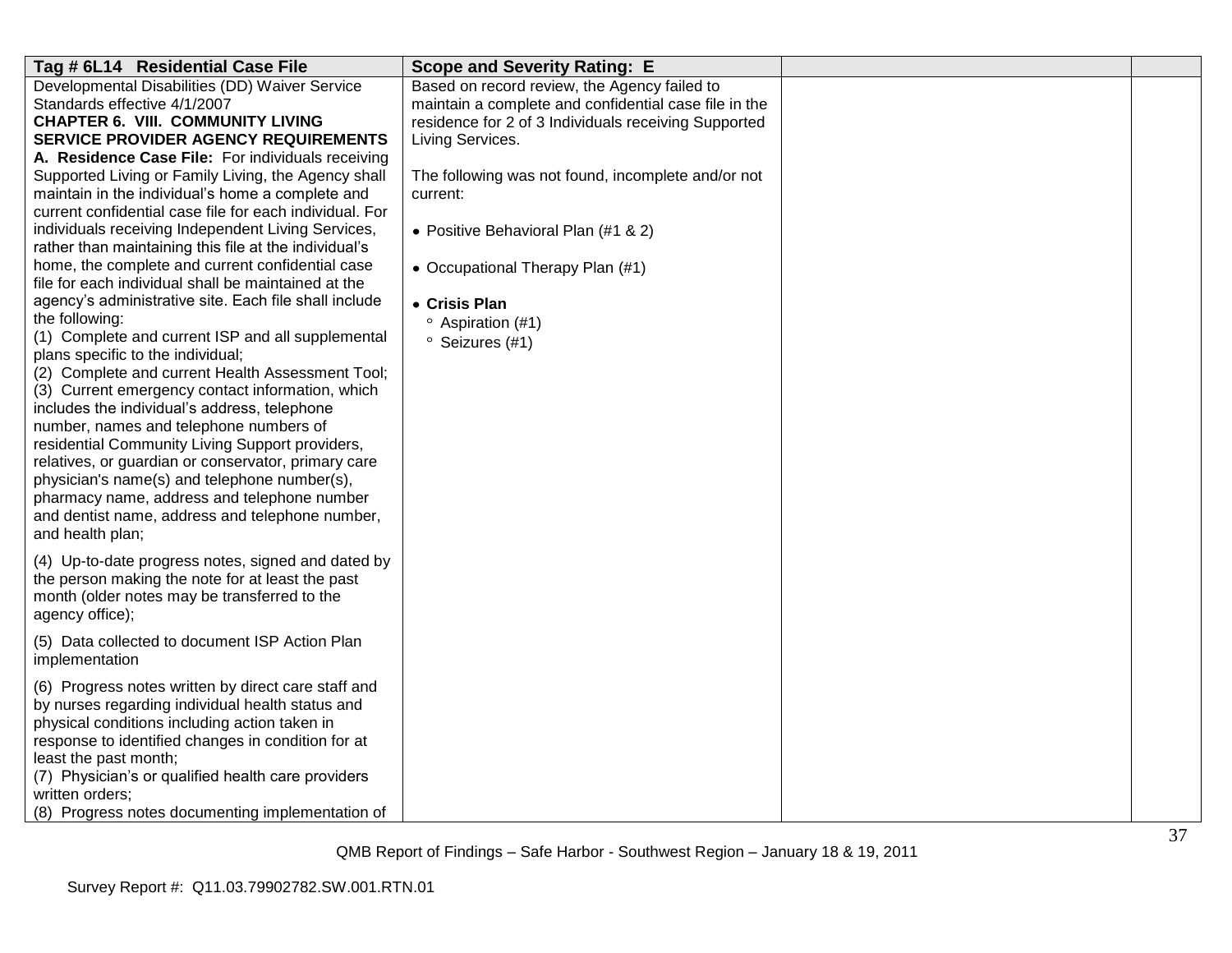|           | a physician's or qualified health care provider's    |  |  |
|-----------|------------------------------------------------------|--|--|
| order(s); |                                                      |  |  |
|           | (9) Medication Administration Record (MAR) for the   |  |  |
|           | past three (3) months which includes:                |  |  |
|           | (a) The name of the individual;                      |  |  |
|           | (b) A transcription of the healthcare practitioners  |  |  |
|           | prescription including the brand and generic         |  |  |
|           | name of the medication;                              |  |  |
| (C)       | Diagnosis for which the medication is                |  |  |
|           | prescribed;                                          |  |  |
|           | (d) Dosage, frequency and method/route of            |  |  |
|           | delivery;                                            |  |  |
|           | (e) Times and dates of delivery;                     |  |  |
| (f)       | Initials of person administering or assisting with   |  |  |
|           | medication; and                                      |  |  |
|           | (g) An explanation of any medication irregularity,   |  |  |
|           | allergic reaction or adverse effect.                 |  |  |
|           | (h) For PRN medication an explanation for the use    |  |  |
|           | of the PRN must include:                             |  |  |
|           | Observable signs/symptoms or                         |  |  |
|           | circumstances in which the medication is to          |  |  |
|           | be used, and                                         |  |  |
|           | (ii) Documentation of the effectiveness/result       |  |  |
|           | of the PRN delivered.                                |  |  |
| (1)       | A MAR is not required for individuals                |  |  |
|           | participating in Independent Living Services         |  |  |
|           | who self-administer their own medication.            |  |  |
|           | However, when medication administration is           |  |  |
|           | provided as part of the Independent Living           |  |  |
|           | Service a MAR must be maintained at the              |  |  |
|           | individual's home and an updated copy must           |  |  |
|           | be placed in the agency file on a weekly basis.      |  |  |
|           | (10) Record of visits to healthcare practitioners    |  |  |
|           | including any treatment provided at the visit and a  |  |  |
|           | record of all diagnostic testing for the current ISP |  |  |
|           | year; and                                            |  |  |
|           | (11) Medical History to include: demographic data,   |  |  |
|           | current and past medical diagnoses including the     |  |  |
|           | cause (if known) of the developmental disability and |  |  |
|           | any psychiatric diagnosis, allergies (food,          |  |  |
|           | environmental, medications), status of routine adult |  |  |
|           | health care screenings, immunizations, hospital      |  |  |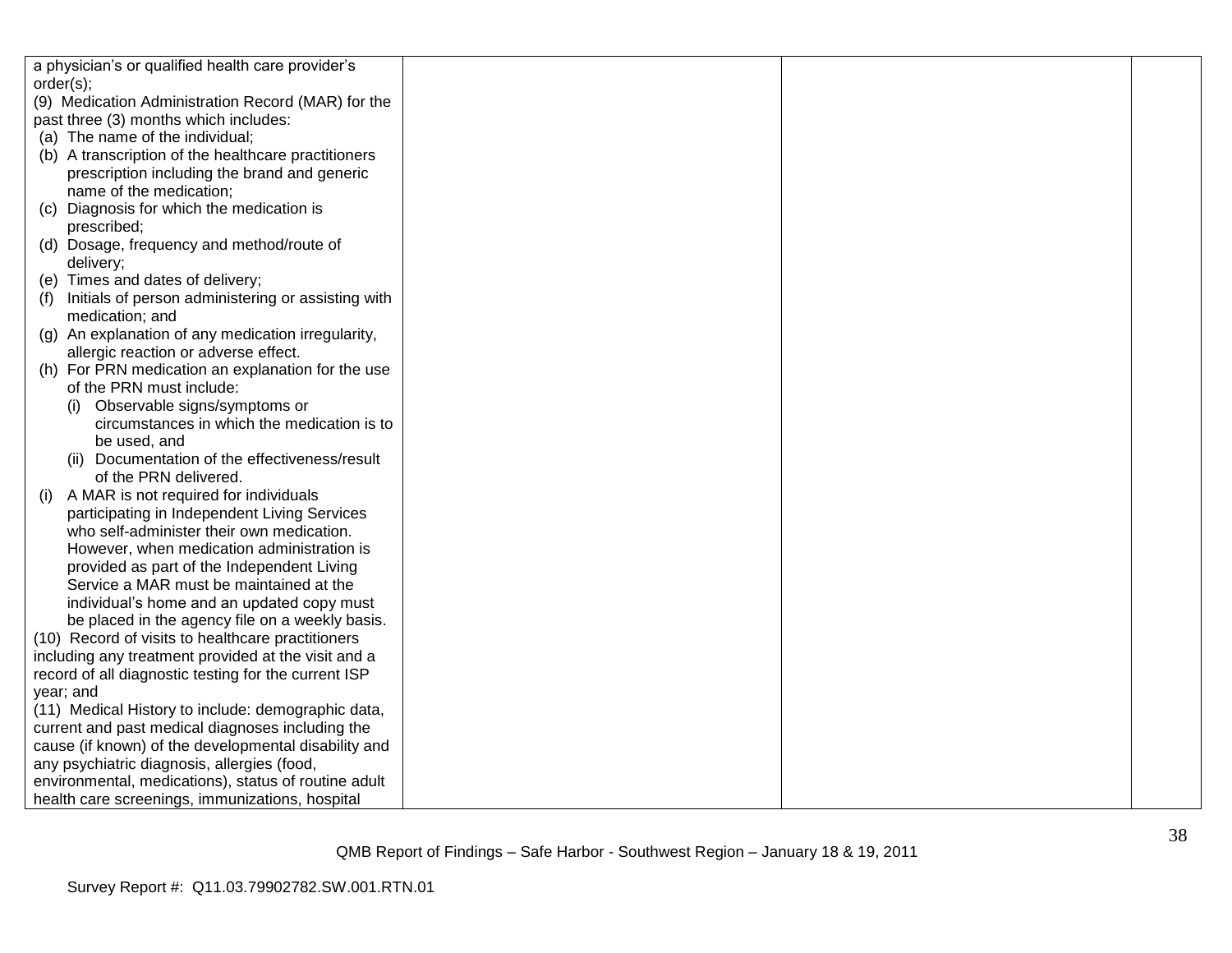| discharge summaries for past twelve (12) months,<br>past medical history including hospitalizations,<br>surgeries, injuries, family history and current<br>physical exam. |  |  |
|---------------------------------------------------------------------------------------------------------------------------------------------------------------------------|--|--|
|                                                                                                                                                                           |  |  |
|                                                                                                                                                                           |  |  |
|                                                                                                                                                                           |  |  |
|                                                                                                                                                                           |  |  |
|                                                                                                                                                                           |  |  |
|                                                                                                                                                                           |  |  |
|                                                                                                                                                                           |  |  |
|                                                                                                                                                                           |  |  |
|                                                                                                                                                                           |  |  |
|                                                                                                                                                                           |  |  |
|                                                                                                                                                                           |  |  |
|                                                                                                                                                                           |  |  |
|                                                                                                                                                                           |  |  |
|                                                                                                                                                                           |  |  |
|                                                                                                                                                                           |  |  |
|                                                                                                                                                                           |  |  |
|                                                                                                                                                                           |  |  |
|                                                                                                                                                                           |  |  |
|                                                                                                                                                                           |  |  |
|                                                                                                                                                                           |  |  |
|                                                                                                                                                                           |  |  |
|                                                                                                                                                                           |  |  |
|                                                                                                                                                                           |  |  |
|                                                                                                                                                                           |  |  |
|                                                                                                                                                                           |  |  |
|                                                                                                                                                                           |  |  |
|                                                                                                                                                                           |  |  |
|                                                                                                                                                                           |  |  |
|                                                                                                                                                                           |  |  |
|                                                                                                                                                                           |  |  |
|                                                                                                                                                                           |  |  |
|                                                                                                                                                                           |  |  |
|                                                                                                                                                                           |  |  |
|                                                                                                                                                                           |  |  |
|                                                                                                                                                                           |  |  |
|                                                                                                                                                                           |  |  |
|                                                                                                                                                                           |  |  |
|                                                                                                                                                                           |  |  |
|                                                                                                                                                                           |  |  |
|                                                                                                                                                                           |  |  |
|                                                                                                                                                                           |  |  |
|                                                                                                                                                                           |  |  |